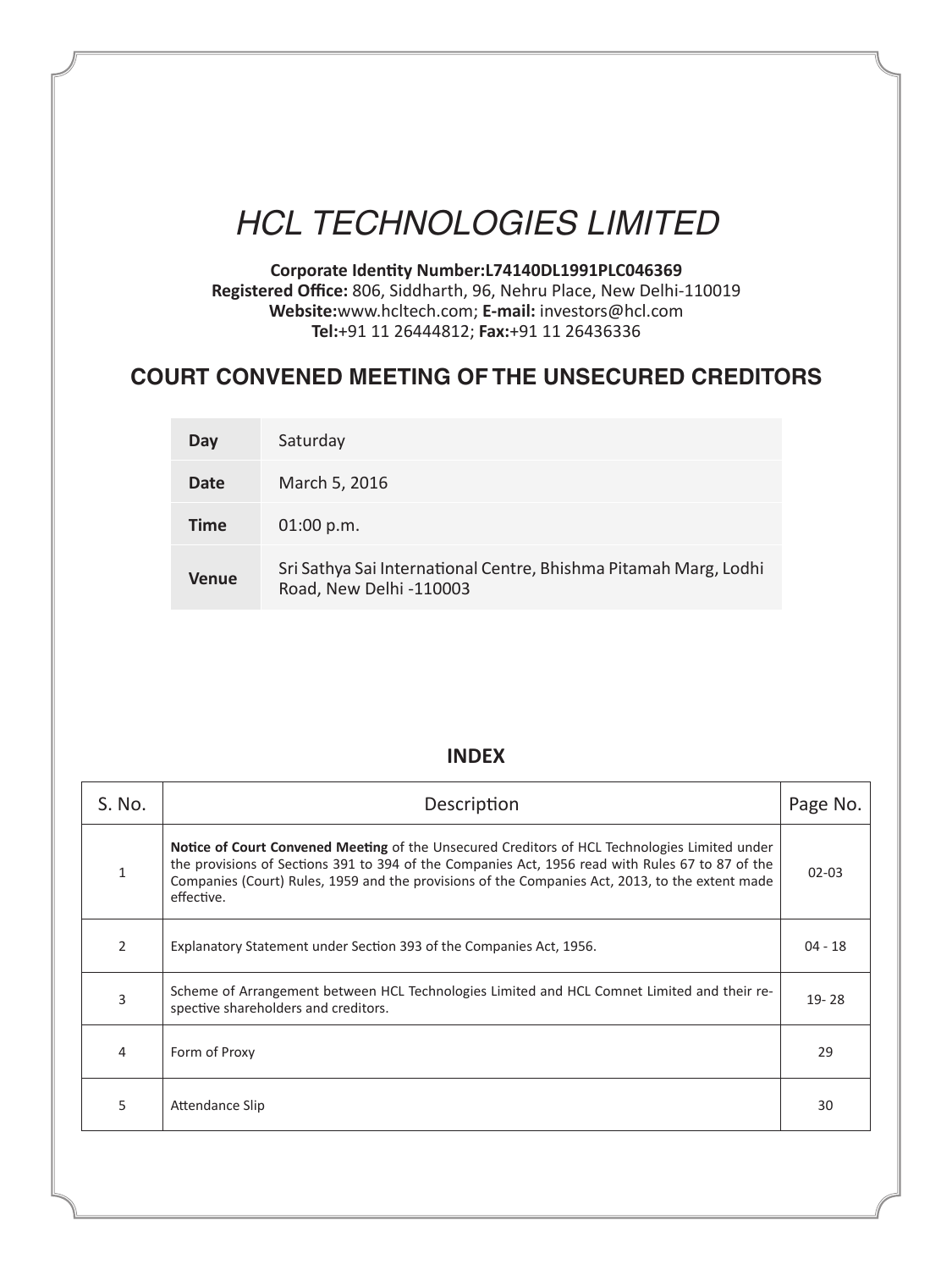## **IN THE HIGH COURT OF DELHI AT NEW DELHI ORIGINAL JURISDICTION COMPANY APPLICATION (M) NO. 12 OF 2016**

In the matter of the Companies Act, 1956 and the Companies Act, 2013, to the extent made effective.

#### **AND**

In the matter of Sections 391 to 394 of the Companies Act, 1956 read with Rules 67 to 87 of the Companies (Court) Rules, 1959 and the provisions of the Companies Act, 2013 to the extent made effective.

#### **AND**

In the matter of the Scheme of Arrangement between HCL Technologies Limited and HCL Comnet Limited and their respective shareholders and creditors.

#### **AND**

In the matter of HCL Technologies Limited, a company incorporated under the provisions of the Companies Act, 1956, having its registered office at 806, Siddharth, 96, Nehru Place, New Delhi-110019.

#### **…Transferor Company/ Applicant Company-I**

#### **AND**

In the matter of HCL Comnet Limited, a company incorporated under the provisions of the Companies Act, 1956, having its registered office at 806, Siddharth, 96, Nehru Place, New Delhi-110019.

**…Transferee Company/ Applicant Company-II**

**[The Transferor Company and the Transferee Company are collectively referred to as "Applicant Companies"]**

## **NOTICE CONVENING MEETING OF THE UNSECURED CREDITORS OF HCL TECHNOLOGIES LIMITED**

#### To,

The Unsecured Creditors of HCL Technologies Limited *(the "Transferor Company" or "Company" or the "Applicant Company –I", all of which shall have the same meaning)*

**TAKE NOTICE** that by the order dated January 22, 2016, in the above mentioned Company Application (M) No. 12 of 2016 *(hereinafter*  referred to as "Order"), the Hon'ble High Court of Delhi at New Delhi ("High Court") has directed that a meeting of the Unsecured Creditors of the Applicant Company-I, be convened and held on Saturday, March 5, 2016 at Sri Sathya Sai International Centre, Bhishma Pitamah Marg, Lodhi Road, New Delhi-110003 at 01:00 p.m. for the purpose of considering, and if thought fit, to approve, with or without modification(s) the following resolutions for approving the proposed Scheme of Arrangement between HCL Technologies Limited and HCL Comnet Limited and their respective Shareholders and Creditors *(the "Scheme")*, pursuant to Sections 391 to 394 of the Companies Act, 1956 read with Rules 67 to 87 of the Companies (Court) Rules, 1959 and the provisions of the Companies Act, 2013 to the extent made effective:

"**RESOLVED THAT** pursuant to the provisions of Sections 391 to 394 of the Companies Act, 1956 read with Rules 67 to 87 of the Companies (Court) Rules, 1959 and the provisions of the Companies Act, 2013 to the extent made effective and subject to the approval of the Hon'ble High Court of Delhi at New Delhi or the National Company Law Tribunal and/or other competent authorities, if any, the Scheme of Arrangement between HCL Technologies Limited *("Transferor Company" or the "Company")* and HCL Comnet Limited *("Transferee Company")* and their respective shareholders and creditors *(hereinafter referred to as the "Scheme")*, as circulated along with the notice of the meeting be and is hereby approved."

 $\frac{1}{2}$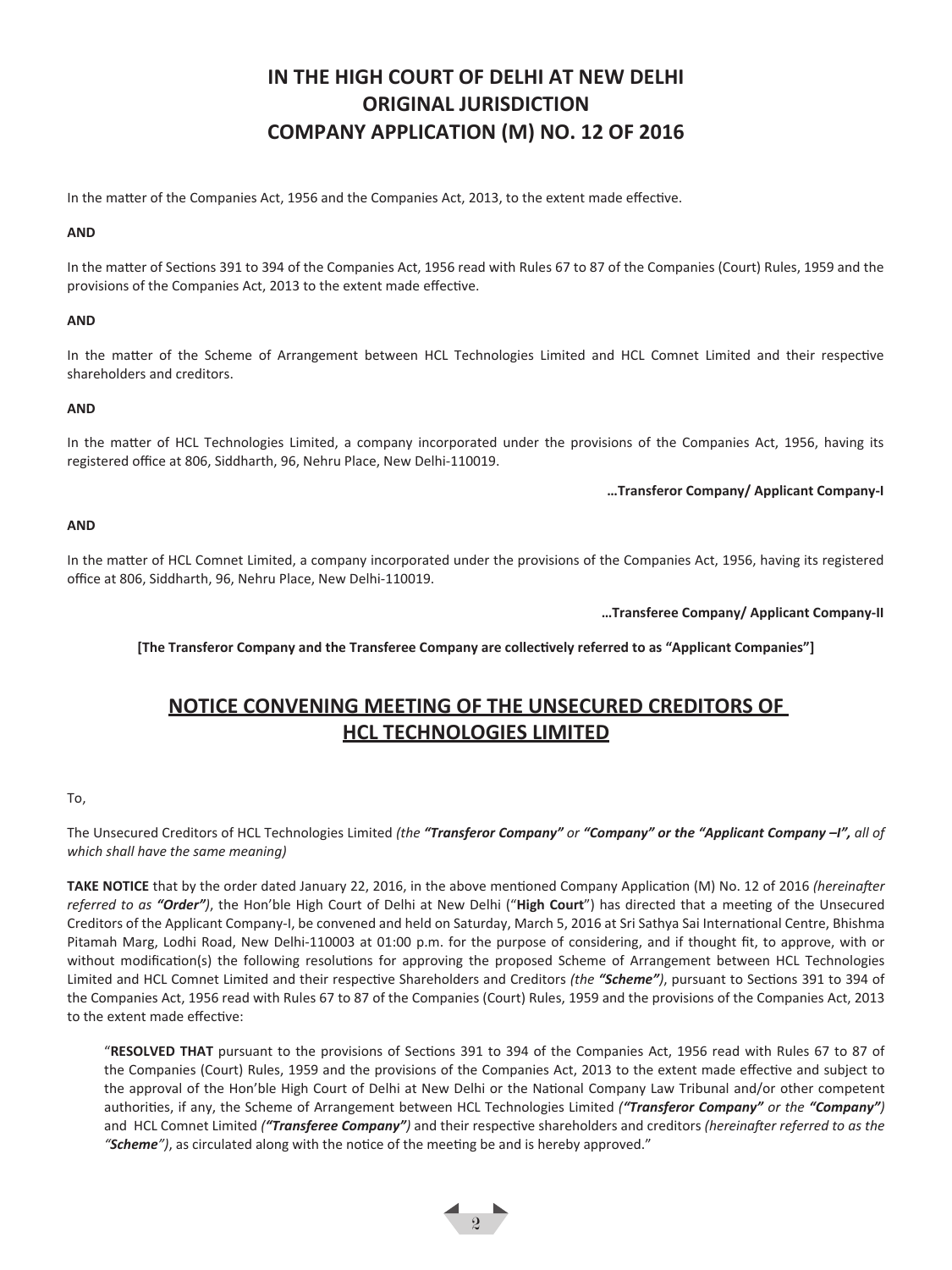"**RESOLVED FURTHER THAT** the Board of Directors of the Company *(hereinafter referred to as "the Board", which term shall include any committee constituted by the Board)*, be and is hereby authorized to accept and incorporate any modification(s) in the Scheme that may be required, imposed or ordered by the Hon'ble High Court of Delhi at New Delhi and/or other competent authorities, while sanctioning the Scheme, as it deems in its absolute discretion necessary, fit or expedient."

"**RESOLVED FURTHER THAT** the Board be and is hereby authorized to do all such acts, deeds, matters and things and execute such deeds and documents as it deems in its absolute discretion necessary, fit or expedient for implementation of the Scheme or subject to the approval of the Hon'ble High Court of Delhi, take necessary actions, if required, for withdrawal of the Scheme."

**TAKE FURTHER NOTICE** that in pursuance of the said Order and as directed therein, notice is hereby given that a meeting of the Unsecured Creditors of the Company will be held on Saturday, March 5, 2016 at Sri Sathya Sai International Centre, Bhishma Pitamah Marg, Lodhi Road, New Delhi-110003 at 01:00 p.m., at which time and place, you are requested to attend.

**TAKE FURTHER NOTICE** that you may attend and vote at the said meeting in person or through proxy or through authorized representative, provided that a proxy in the prescribed form, duly signed by you, is deposited at the Registered Office of the Applicant Company-I at 806, Siddharth, 96, Nehru Place, New Delhi-110019, not later than 48 *(Forty Eight)* hours prior to the commencement of the said meeting.

The High Court has appointed Mr. Sanjay Katyal, Advocate to be the Chairman of the said meeting and Mr. Rajat Malhotra, Advocate to be the Alternate Chairman of the said meeting of the Unsecured Creditors of the Company.

A copy of the Scheme, the Explanatory Statement under Section 393 and other applicable provisions of the Companies Act, 1956 read with Rules 67 to 87 of the Companies (Court) Rules, 1959 and the provisions of the Companies Act, 2013, to the extent made effective, a Form of Proxy and Attendance Slip are enclosed herewith.

Sd/-

#### Date: February 4, 2016 **Sanjay Katyal**

Place: New Delhi Chairman appointed for the Chairman appointed for the Chairman appointed for the Chairman appointed for the Chairman appointed for the Chairman appointed for the Chairman appointed for the Chairman appoint meeting of the Unsecured Creditors of HCL Technologies Limited

## **Registered Office:**

806, Siddharth, 96, Nehru Place, New Delhi-110019

#### **Notes:**

- 1. Only Unsecured Creditor of the Company may attend and vote *(either in person or in Proxy or by Authorised Representative under applicable provisions of the Companies Act, 1956 and Companies Act, 2013, to the extent made effective)* at the said meeting.
- 2. The authorized representative of a body corporate which is an Unsecured Creditor of the Company may attend and vote at the said meeting, provided a certified true copy of the resolution of the Board of Directors or other governing body of the body corporate authorizing such representative to attend and vote at the said meeting is deposited at the registered office of the Company not later than 48 *(Forty Eight)* hours before the commencement of the meeting.
- 3. An Usecured Creditor entitled to attend and vote at the meeting is entitled to appoint a proxy to attend and vote instead of himself and such proxy holder need not be a creditor of the Company. The Form of proxy duly completed should, however, be deposited at the Registered Office of the Company not less than 48 *(Forty Eight)* hours before the commencement of the meeting
- 4. Unsecured Creditors are requested to hand over the enclosed Attendance slip, duly signed in accordance with their specimen signature(s) registered with the Company for admission to to the meeting hall.
- 5. Also, a person who is a minor cannot be appointed as proxy. A blank Proxy form is enclosed with this Notice. All alterations made in the Form of Proxy should be initialed.
- 6. A statement pursuant to Section 393 of the Companies Act, 1956 forms part of this Notice.
- 7. Route Map of the venue of the meeting is given at the end of the Explanatory Statement.

**Enclosure: as above.**

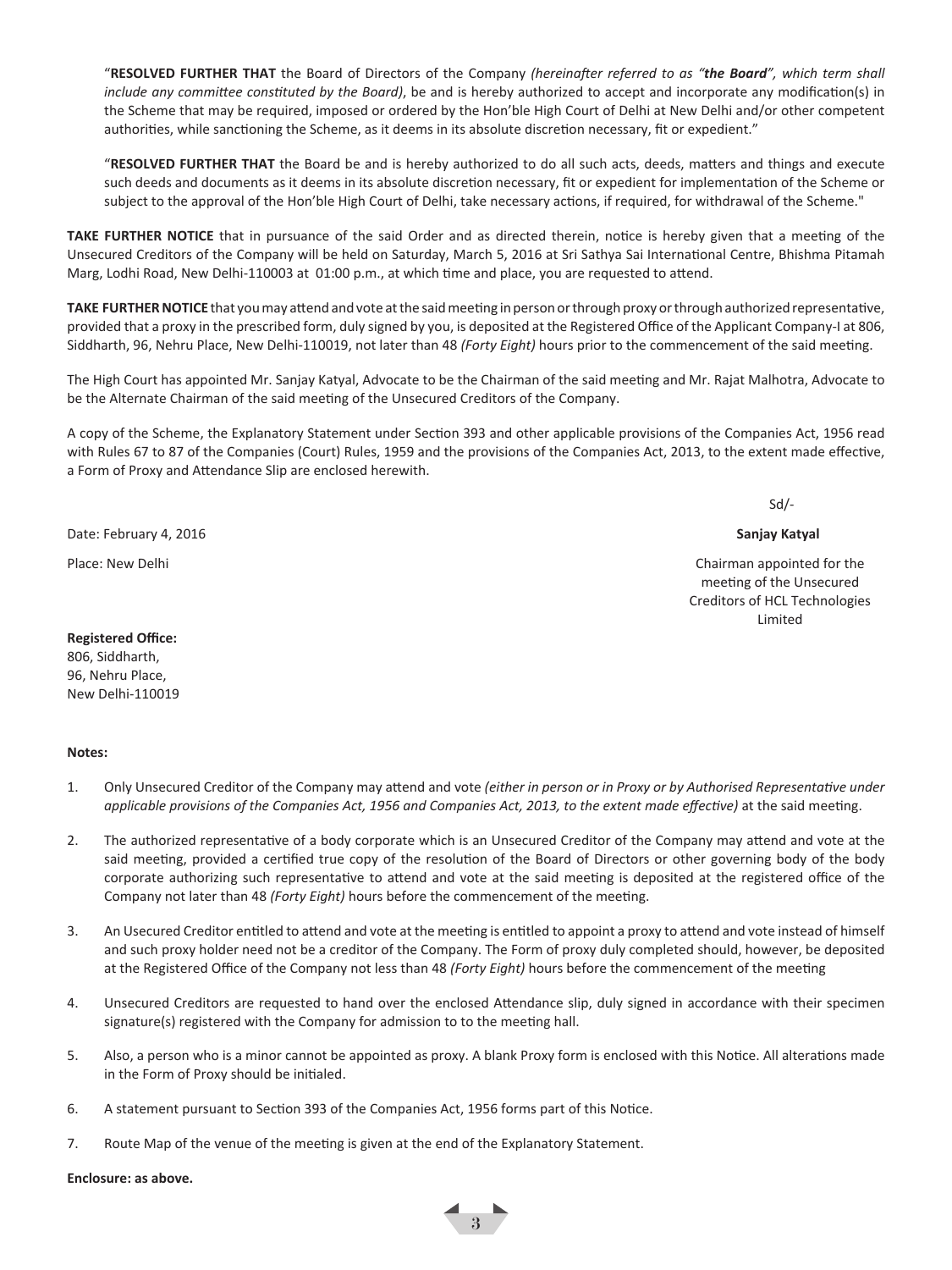## **IN THE HIGH COURT OF DELHI AT NEW DELHI ORIGINAL JURISDICTION COMPANY APPLICATION (M) NO. 12 OF 2016**

In the matter of the Companies Act, 1956 and the Companies Act, 2013, to the extent made effective.

#### **AND**

In the matter of Sections 391 to 394 of the Companies Act, 1956 read with Rules 67 to 87 of the Companies (Court) Rules, 1959 and the provisions of the Companies Act, 2013 to the extent made effective.

#### **AND**

In the matter of the Scheme of Arrangement between HCL Technologies Limited and HCL Comnet Limited and their respective shareholders and creditors.

#### **AND**

In the matter of HCL Technologies Limited, a company incorporated under the provisions of the Companies Act, 1956, having its registered office at 806, Siddharth, 96, Nehru Place, New Delhi-110019.

**…Transferor Company/ Applicant Company-I**

#### **AND**

In the matter of HCL Comnet Limited, a company incorporated under the provisions of the Companies Act, 1956, having its registered office at 806, Siddharth, 96, Nehru Place, New Delhi-110019.

**…Transferee Company/ Applicant Company-II**

**[The Transferor Company and the Transferee Company are collectively referred to as "Applicant Companies"]**

## **EXPLANATORY STATEMENT UNDER SECTION 393 OF THE COMPANIES ACT, 1956 FOR THE COURT CONVENED MEETING OF THE UNSECURED CREDITORS OF HCL TECHNOLOGIES LIMITED**

- 1. Pursuant to the order dated January 22, 2016 passed by the Hon'ble High Court of Delhi at New Delhi *("High Court")* in the Company Application (M) No. 12 of 2016 *(hereinafter referred to as "Order")*, meeting of the Unsecured Creditors of the Company is being convened and held on Saturday, March 5, 2016 at Sri Sathya Sai International Centre, Bhishma Pitamah Marg, Lodhi Road, New Delhi-110003 at 01:00 p.m. for the purpose of considering, and if thought fit, to approve, with or without modification(s), Scheme of Arrangement between HCL Technologies Limited and HCL Comnet Limited and their respective shareholders and creditors *(hereinafter referred to as the "Scheme")*.
- 2. In pursuance of the Order and as directed therein, the meeting of the Unsecured Creditors of the Company to be convened and held on Saturday, March 5, 2016 at Sri Sathya Sai International Centre, Bhishma Pitamah Marg, Lodhi Road, New Delhi-110003 at 01:00 p.m. at which time and place the Unsecured Creditors of the Company are requested to attend.
- 3. The Notice is being sent to all the Unsecured Creditors by post.
- 4. The Scheme is made under Sections 391 to 394 of the Companies Act, 1956 read with Rules 67 to 87 of the Companies (Court) Rules, 1959 and the provisions of the Companies Act, 2013, to the extent made effective and has been approved by the Board of Directors of the Company in its Board Meeting held on October 16, 17 & 19, 2015 after considering the recommendations of the Audit Committee of the Company.
- 5. A copy of the Scheme setting out in detail the terms and conditions of the proposed arrangement is enclosed.

#### **6. BACKGROUND**

**I. HCL Technologies Limited** *(hereinafter referred to as "TransferorCompany/Applicant Company-I"or the "Company")* 

4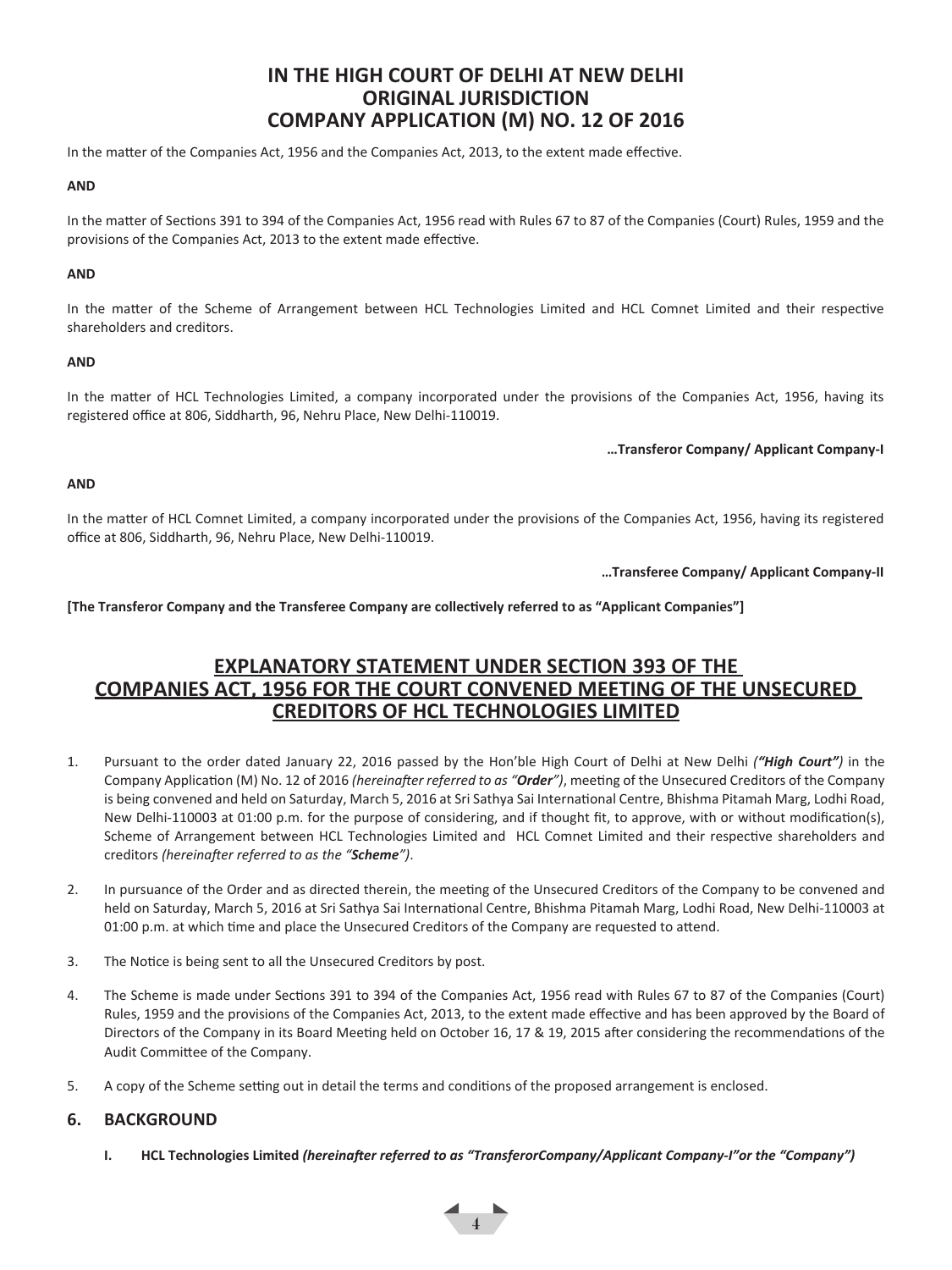- 1. The Company was incorporated on 12<sup>th</sup> day of November, 1991 under the name and style of HCL Overseas Limited under the provisions of the Companies Act, 1956. Subsequently, in the year 1994, the name of the Company was changed to HCL Consulting Limited. Thereafter in the year 1999, the name of the Company was again changed to its present name i.e. HCL Technologies Limited and a fresh certificate of incorporation was issued by the Registrar of Companies, National Capital Territory of Delhi and Haryana on October 6, 1999. The registered office of the Company is situated at, 806, Siddharth, 96, Nehru Place, New Delhi-110019.
- 2. The share capital of the Company as on June 30, 2015 is as under:

| <b>Particulars</b>                                          | As at June 30, 2015<br>(Rs.) |
|-------------------------------------------------------------|------------------------------|
| <b>Authorized Share Capital</b>                             |                              |
| 1,50,00,00,000 Equity Shares of Rs. 2/- each.               | 3,00,00,00,000               |
| Total                                                       | 3,00,00,00,000               |
| Issued, subscribed and paid-up Capital                      |                              |
| 1,40,59,78,418 Equity Shares of Rs. 2/- each, fully paid-up | 2,81,19,56,836               |
| Total                                                       | 2,81,19,56,836               |

There has been an alteration in the share capital structure of the Company from the date mentioned above up to the date of approval of the Scheme by the Board of Directors of the Companyon account of allotment of 3,42,280 equity shares of Rs. 2/- each against the exercise of stock options pursuant to the Employees' Stock Option Plan of the Company. Accordingly, the issued, subscribed and paid-up share capital of the Company as on the date of approval by the Board of Directors of the Company is as under:

| <b>Particulars</b>                                         | As at October 19, 2015<br>(Rs.) |
|------------------------------------------------------------|---------------------------------|
| <b>Authorized Share Capital</b>                            |                                 |
| 1,50,00,00,000 Equity Shares of Rs. 2/- each               | 3,00,00,00,000                  |
| Total                                                      | 3,00,00,00,000                  |
| Issued, Subscribed and Paid-up Share Capital               |                                 |
| 1,40,63,20,698 Equity Shares of Rs. 2/- each fully paid-up | 2,81,26,41,396                  |
| Total                                                      | 2,81,26,41,396                  |

3. The Company primarily derives its revenue from an integrated portfolio of services including Software-led IT solutions, Remote Infrastructure Management, Engineering, R&D Services and Business Process Outsourcing Services. The Company provides holistic, multi-service delivery in key industry verticals including Financial Services, Manufacturing, Consumer Services, Public Services and Healthcare & Life Sciences. The objects for which the Company has been established have been set out in its Memorandum and Articles of Association. The Main Objects, inter-alia, are as under:-

#### *A. THE OBJECTS TO BE PURSUED BY THE COMPANY ON ITS INCORPORATION ARE:*

- 1. *To develop, provide, undertake, design, import, export, distribute and deal in systems and application software for microprocessor based information systems, offshore software development projects, software project consultancy, development of computer languages and allied computer services and to own and/or operate data processing and service bureau centres in India and abroad and to perform all types of software-led IT Solutions, remote infrastructure management services, business process outsourcing including, but not limited to digital solutions, software as a service, cloud computing,engineering, research and development services, network and network security, data center management, client server services, IT enabled services, IT help desk services and any and all allied activities and/ or technological evolutions of any of the above.*
- 2. *To advise and render services like staff and management recruitment, training and placements,technical analysis of data, electronic data processing, preparation of project reports, surveys and analysis for implementation of project and their progress review, critical path analysis, organisation and methods studies and other economic, mathematical, statistical, scientific and modern management techniques and to establish and render any and all consultancy and other services of professional and technical nature and to undertake assignments, jobs and appointments.*

 $\overline{5}$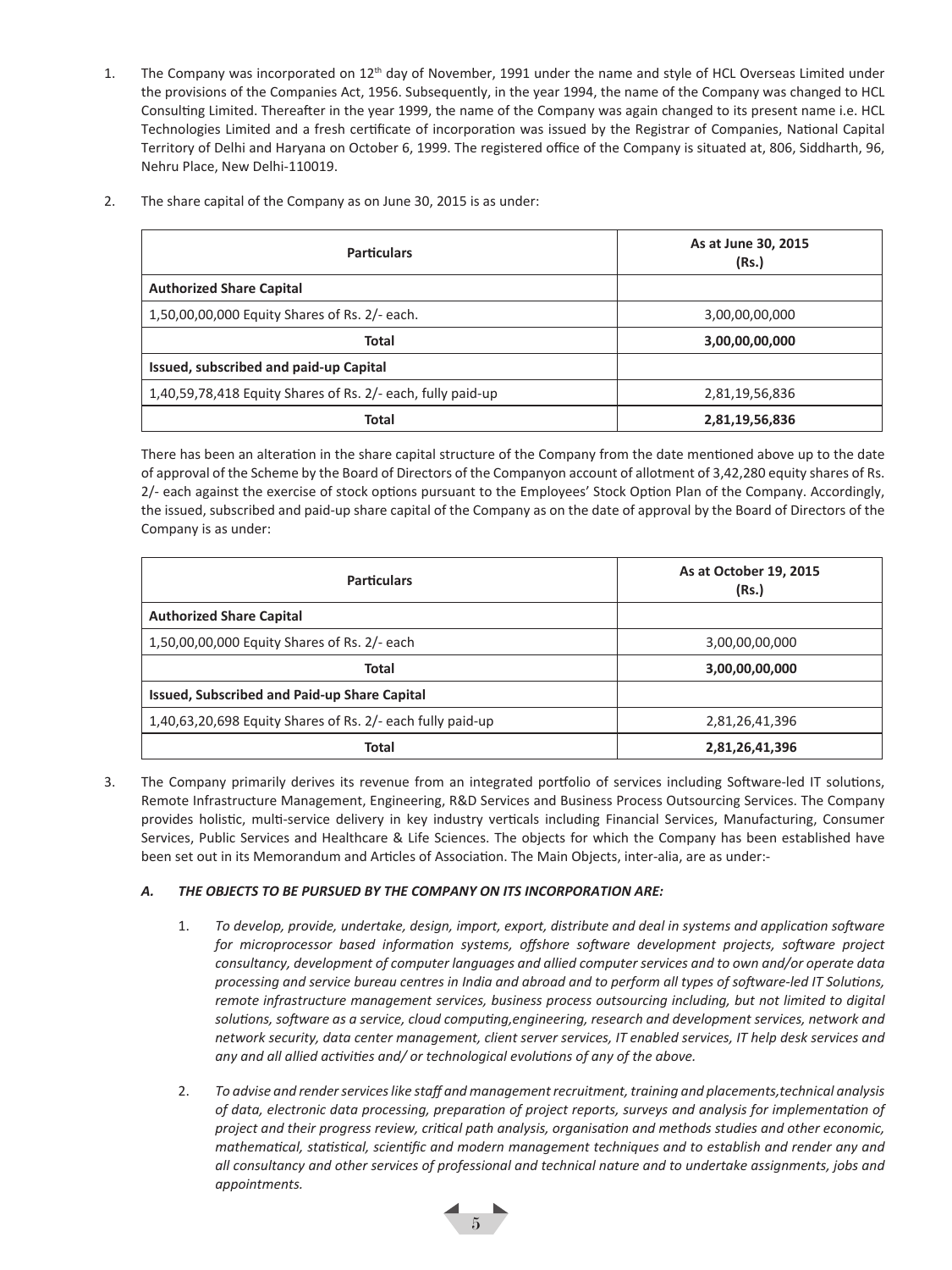- 3. *To carry on in India or elsewhere all or any of the business or businesses of designers, assemblers and manufacturers of, dealers in, distributors, representatives, agents, hirers, and leasing and/or under hire purchase of all kinds of information technology assets, hardware, electronic and other devices, computers, accessories thereof and peripherals, any other articles, products, by-products, materials, appliances, apparatus and substitutes thereof.*
- 4. The equity shares of the Company are listed on the BSE Limited **('BSE')** and the National Stock Exchange of India Limited **('NSE')**. NSE and BSE have granted no-objection to the Scheme vide their letters dated December 29, 2015 and December 30, 2015, respectively.

#### **II. HCL Comnet Limited** *(hereinafter referred to as "Transferee Company/Applicant Company-II")*

- 1. The Transferee Company was incorporated on 8<sup>th</sup> day of August, 2001 under the provisions of the Companies Act, 1956. The Transferee Company is a wholly owned subsidiary of the Company. The registered office of the Transferee Company is situated at 806, Siddharth, 96, Nehru Place, New Delhi-110019.
	- **Particulars As at June 30, 2015 (Rs.) Authorized Share Capital** 11,00,000 Equity Shares of Rs. 10/- each. 1,10,00,000 **Total 1,10,00,000 Issued , Subscribed and Paid-up Share Capital** 9,49,900 Equity Shares of Rs. 10/- each fully paid-up 100 100 100 100 100 100 100 94,99,000 **Total 94,99,000**
- 2. The share capital of the Transferee Company as on June 30, 2015 is as under:

There has been no alteration in the share capital structure of the Transferee Company from the date mentioned above till the date of approval of the Scheme by the Board of Directors of the Transferee Company.

3. The Transferee Company is currently engaged in providing technology services to customers in India. The Transferee Company provides data communication services which includes trading of satellite and non-satellite based communication equipment such as VSAT, Routers, Switches, Modems etc., application operation services and services related to installation and maintenance of networking equipment. The Transferee Company provides its services across Defence, Financial Services, Government, Telecom, PSU's, Energy and utilities. The objects for which theTransferee Company has been established have been set out in its Memorandum and Articles of Association. The Main Objects, inter-alia, are as under: -

#### *"A. THE MAIN OBJECTS OF THE COMPANY TO BE PURSUED ON ITS INCORPORATION ARE:-*

- *1. To carry on in India or elsewhere all or any of the business or businesses of engineers in all or any of the field of electronics, electrical, telecommunications, and designers, assemblers and manufactures of, dealers in, stockists, distributors, representatives, agents, hirers, service providers, repairs, cleaners, stores and leasing of all kind of plants, machinery, equipment, apparatus, implements, parts, components, spares, assembles, subassemblies and other devices and scientific or other instruments, precision tools, moulds and other equipments (including in particular components, satellite communication, fiber optic, radio, micro wave, wireless, landline based switching, transmission, distribution and any other related equipment for data video voice fax and other analog and digital communication, accessories thereof and peripherals thereof, digital products, electronic aids and appliances, hardware and software, for electronic and electro mechnical and other related equipment and other ancillary items) and any other articles, products, by products, material appliances, apparatus and substitutes thereof.*
- *2. To render as principals, agents, contractors or otherwise, technical know-how, consultancy services, training services, data, voice, video and fax communication service provider in the field of electronics and electrical, telecommunication, particularly those requiring use of sophisticated technology including the provision of*  facilities and collection and dissemination of knowledge and any and all allied activities and/or technological

6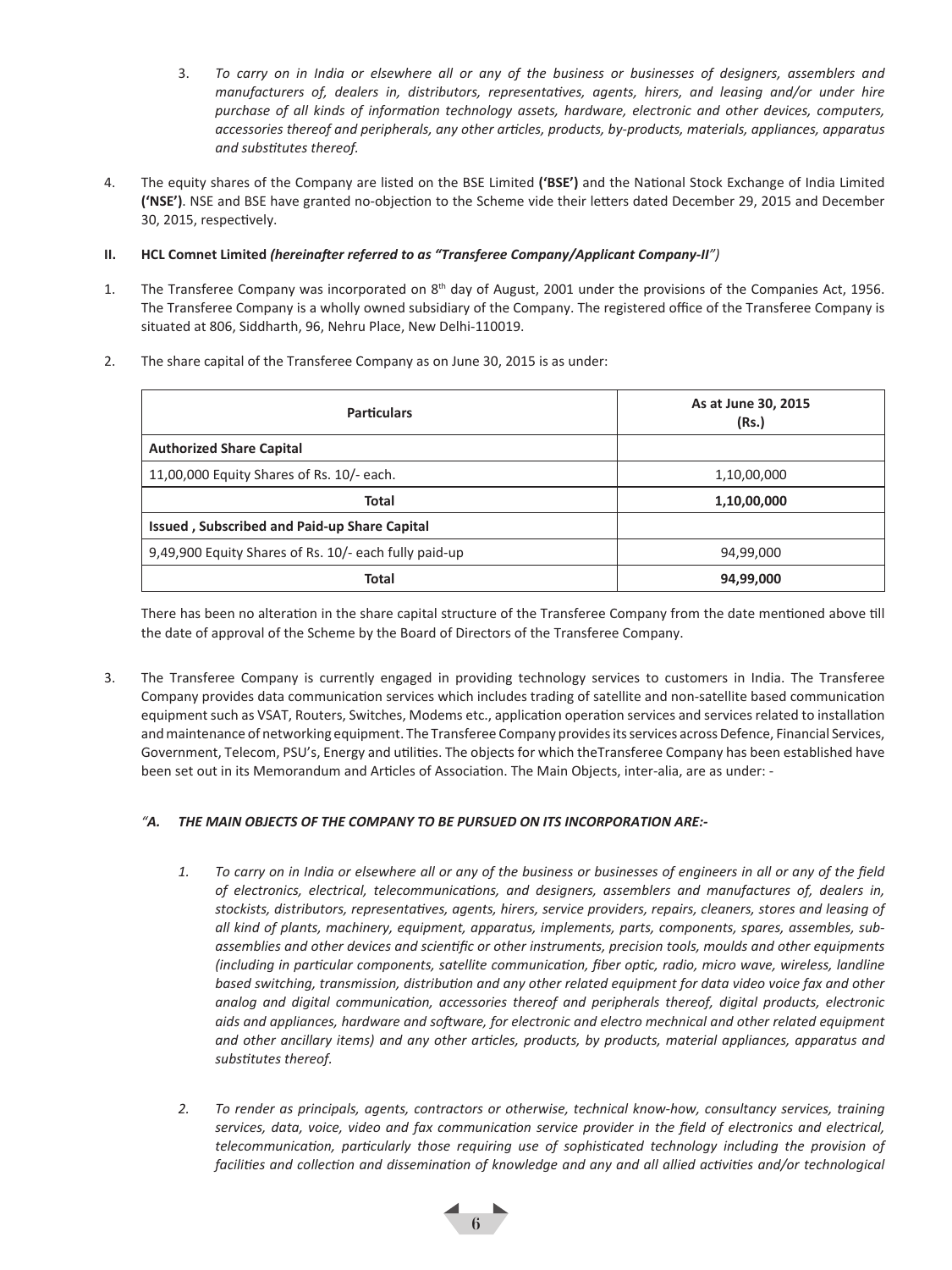*evolutions of any of the above and software development services which shall mean and include all types of software led IT Solutions, remote infrastructure management services ,software as a service, cloud computing, engineering, research and development services, network and network security, data center management, client server services, IT enabled services, IT helpdesk services and systems integration services.*

- *3. To conduct, provide, process, control, manage, internet based intelligence services, for ecommerce, m-commerce and e-business and to design plan develop, manage, host website, pay by use, revenue share charging, models, sales marketing and other processing logistic delivery and support of services remotely or on site.*
- 7. The Board of Directors of the Applicant Companies are of the view that proposed transfer and vesting of the ISIB Undertaking (more particularly defined in the Scheme) belonging to the Transferor Company into the Transferee Company as a going concern would, inter-alia, have the following benefits:
	- a) simplified and transparent business structure of the Transferor Company and the Transferee Company;
	- b) more focused management of the Transferor Company and the Transferee Company;
	- c) greater visibility in the performance of the individual businesses;
	- d) higher degree of independence as well as accountability with autonomy for each of the business segment;
	- e) will thrive in achieving and sustaining competitiveness and development of long-term internal and core competencies;
	- f) will also provide for independent collaboration and expansion without committing the existing organization in its entirety; and
	- g) will create a platform to enhance financial flexibility to pursue the next stage of growth.
- 8. The Scheme contemplates the transfer of ISIB Undertaking (more particularly defined in the Scheme) of the Transferor Company to the Transferee Company as a going concern for a lump-sum consideration of Rs. 132,00,00,000 (Rupees One Hundred Thirty Two Crores Only) which shall be discharged in cash or any other mode or combination of one or more modes as may be decided by the Board of Directors of each of the Applicant Companies, through the Scheme under Section 391-394 of the Companies Act, 1956, to be approved by the Hon'ble High Court of Delhi.
- 9. The consideration to be paid by the Transferee Company for the transfer and vesting of the ISIB undertaking does not involve issue of any shares. Therefore, no valuation report from any independent valuer for valuing the ISIB Undertaking of the Company has been obtained.
- 10. The Scheme was placed before the Audit Committee of the Transferor Company in its meeting held on October 16, 2015 at which the Scheme was duly approved and recommended to the Board of Directors of the Transferor Company. The Board of Directors of the Transferor Company in its Board Meeting held on October 16, 17 & 19, 2015 approved the Scheme.
- 11. The Scheme was placed before the Board of Directors of the Transferee Company at its meeting duly held on September 29, 2015 in which the Scheme was duly approved by the Board of Directors of the Transferee Company.

 $\frac{1}{7}$ 

12. The salient features of the said Scheme are as under:

........................"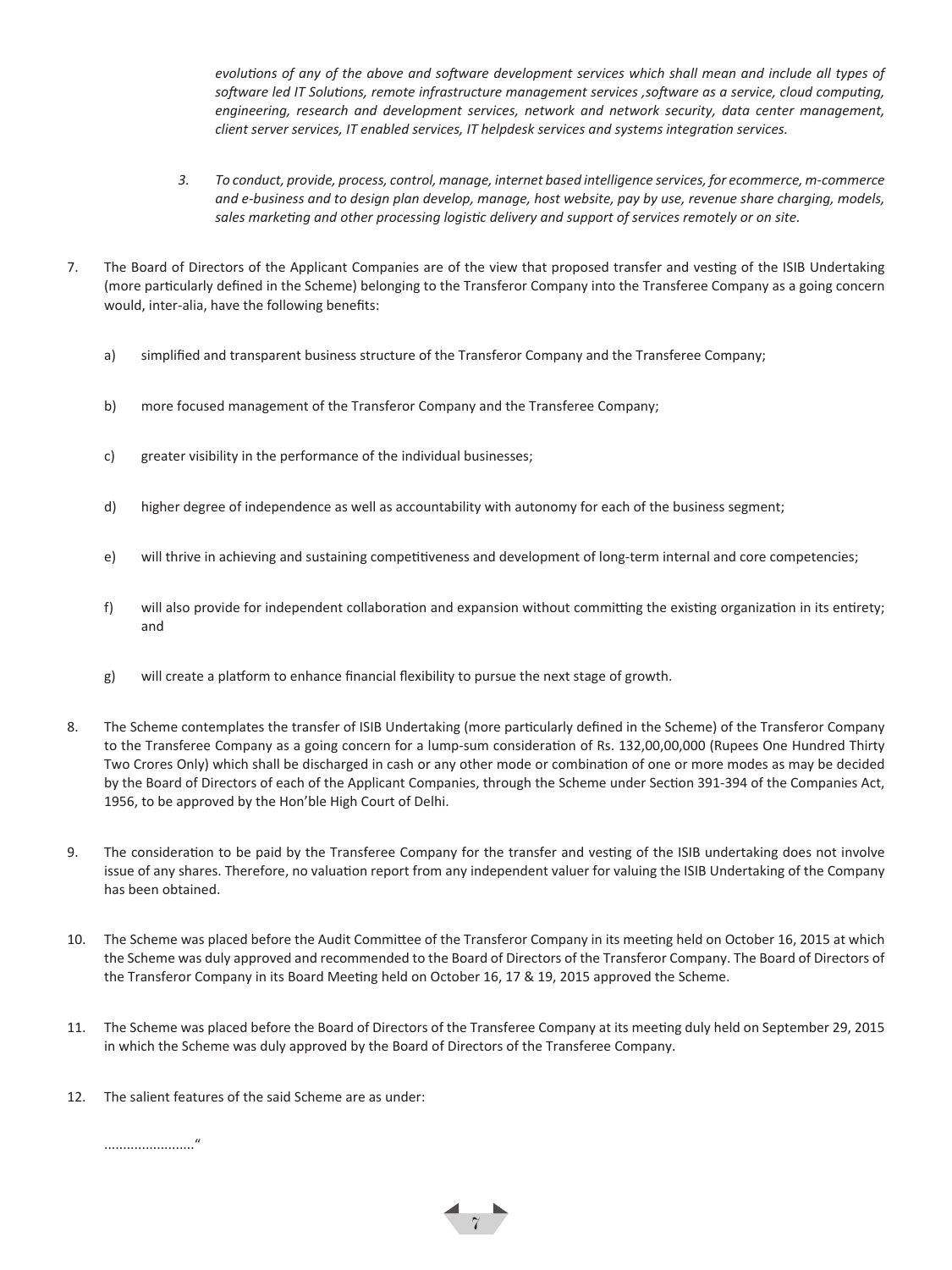### *4. DEFINITIONS*

*In this scheme of arrangement, unless inconsistent with the meaning or context, the following expressions shall have the following meaning:* 

- *4.1. "Act" means the Companies Act, 1956 and applicable rules made there under and includes any amendments, statutory re- enactments, and modification thereof from time to time and includes the applicable provisions of the Companies Act, 2013, if any, and applicable rules made there under. In a situation where the relevant provisions of the Companies Act, 2013 are notified prior to the Effective Date (as defined hereinafter) being achieved, this scheme of arrangement shall be deemed to have been passed under the relevant provisions of Companies Act, 2013 and all references to the Act, sections and rules therein shall be deemed to include a reference to the relevant provisions of the Companies Act, 2013 and the rules made thereunder;*
- *4.2. "Applicable Law(s)" means (a) all applicable statutes, enactments, acts of legislature, laws, ordinances, rules, byelaws, regulations, Listing Agreements (as defined hereinafter), notifications, guidelines or policies of any Relevant Authority (as defined hereinafter); and (b) administrative interpretations, writs, injunctions, directions, directives, judgments, arbitral awards, decree, orders or governmental approvals of, or agreements with, any Relevant Authority (as defined hereinafter), as may be in force from time to time;*
- *4.3. "Appointed Date" means July 1, 2015 or such other date as the Board of Directors of the Transferor Company and the Transferee Company deems fit and proper or such other date as the Hon'ble High Court (as defined hereinafter) may direct or such other competent authority, as may be applicable;*
- *4.4. "Board of Directors" or "Board" means Board of Directors of the Transferor Company and the Transferee Company*  and shall also include any duly constituted committee(s) thereof, if any or any person authorized by the Board of *Directors;*
- *4.5. "Companies" means the Transferor Company and the Transferee Company, referred collectively;*
- *4.6. "Contract(s)" shall include all contracts, including but not limited to contracts with the customers (a detailed list of the customer Contracts being executed by the ISIB undertaking is annexed hereto as Schedule 1) entered into*  by the Transferor Company pertaining to the ISIB Undertaking (as defined hereinafter) with any Person (as defined *hereinafter), agreements, leases, memoranda of undertakings, memoranda of agreement, guarantees, performance guarantees, arrangements, undertakings, deeds, bonds, schemes, arrangements, sales orders, purchase orders or other instruments or understanding of whatsoever nature, whether written or otherwise, to which the Transferor Company is a party, along with all rights, obligations and liabilities pertaining thereto and any other contracts, if any, exclusively pertaining to ISIB Undertaking (as defined hereinafter);*
- *4.7. "Effective Date" means the last date of the dates on which all conditions and matters referred to in Clause 17 of this Scheme hereof have been fulfilled. References in this Scheme to "upon coming into effect of this Scheme" or "effectiveness of the Scheme" or "the Scheme becoming effective" shall mean the Effective Date;*
- *4.8. "High Court" or "Court" means the High Court of Delhi at New Delhi having jurisdiction in relation to the Companies or such other Court/ bench having jurisdiction over Companies involved in the Scheme, depending on the context*  and applicability, and the term "High Court" or "Court" shall be interpreted accordingly and shall include National *Company Law Tribunal, under the Act, as may be applicable;*
- *4.9. "India System Integration Business" or "ISIB Business" means the India business of IT infrastructure management services involving managing customers and IT assets carried on by the Transferor Company;*
- *4.10. "ISIB Undertaking" means the ISIB Business of the Transferor Company comprising inter-alia, all the assets and liabilities relating thereto, as on the Appointed Date, which shall mean and include (without limitation):*

 $\leftarrow$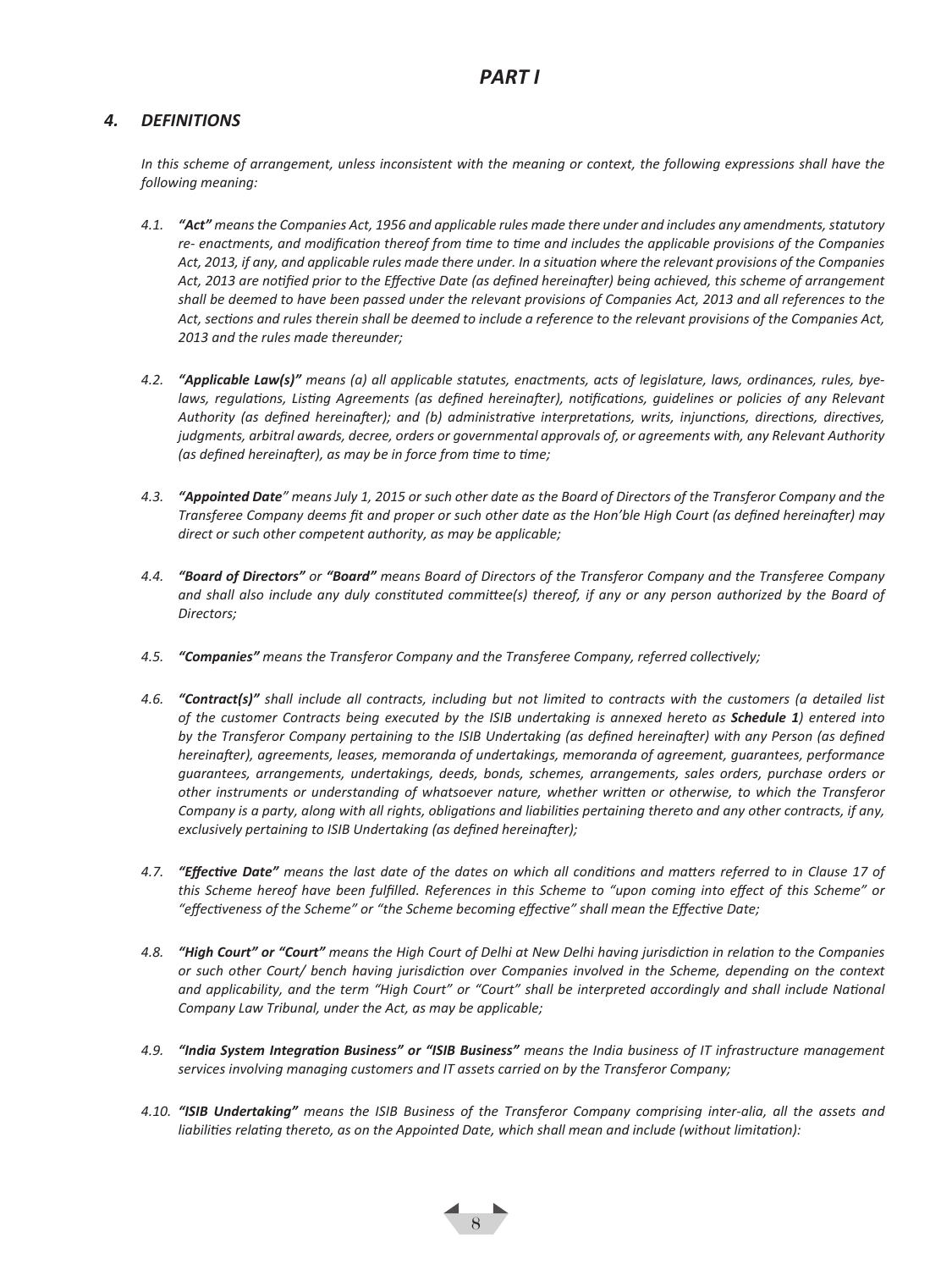- *a. All assets (wherever situated), whether movable or immovable, tangible or intangible, leasehold or freehold, including all land, buildings, plant and machinery, offices, capital work in progress, furniture, fixtures, office equipment, investments, current assets, loans and advances, deposits, receivables, funds, cash, bank balances, accounts and all other rights, benefits of all agreements, subsidies, grants, incentives, bills of exchange, letters of intent and loans and advances appearing in the books of accounts of the Transferor company pertaining to or relatable to the ISIB Business.*
- *b. All rights, entitlements, approvals, licenses, registrations, certifications, guarantees, performance guarantees, warranty service entitlements, consents, permissions, brands, logos, engagements, arrangements, municipal permissions, cash balances, financial assets, funds belonging to or proposed to be utilized for the ISIB Business, bank balances, balances with Government, excise department, tax authorities both state and central government bank accounts, security deposits, privileges, recoverable, receivables, advantages, all other rights and benefits, in connection with or relating to the ISIB Business.*
- *c. All secured and unsecured debts, liabilities present or future (including contingent liabilities), duties, undertakings and obligations pertaining to the ISIB Business of every kind, nature and description whatsoever and howsoever arising in connection with or relating to the ISIB Business.*
- *d. All existing and future contracts, RFPs, bids, responses to EOI, memorandum of understanding, entitlements, industrial and other licenses, municipal permissions, approvals, consents, tenancies in relation to any joint venture or other arrangement which may be entered into by the Transferor company in respect of business relating or incidental to the ISIB Business.*
- *e. All the past track record relating to the ISIB Business, including without limitation, the profitability, production volumes, experience, credentials (including awards and accolades), certifications, accreditations and market share pertaining to or relating to the ISIB Business.*
- *f. All employees of the Transferor Company employed who are substantially engaged in the ISIB Business as identified by the Board of Directors of the Transferor Company.*
- *g. All records, files, papers, computer programs, manuals, data, catalogues, quotations, sales and advertising materials, label lists of present and former customers and suppliers, customer credit information, customer pricing information, and other records, whether in physical form or electronic form in connection with or relating to the ISIB Business.*
- *4.11. "IT Act" means the Income Tax Act, 1961, as amended from time to time read with rules and regulations made there under and shall include any statutory modification(s), amendment(s) or re-enactment(s) thereof for the time being in force;*
- *4.12. "Listing Agreement" means: (a) the listing agreement executed between the Transferor Company and BSE; and (b) listing agreement executed between the Transferor Company and NSE, in each case, as amended from time to time;*
- *4.13. "Person" includes any individual, trust, entity, joint venture, company, corporation, partnership (whether limited or unlimited), proprietorship or other enterprise, hindu undivided family, union, association of persons, government (central, state or otherwise), or any agency, department, authority or political sub-division thereof, and shall include their respective successors and in case of an individual shall include his/her legal representatives, administrators, executors and heirs and in case of a trust shall include the trustee or the trustees and the beneficiary or beneficiaries from time to time;*
- *4.14. "Relevant Authority" means any regulatory governmental legislative, administrative, local or supervisory body or banking authority or agency or commission, quasi-regulatory agency or body (including any stock or commodity exchange), or board, bureau, judicial or arbitral body having jurisdiction in India or any part thereof, including but not limited to the stamp authorities, Competition Commission of India, Reserve Bank of India, SEBI (as defined hereinafter), BSE and NSE, along with the authorities before which appeals against the decisions made by any of the foregoing may be brought and shall include the Tax Authority (as defined hereinafter);*

 $\leftarrow$  9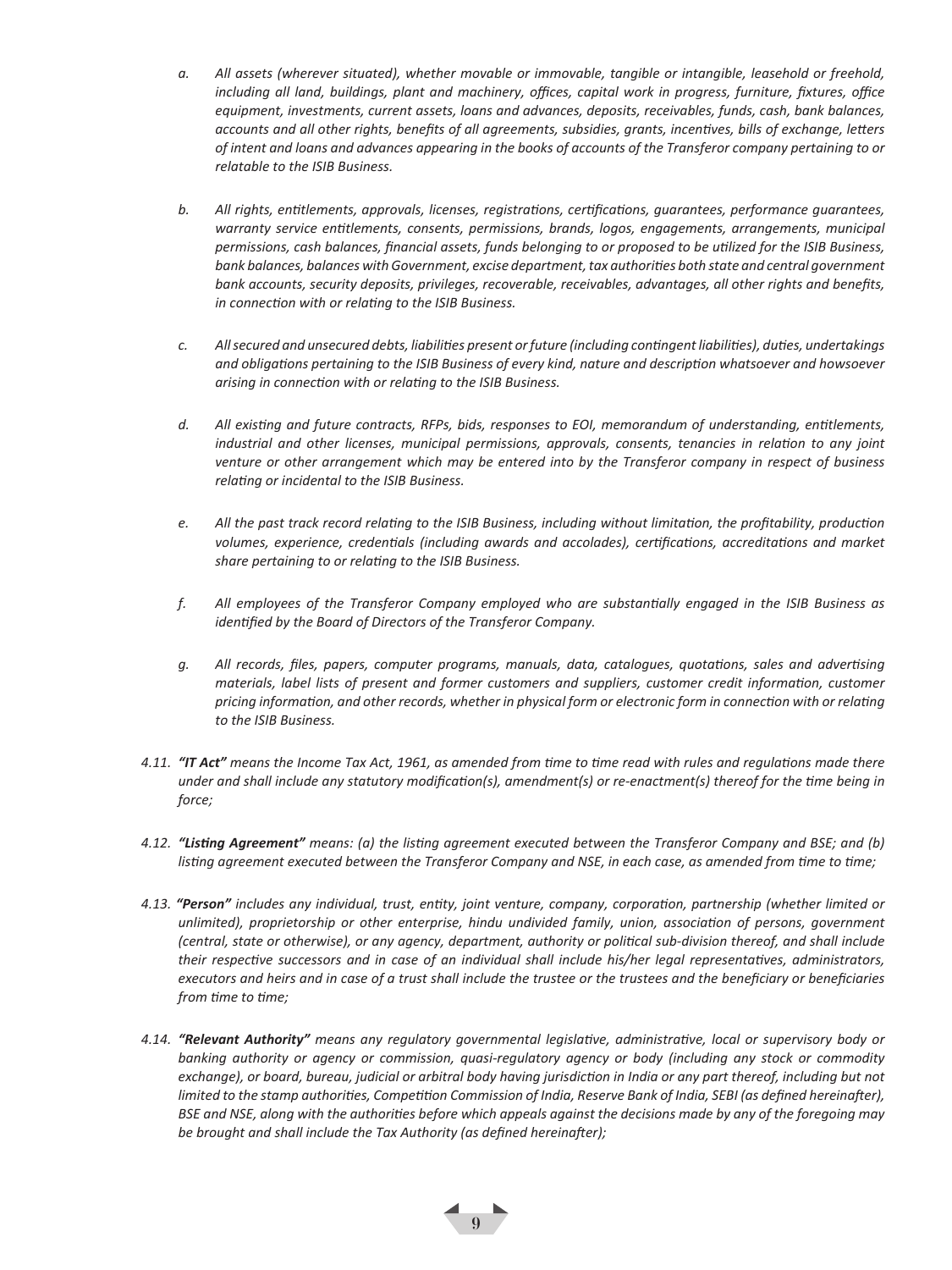- *4.15. "Remaining Business of Transferor Company" means all undertakings, businesses, activities and operations of the Transferor Company other than the ISIB Business;*
- *4.16. "SEBI" means the Securities and Exchange Board of India established under the Securities and Exchange Board of India Act, 1992;*
- *4.17. "SEBI Circular" means Circular No. CIR/CFD/DIL/5/2013 dated February 4, 2013 and Circular No. CIR/CFD/DIL/8/2013 dated May 21, 2013, each issued by the SEBI, as amended or replaced from time to time;*
- *4.18. "Scheme" or "the Scheme" or "this Scheme" means this scheme of arrangement in its present form or with any modifications made under Clause 16 of the Scheme as approved or directed by the High Court or any other appropriate authority;*
- *4.19. "Tax Authority" means any revenue, customs, fiscal, governmental, statutory, state, provincial, local governmental or municipal authority, body or Person responsible for taxing a Person;*
- *4.20. "Transferee Company" means HCL Comnet Limited, a public limited company incorporated under the provisions of Act, having its registered office situated at 806, Siddharth, 96, Nehru Place, New Delhi-110019. The Transferee Company is the wholly-owned subsidiary of the Transferor Company;*
- *4.21. "Transferor Company" means HCL Technologies Limited, a public limited company incorporated under the provisions of the Act, having its registered office situated at 806, Siddharth, 96, Nehru Place, New Delhi-110019;*

#### *4.22. Interpretation*

- *a) In this Scheme, unless the context otherwise requires:* 
	- *i. words of any gender are deemed to include the other genders;*
	- *ii. words using the singular or plural number also include the plural or singular number, respectively;*
	- *iii. the terms "hereof', "herein", "hereby", "hereto" and derivative or similar words refer to this entire Scheme or specified clauses, as the case may be;*
	- *iv. the term "Clause" refers to the specified clause of this Scheme;*
	- *v. references to any legislation or law or to any provision thereof shall include references to any such law as it may, after the date hereof, from time to time, be amended, supplemented or re-enacted, or to any law which replaces it, and any reference to a statutory provision shall include any subordinate legislation made from time to time under that provision; and*
	- *vi. the schedules hereto shall form an integral part of this Scheme.*
- *b) Headings, sub-headings, italics and bold typeface are only for convenience and shall be ignored for the purposes of Interpretation.*

## *PART II TRANSFER AND VESTING OF ISIB UNDERTAKING AS A GOING CONCERN*

#### *6. TRANSFER AND VESTING OF ISIB UNDERTAKING*

*6.1. Upon coming into effect of this Scheme and with effect from the Appointed Date, the ISIB Undertaking belonging to*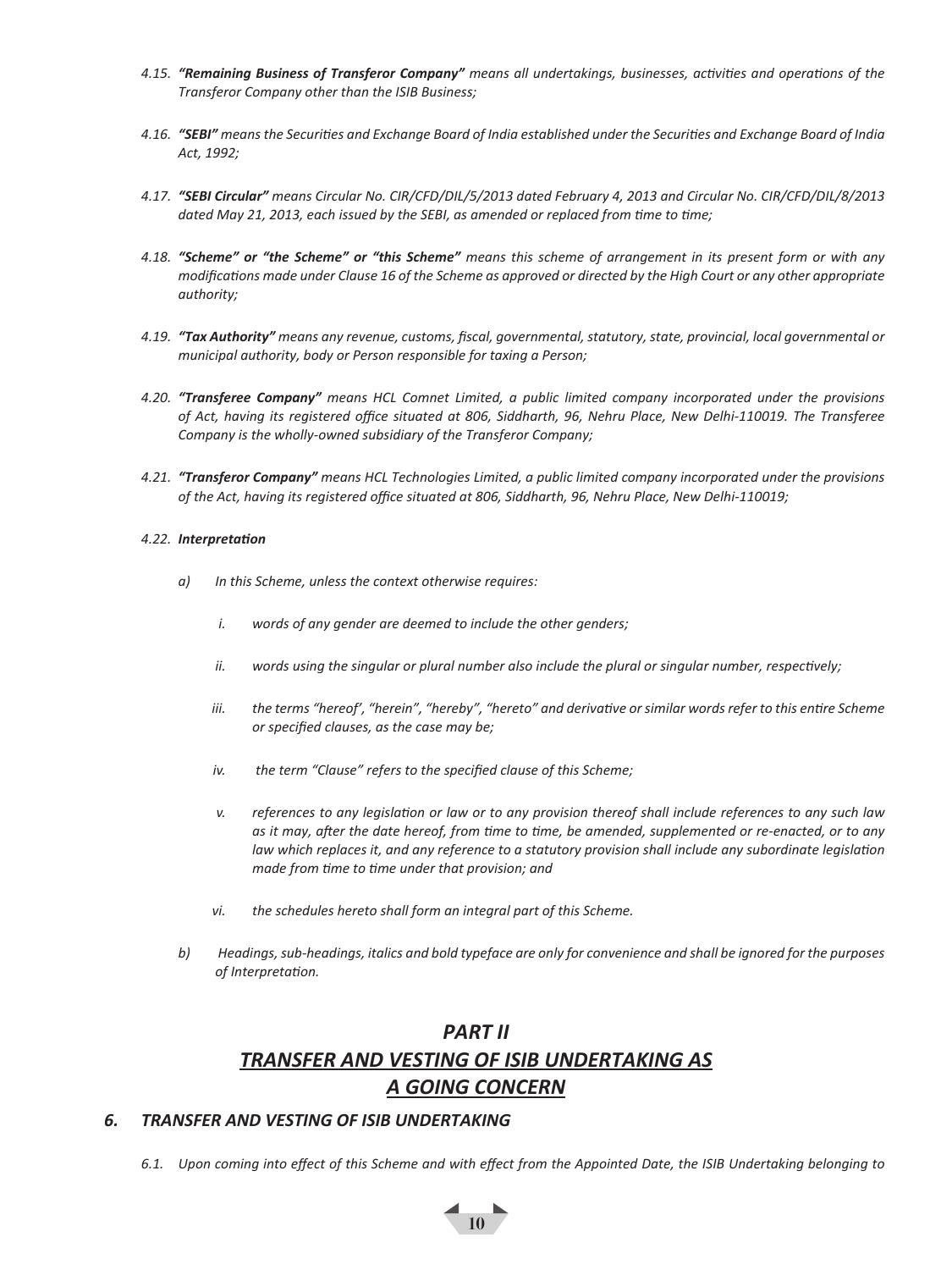*the Transferor Company shall stand transferred and vested into the Transferee Company, as a going concern without any further act, deed, instrument, matter or thing, together with its assets, properties, liabilities, rights, benefits, obligations, privileges and interests therein, subject to existing charges, if any. The transfer of the ISIB Undertaking under this Scheme shall be in compliance with the IT Act.* 

- *6.2. Upon coming into effect of this Scheme and with effect from the Appointed Date and subject to the provisions of this Scheme, including in relation to the mode of transfer or vesting, all immovable property(ies), if any, relating to the ISIB Undertaking, including tangible assets, land together with building, plant and machinery and structures standing thereon, if any (whether freehold, leasehold, leave and licensed, right ofway, tenancies and/or otherwise), capital work-in-progress andall documents of title, receipts and easements in relation thereto, all rights, covenants, continuing rights, title and interest in connection with the said immovable properties shall, unless otherwise agreed between the Companies, be transferred to and stand vested in and/or be deemed to be transferred to and stand vested*  in the Transferee Company in the mode and manner as prescribed in this Scheme on a going concern basis pursuant *to the provisions of Section 391 to 394A of the Act and all other applicable provisions of the Act so as to become, on and from the Appointed Date, the immovable property(ies) including tangible assets, land together with building, plant and machinery and structures standing thereon, if any, of the Transferee Company. Upon the coming into effect of the Scheme, the title to such immovable properties shall be mutated and transferred by Relevant Authorities, in accordance with terms hereof, in favour of the Transferee Company. It is expressly clarified that in so far any leasehold properties forming part of the ISIB Undertaking, if any, are concerned, the Transferee Company may enter into fresh lease agreements or terminate any lease agreements that are already in existence with any third party.*
- *6.3. Upon coming into effect of this Scheme and with effect from the Appointed Date and subject to the provisions of this Scheme, including in relation to the mode of transfer or vesting, all rights, obligations, benefits, titles, interest and privileges in the movable, tangible and intangible properties, assets including plant, machinery and equipment, vehicles, bank balances, cash and cash equivalents, all trade receivables (whether billed or unbilled) including but not limited to all loans and advances, whether long-term or short-term, secured or unsecured, recoverable in cash or kind or value to be received including interest accrued thereon, all deposits whether with government or semi government, local authorities or any other institution and bodies, amounts receivables from Central Government/ State Government(s) under any of their scheme/plans, balances recoverable from government authorities, if any, all investments including non- current investments of all kinds either in equity shares of listed or unlisted companies or any other investments, if any, made by the Transferor Company, office equipment's, electrical installations, deferred costs, prepaid expenses, deposits, advance suppliers, employee advances, finance lease receivable, capital advances, offices, inventories including but not limited to computers, software, furniture & fixtures, other current assets, capital work*in-progress, benefits arising of whatsoever nature and wherever situated belonging to or in the ownership, power or *possession and in the control of or vested in or granted in favour of or enjoyed by the Transferor Company, intellectual property (whether registered or unregistered), if any, pertaining to the ISIB Undertaking, shall be transferred to and stand vested in and/or be deemed to be transferred to and stand vested in the Transferee Company in the mode and manner as prescribed in this scheme on a going concern basis pursuant to the provisions of Section 391 to 394A of the Act and all other applicable provisions of the Act so as to become, on and from the Appointed Date, the rights, obligations, benefits, titles, interest and privileges of the Transferee Company. It is expressly clarified that all trade receivables due on account of contracts pertaining to the ISIB Business fully executed by the Transferor Company prior to the Appointed Date shall be to the account of the Transferor Company and shall not form part of the ISIB Undertaking and shall not be transferable to the Transferee Company.*
- *6.4. All the assets, as mentioned herein above, that have accrued or which may accrue to the Transferor Company pertaining to the ISIB Undertaking on or after the Appointed Date shall pursuant to the provisions of Section 394 and other applicable provisions of the Act and without any further act, instrument or deed, be transferred to and stand vested in and/or be deemed to have been transferred to and stand vested in and be available to the Transferee Company upon the Scheme becoming effective.*
- *6.5. Upon the Scheme becoming effective, in respect of such of the assets, as mentioned herein above, of the Transferor Company pertaining to the ISIB Undertaking as are movable in nature and are capable of being transferred by manual delivery or transferring possession or by endorsement and/ or delivery shall be transferred as such with the end and intent that the property therein upon such transfer become the property, assets, rights, title, obligations, privileges, benefits, interest and authorities of the Transferee Company in pursuance of section 394 and other applicable provisions of the Act without any further act, instrument or deed.*

111

*6.6. With effect from the Appointed Date and upon coming to effect of the Scheme:*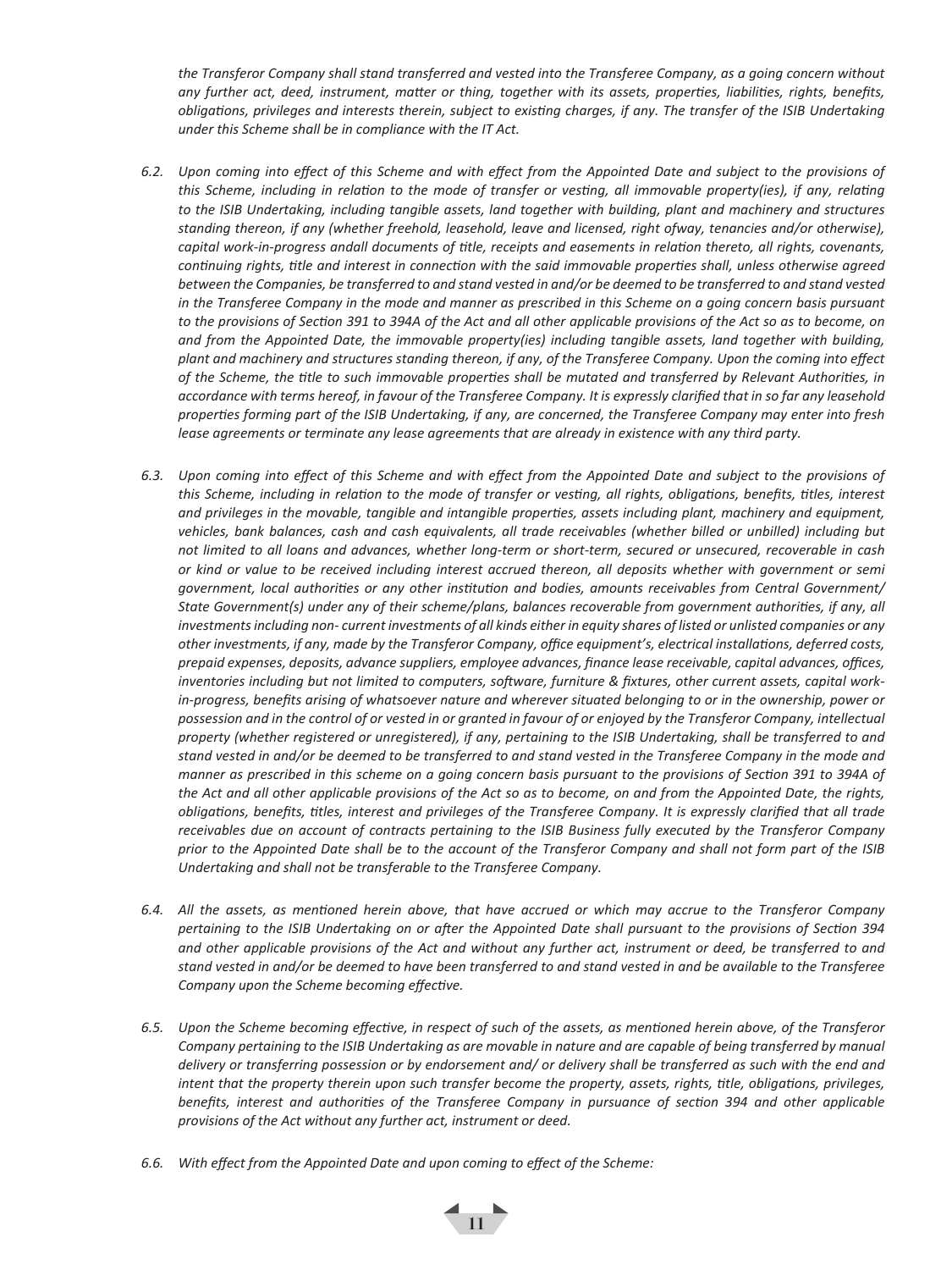- *a) All licenses, contracts, rights, claims, including refund claims lying with any Relevant Authority which may accrue to the Transferor Company pertaining to the ISIB Undertaking, if any, shall, pursuant to the provisions of section 394 and other applicable provisions of the Act, without any further act, instrument or deed, shall stand transferred to and vested in and/ or be deemed to have been transferred to and stand vested in and be available to the Transferee Company. The Transferee Company shall file the relevant intimations, if required, for the record of the Relevant Authority who shall take them on file and record the change of the name pursuant to this Scheme becoming effective.*
- *b) The entire taxes, direct and indirect or any other taxes, including but not limited to prepaid taxes being tax deducted at source (TDS)/advance tax, MAT credits, sales tax, value added tax (VAT) and also self-assessment taxes, if any, paid by the Transferor Company under the IT Act or any other statute, pertaining to the ISIB Business for the period commencing from the Appointed Date, shall be deemed to be the taxes paid by or for the benefit of the Transferee Company and credit for such taxes shall be allowed to the Transferee Company notwithstanding that certificates or challans or orders for such taxes are in the name of the Transferor Company and not in the name of the Transferee Company. The Transferee Company shall, after the Effective Date, be entitled to file with the Relevant Authority the relevant return(s) as required under the IT Act or under Applicable Laws for the period after the Appointed Date notwithstanding that the period for filing such return may have elapsed. Further, the Companies shall, after the Effective Date, be entitled to revise the relevant returns, if any, filed by the Transferor Company for any relevant year, if so necessitated or consequent to this Scheme, notwithstanding that the time prescribed for such revision may have elapsed.*
- *c) All kinds of intellectual property rights, if any, (whether or not registered) with the Relevant Authority concerned or applications submitted at any time on or before the Effective Date by the Transferor Company or by the employees / officers / directors of the Transferor Company for the benefit or which may pertain to the ISIB Undertaking, if any, shall stand transferred to and vested along with all the undertakings in the name of the Transferee Company without any further act, instrument or deed.*
- *d) The past track record of the Transferor company relating to the ISIB Business, including without limitation, the profitability, production volumes, experience, credentials and market share, shall be deemed to be the track record of the Transferee Company for all commercial and regulatory purposes including for the purpose of eligibility, standing, evaluation and participation of the Transferee Company in all existing and future bids, tenders and contracts of all authorities, agencies and clients.*
- *e) Upon the Scheme becoming effective, all bids/tenders made or applied for by the Transferor Company pertaining to the ISIB Business before any third party or any other Person shall be assigned/transferred/novated to the Transferee Company by the Transferor Company without requiring any further act, instrument or deed and the same shall not require any approval from any third party or any other Person. The relevant intimation(s) of the aforesaid shall be given by the Companies, as may be required, to any third party or any other Person before*  whom the bid/tender is made or applied for. It is expressly clarified that until the time the said bids/tenders are *not assigned/transferred/novated, the Transferor Company, if so authorized by the applicable laws, bye-laws, regulations, rules etc. for the time being in force of any third party or any other Person before whom the bid is made, shall execute the job for and behalf of the Transferee Company and shall on reqular basis transfer all properties, rights and obligations thereof to the Transferee Company.*
- *f) Upon the Scheme becoming effective and until the time the contracts and licenses pertaining to the ISIB Undertaking are not transferred (either by way of novationor assignment or endorsed or otherwise) by the RelevantAuthority in the name of the Transferee Company, the Transferor Company shall carry on the business pertaining to the ISIB Undertaking on behalf of and in trust for the Transferee Company. It is expressly clarified that any income, privilege, obligations, rights, entitlements, losses, benefits, expenditure etc., occurring after the Effective Date and until the time the Contracts and licenses pertaining to the ISIB Undertaking are not transferred in favour of the Transferee Company, shall on regular basis be passed on by the Transferor Company to the Transferee Company.*
- *g) Upon the Scheme becoming effective and until such time the names of the bank accounts of the Transferor*

 $\left\lfloor \frac{1}{2} \right\rfloor$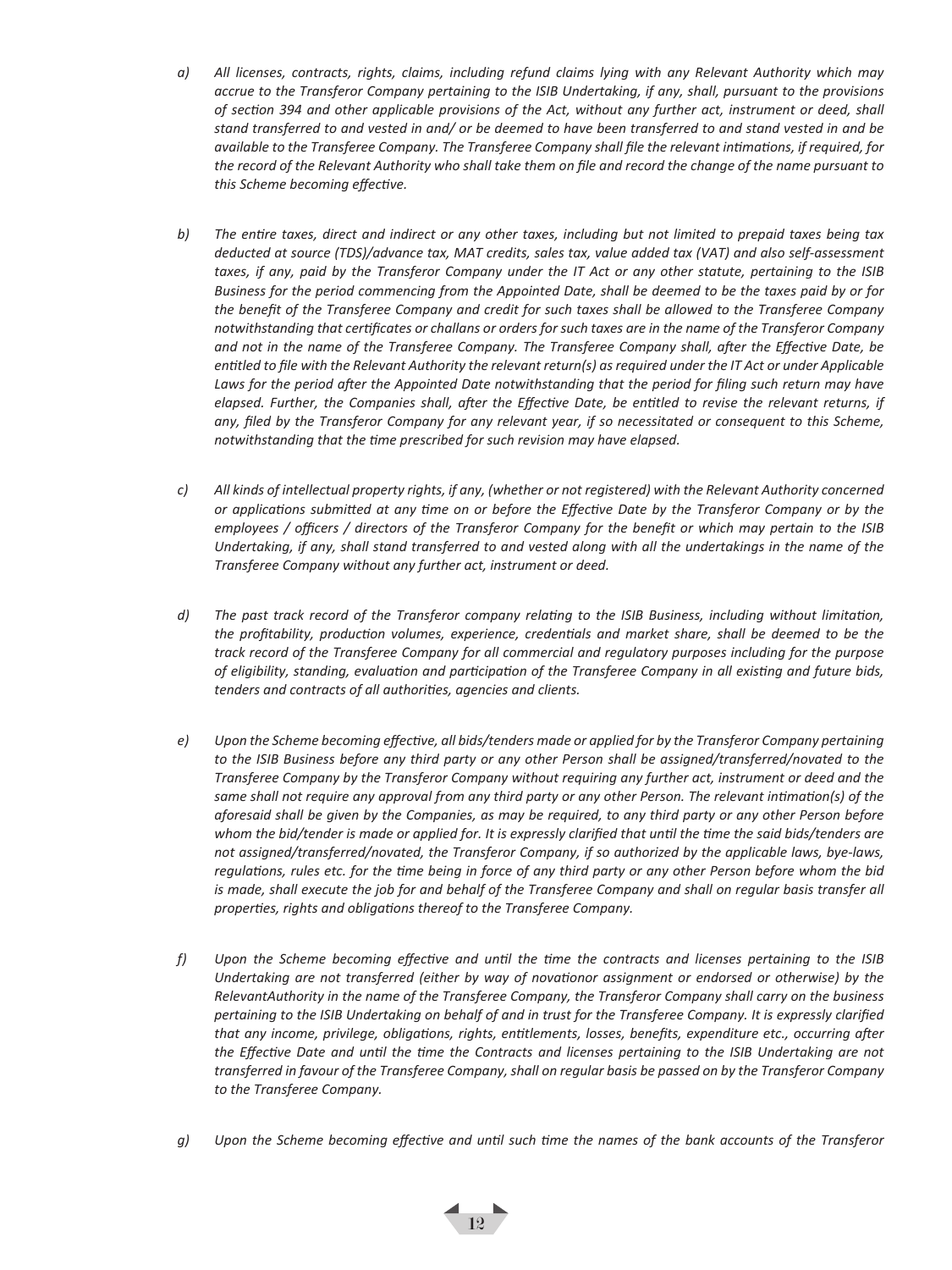*Company in relation to the ISIB Undertaking, if any, are replaced with that of the Transferee Company, the Transferee Company shall be entitled to operate the bank accounts of the Transferor Company in relation to the ISIB Undertaking, in so far as may be necessary. The banks shall continue to honour the cheques, other negotiable instruments, payment orders and instructions issued/ signed by the Transferor Company or signed by the existing signatories of the Transferor Company for payment after the Effective Date. Similarly, all cheques and other negotiable instruments received in the name of the Transferor Company in relation to the ISIB Undertaking, w.e.f. the Effective Date and until such time shall be for and on account of the Transferee Company and accordingly to be accepted by the bankers of the Transferor Company and credited to the account of the Transferee Company.* 

- *6.7. Upon coming into effect of the Scheme and with effect from the Appointed Date:* 
	- *a) All secured or unsecured debts, liabilities including but not limited to deferred tax liabilities, contingent liabilities, current liabilities, non-current liabilities, statutory payables, TDS payable, expenses payable and other current liabilities or other advances received, whether disclosed or undisclosed, whether accounted for in the books of accounts or not, duties, taxes, statutory expenses, short-term and long-term provisions and obligations, if any, of the Transferor Company along with any charge, encumbrance, lien or security thereon, if any, in relation to the ISIB Undertaking shall also be vested or deemed to be vested, without any further act, instrument or deed, to the Transferee Company, pursuant to the provisions of Section 394 and other applicable provisions of the Act so as to become the debts, liabilities, duties and obligations of the Transferee Company. Further, it shall not be necessary to obtain separate consent of any Person who is a party to any contract or arrangement by virtue of which such debts, liabilities, duties and obligations have arisen in order to give effect to the provisions of this sub-clause.*
	- *b) Where any of the debts, liabilities, obligations and duties of the Transferor Company pertaining to the ISIB Undertaking on the Appointed Date transferred to the Transferee Company have been discharged by the Transferor Company after the Appointed Date and prior to the Effective Date, such discharge shall be deemed to have been for and on account of the Transferee Company.*
	- *c) All loans raised and utilized and all debts whether by way of debentures, bank loan or otherwise, duties, undertakings, liabilities and obligations incurred or undertaken by the Transferor Company in relation to the ISIB Undertaking after the Appointed Date and prior to the Effective Date shall be deemed to have been raised, used, incurred or undertaken for and on behalf of the Transferee Company and to the extent they are outstanding on the Effective Date, shall, upon the coming into effect of the Scheme, pursuant to the provisions of Section 394 and other applicable provisions of the Act, without any further act, instrument or deed shall stand transferred to and vested in or be deemed to have been transferred to and vested in the Transferee Company and shall become the debt, duties, undertakings, liabilities and obligations of the Transferee Company.*
- *6.8. Upon the Scheme becoming effective subject to Applicable Laws, all license(s), permission(s), approval(s), registration(s) with any Relevant Authority, wherever applicable, and/or consents held by the Transferor Company pertaining to the ISIB Undertaking, and not surrendered, shall stand vested in the Transferee Company, with effect from the Appointed Date, without any further act, deed, instrument, matter or thing and shall be appropriately registered with the concerned Relevant Authority in favour of the Transferee Company. The benefits of all license(s), permission(s), approval(s), registration(s) with any Relevant Authority pertaining to the ISIB Undertaking, wherever applicable to the Transferor Company shall vest in and become available to the Transferee Company pursuant to the Scheme becoming effective. However, if any license(s), permission(s), approval(s), registration(s) with any Regulatory Authority, wherever applicable, and/or consents held by the Transferor Company pertaining to ISIB Undertaking that are not required by the Transferee Company, will, if required, under Applicable Laws, be cancelled or surrendered by the Transferor Company.*
- *6.9. It is expressly clarified that in case any question arises as to whether any particular asset or liability, as mentioned above and/or employee pertains or does not pertain to the ISIB Undertaking or even pertains to ISIB Business but whether or not forms part of the ISIB Undertaking, the same shall be decided by mutual agreement between the Board of Directors of the Companies or any other person authorised by the Board in that behalf.*

 $\overline{13}$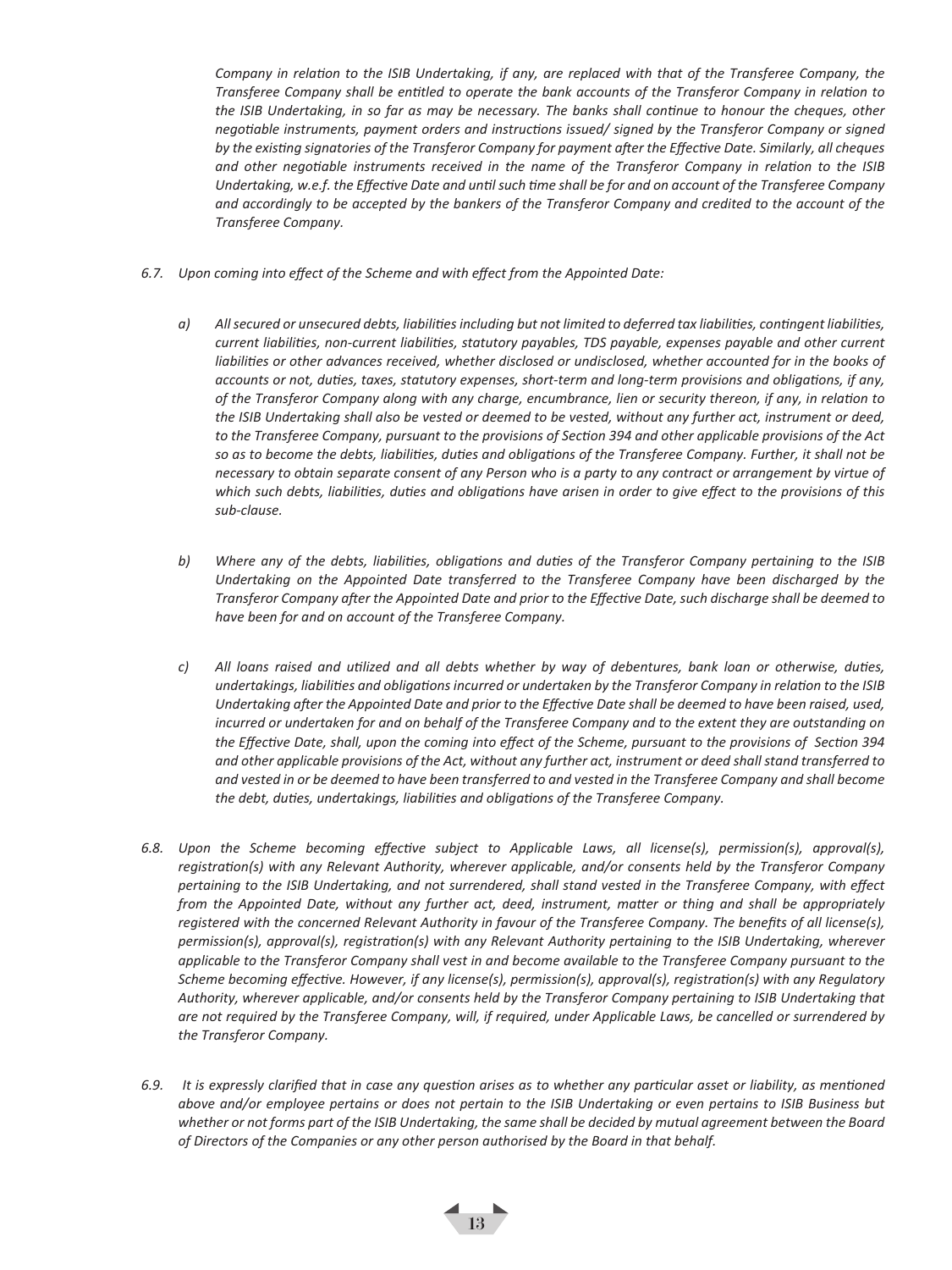## *7. CONSIDERATION*

- *7.1. Subject to the terms and conditions of this Scheme and as may be determined by the Board of Directors of the Companies, in consideration for the transfer and vesting of the ISIB Undertaking on going concern basis by the Transferor Company to the Transferee Company in terms of this Scheme, the Transferee Company shall be required to pay consideration of INR 132 Crores (Indian National Rupees One Hundred Thirty Two Crores).*
- *7.2. The Consideration as stated above in clause 7.1 of the Scheme shall upon the Scheme becoming effective, be paid in cash unless otherwise agreed to be discharged in any other mode or combination of one or more modes by the Board of Directors of the Companies.*

*………………….."*

### *9. EMPLOYEES*

- 9.1 *Upon the Scheme becoming effective, all staff, workmen and employees engaged in ISIB Business of the Transferor Company on the Effective Date shall be deemed to have become staff, workmen and employees of the Transferee Company with effect from the Appointed Date without any break in their service and on the basis of continuity of service, and the terms and conditions of their employment with the Transferor Company shall not be less favourable than those applicable to them in the Transferor Company on the Effective Date.*
- 9.2 *It is expressly stated that the Transferee Company agrees that the services of all such employees with the Transferor Company up to the Effective Date shall be taken into account for the purposes of all retirement benefits to which they may be eligible in the Transferor Company on the Effective Date. Further, it is expressly clarified that all the employees so transferred pursuant to the Scheme becoming effective and to whom employees' stock options ("ESOPs") pertaining to equity shares of the Transferor Company have been vested shall continue to be eligible to exercise the rights vested with them in respect of the ESOPs.*
- 9.3 *It is expressly clarified that upon the Scheme becoming effective, all employees of Transferor Company who have been transferred with the ISIB Business to the Transferee Company will contribute to the Provident Fund, or any other Special Fund or Trusts created or existing for the benefit of the staff, workmen of the Transferee Company by the Transferee Company. All existing amounts, whether paid or outstanding, under the Provident Fund or any other Special Fund or Trusts created or existing for the benefit of the staff, workmen of the Transferor Company, pertaining to the employees being transferred with the ISIB Business to the Transferee Company, shall at an appropriate stage be transferred to the relevant funds of Transferee Company subject to the required approval/intimation to the Provident Fund Authorities and/or other appropriate authorities, if any and until such time, shall be maintained separately by the Transferor Company. The Board of Directors of the Transferee Company and the Trustees of the respective Trusts of the Transferee Company shall be entitled to take all steps as may be prudently necessary to implement the above. Further, the services of the employees of the Transferor Company transferred with the ISIB Business to the Transferee Company will be treated as having been continuous for the purpose of the aforesaid schemes/fund.*
- 9.4 *It is expressly provided that, upon the Scheme becoming effective, the Provident Fund, Gratuity Fund, Superannuation Fund or any other Special Fund or Trusts created or existing for the benefit of the staff, workmen and employees of the Transferor Company shall become the trusts/ funds of the Transferee Company for all purposes whatsoever in relation to the administration or operation of such Fund or Funds or in relation to the obligation to make contributions to the said Fund or Funds in accordance with the provisions thereof as per the terms provided in the respective Trust Deeds, if any, to the end and intent that all rights, duties, powers and obligations of the Transferor Company in relation to such Fund or Funds shall become those of the Transferee Company.*
- 9.5 *The Transferee Company will file the relevant intimations with the Relevant Authorities concerned, for actions arising out of Clause 9.3, who shall take the same on record and endorse the name of the Transferee Company in place of Transferor Company.*

 $\left( \frac{1}{14} \right)$ 

*……………………"*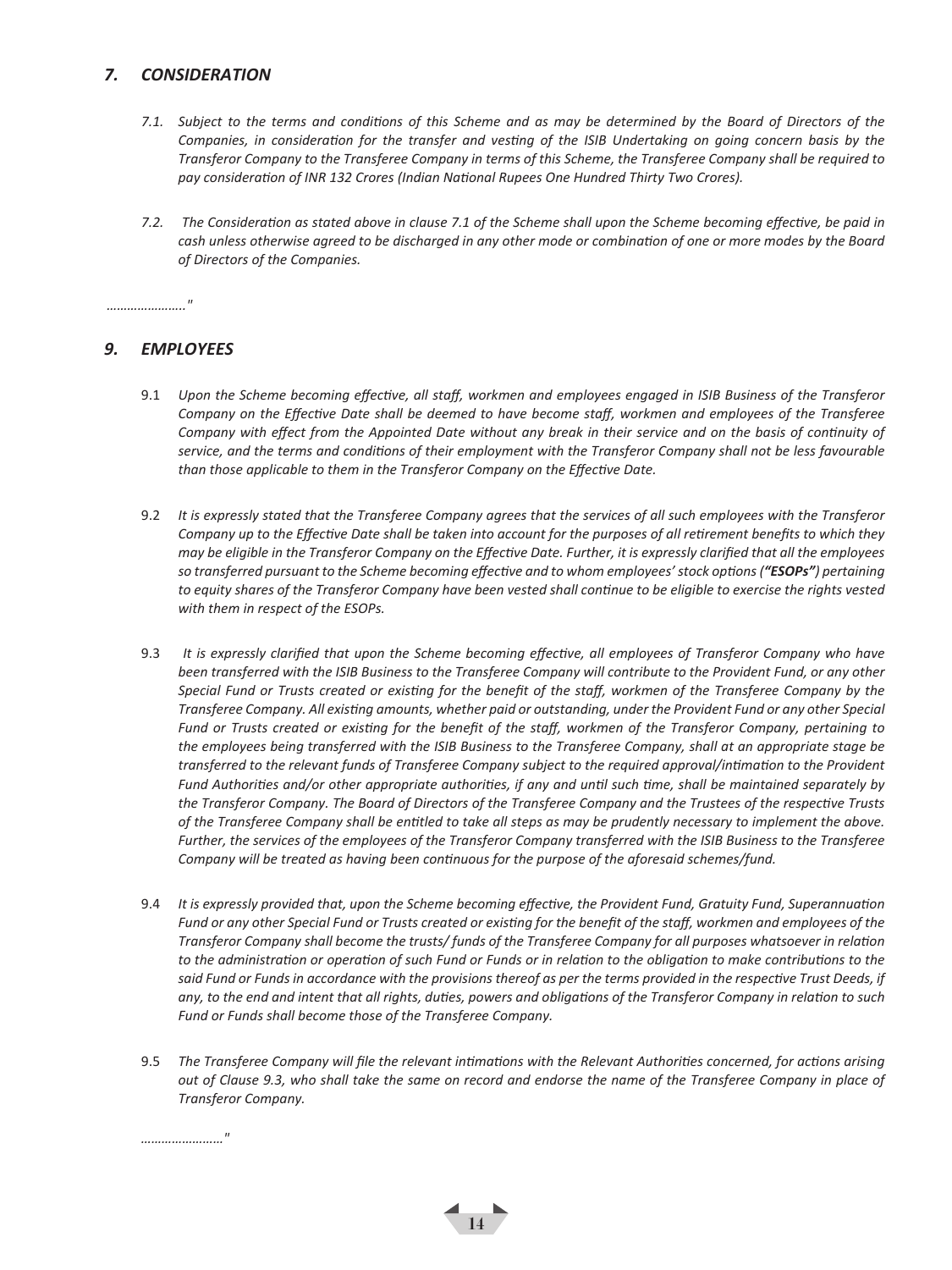### *12. ACCOUNTING TREATMENT*

#### *12.1. Accounting treatment in the books of the Transferor Company:*

*Upon the Scheme becoming effective, the Transferor Company shall account for the Scheme and its effects in its books of account with effect from the Appointed Date as under:* 

- *a) The assets and liabilities of the Transferor Company shall stand reduced to the extent of value of the ISIB Undertaking transferred to the Transferee Company.*
- *b) The Transferor Company shall record the amount of Consideration as "Receivable from the Transferee Company" in its books of accounts. On receipt of Consideration from the Transferee Company, either by way of cash or in any other mode as the Board of the Companies mutually agree, the Consideration so received shall be appropriately recorded in the books of account of the Transferor Company as per the prevalent accounting standards as applicable to the Transferor Company.*

#### *12.2. Accounting treatment in the books of the Transferee Company:*

*Upon the Scheme becoming effective, the Transferee Company shall account for the Scheme and its effects in its books of account with effect from the Appointed Date as under:*

- *a) All the assets and liabilities related to the ISIB Undertaking as appearing in the books of accounts of the Transferor Company as on the Appointed Date shall stand transferred to and vested in the Transferee Company pursuant to the Scheme and shall be recorded by the Transferee Company, as per the applicable accounting standards and as determined by the Board;*
- *b) The excess or deficit in the value of assets so recorded, if any, by the Transferee Company over: (a) the liabilities of the ISIB Undertaking so recorded by the Transferee Company or vice versa and (b) the consideration as detailed in Clause 7.1 of this Scheme paid by the Transferee Company to the Transferor Company shall be appropriated in the books of the Transferee Company either as capital reserve or goodwill, if required.*

*…………………"*

#### *14. REMAINING BUSINESS TO CONTINUE WITH TRANSFEROR COMPANY*

- *14.1. The Remaining Business and all assets, liabilities and obligations pertaining thereto shall continue to belong to and be vested in and be managed by the Transferor Company.*
- *14.2. All legal, taxation or other proceedings whether civil or criminal by or against the Transferor Company under any statute or Applicable Law, whether pending on the Appointed Date or which may be instituted at any time thereafter, and in each case relating to the Remaining Business (including thoserelating to any property, right, power, liability, obligation or duties of the Transferor Company in respect of the Remaining Business) shall be continued and enforced by or against theTransferor Company after the Effective Date. The Transferee Company shall not in any event be responsible or liable in relation to any such legal, taxation or other proceeding against the Transferor Company, which may relate to the Remaining Business.*
- *14.3. If proceedings are taken against the Transferee Company in respect of the matters referred to under clause 14.2 above, it shall defend the same in accordance with the advice of the Transferor Company and at the cost of the Transferor Company, and the latter shall reimburse and indemnify the Transferee Company against all liabilities and obligations incurred by the Transferee Company in respect thereof.*

 $\frac{1}{15}$ 

*14.4. With effect from the Appointed Date and up to and including the Effective Date:*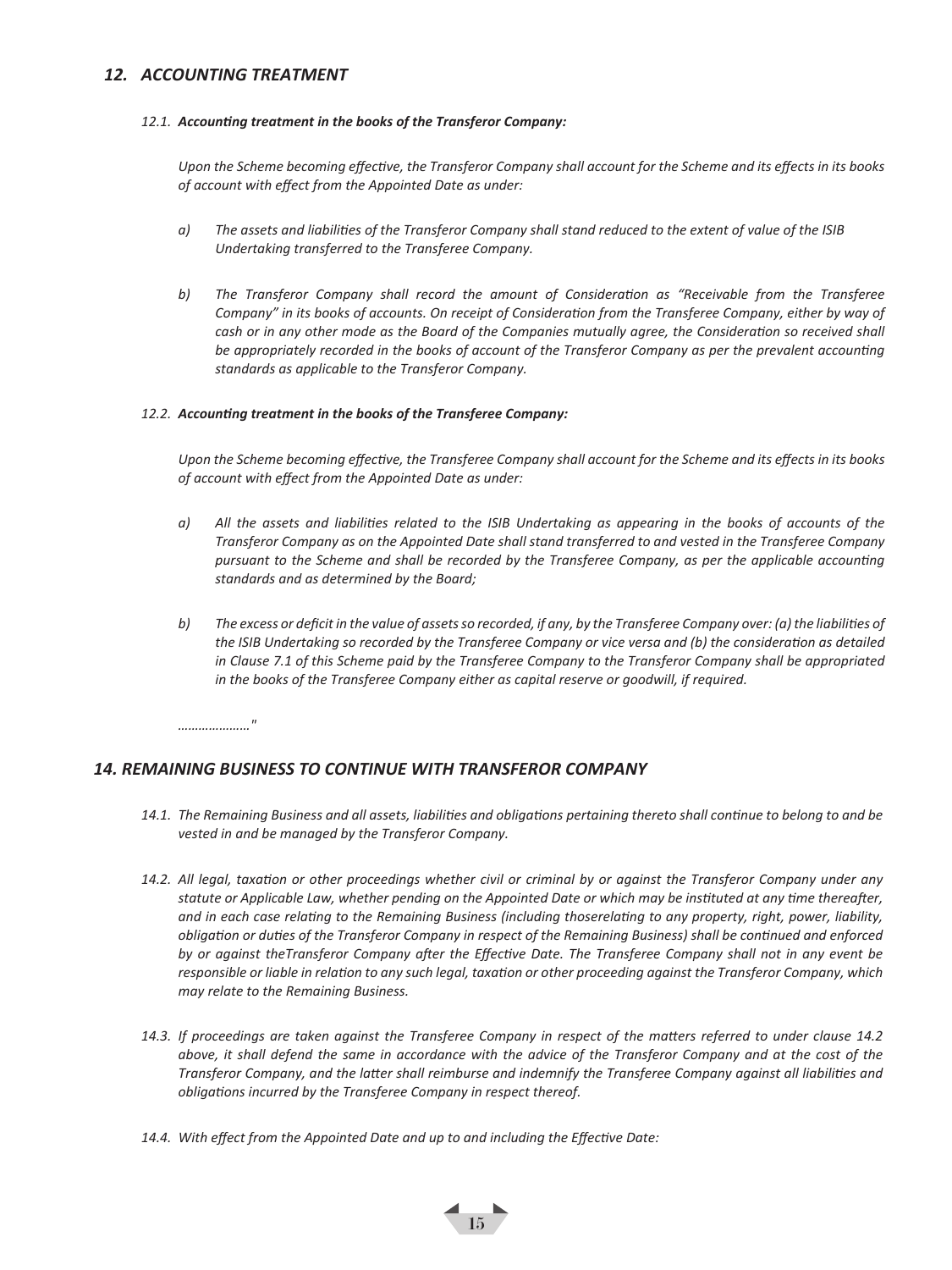- *a) the Transferor Company shall carry on and shall be deemed to have been carrying on all business and activities relating to the Remaining Business for and on its own behalf;*
- *b) all profits accruing to the Transferor Company thereon or losses arising or incurred by it (including the effect of taxes, if any, thereon) relating to the Remaining Business shall, for all purposes, be treated as the profits or losses, as the case may be, of the Transferor Company; and*
- *c) All assets and properties acquired by the Transferor Company in relation to the Remaining Business on and after the Appointed Date shall belong to and continue to remain vested in the Transferor Company.*

## *PART III*

## *GENERAL TERMS AND CONDITIONS*

### *15. APPLICATION TO HIGH COURT*

*15.1. The Transferor Company and the Transferee Company shall file necessary applications / petitions before the High Court under section 391 to 394 of the Act and other applicable provisions, if any under the Act or Applicable Laws, for the sanction of this Scheme.*

## *16. MODIFICATIONS/AMENDMENTS TO THE SCHEME*

- *16.1. The Transferor Company and the Transferee Company by their respective Board, may assent to/ make and/or consent to any modifications/ amendments to this Scheme or to any conditions or limitations that the High Court and/or any other Relevant Authority or Person under any Applicable Law(s) may deem fit to direct or impose, or which may otherwise be considered necessary, desirable or appropriate by them. The Companies by their respective Board's be and are hereby authorized to take all such steps as may be necessary, desirable or proper to resolve any doubts, difficulties or questions of law or otherwise, whether by reason of any directive or orders of Relevant Authority or otherwise however arising out of or under or by virtue of the Scheme and/ or any matter concerned or connected therewith.*
- *16.2. It is expressly clarified that the term Relevant Authority, under Clause 16.1 above, save as otherwise provided in this Scheme, shall specifically include BSE and NSE with which the Transferor Company shall file a copy of this Scheme along with other documents as specified under the Listing Agreement.*
- *16.3. If any part of this Scheme is considered invalid, ruled illegal by any court of a competent jurisdiction or Relevant Authority, or unenforceable under present or future law(s), then such part shall be severable from the remainder of the Scheme, and the Scheme shall not be given effect, unless the deletion of such part shall cause this Scheme to become materially adverse to any of the Companies or their respective members or creditors, in which case the Scheme will be modified to such extent, as will best preserve for them the benefits and obligations of the Scheme, including but not limited to such part.*

## *17. CONDITIONALITY OF THE SCHEME*

- *17.1. The Scheme is and shall be conditional upon and subject to:* 
	- *a) The Scheme being approved by the requisite majorities in number and value of such classes of persons including the respective members and/or creditors and/or any class thereof of the Transferor Company and the Transferee Company as prescribed under the Act, Listing Agreement and/or SEBI Circulars or as may be directed by the High Court or any other Relevant Authority as may be applicable except to the extent as may be waived by the Court and/or Relevant Authority as may be applicable.*

16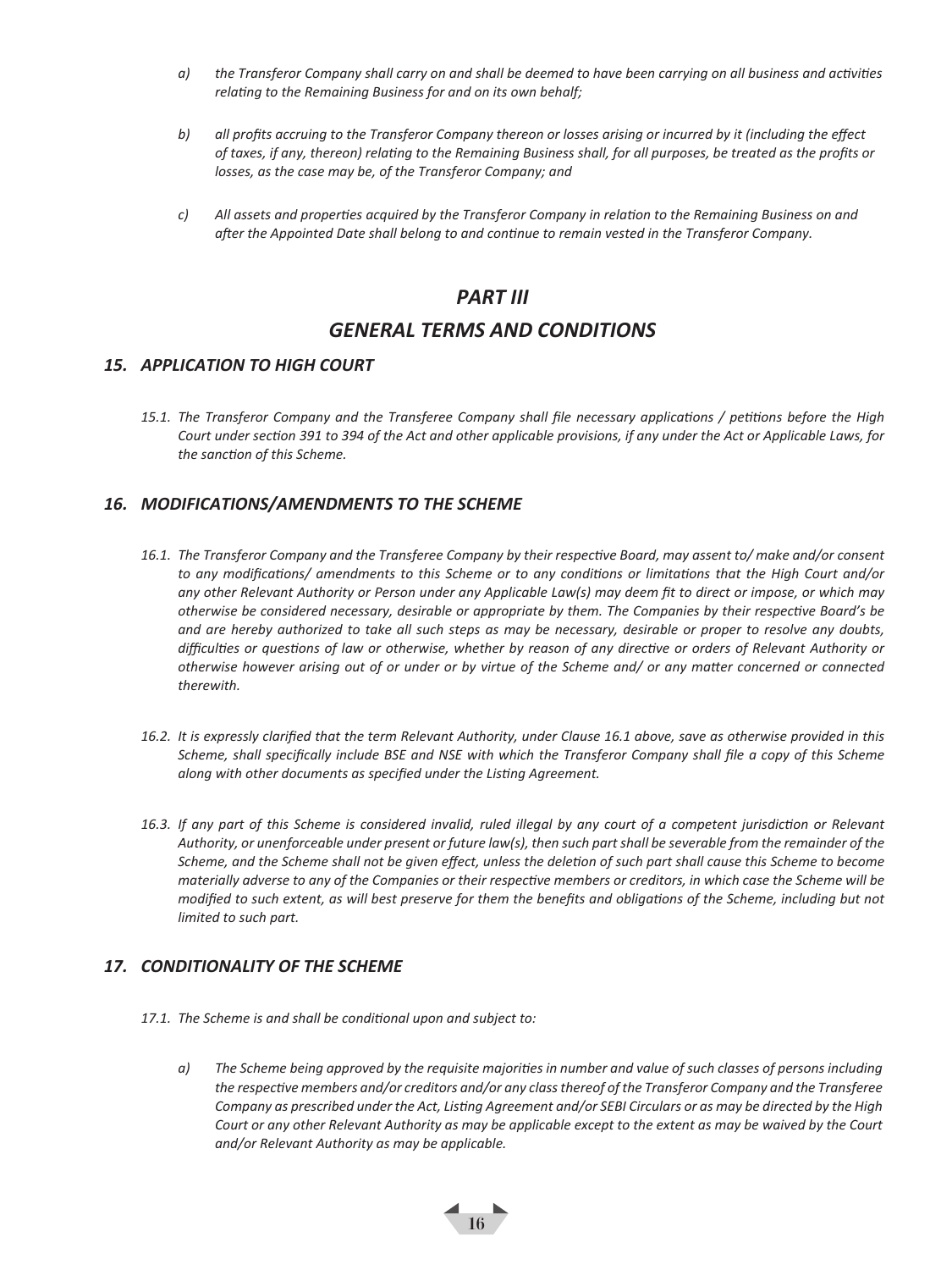- *b) The approval of the public shareholders of the Transferor Company in accordance with the provisions of the SEBI Circulars issued in this behalf, if required.*
- *c) The sanction of this Scheme by the High Court under Section 391 to 394 and other applicable provisions of the Act.*
- *d) Certified copy of the order of the High Court sanctioning the Scheme being filed with the Registrar of Companies, National Capital Territory of Delhi and Haryana by the Companies.*
- *e) The requisite(s), consent(s), approval(s) or permission(s) of Stock Exchanges, if any, which in terms of the SEBI Circulars or Listing Agreement may be necessary for the implementation of this Scheme.*

*……………."*

The aforesaid are only salient features of the Scheme. The complete Scheme has been enclosed herewith.

- 13. Upon the Scheme becoming effective, the assets and liabilities pertaining to the ISIB Undertaking of the Company shall be reduced from the books of accounts of the Company to the extent of value of the ISIB Undertaking transferred to the Transferee Companyand the Company shall record the consideration as "Receivables from the Transferee Company" which shall be appropriately recorded in the books of accounts of the Company after receipt of the same from the Transferee Company, as per the prevailing accounting standards applicable to the Company.
- 14. The Scheme is not intended to grant any benefit, to the Directors or Key Managerial Personnel of the Applicant Companies.
- 15. No investigation proceedings against the Company under Sections 237, 243, 247 (to the extent not repealed), 248, 249, 250 and 251 of the Companies Act, 1956, and Sections 210, 214, 215, 216 (to the extent applicable), 217, 219, 220, 223, 224 (to the extent applicable), 225 and Section 228 of the Companies Act, 2013 are pending.
- 16. The Applicant Companies have filed joint company application for the approval of the Scheme before the Hon'ble High Court of Delhi.
- 17. The proposed Scheme is in the best interests of the Applicant Companies and their respective shareholders and creditors.
- 18. The copies of the documents mentioned below are available for inspection at the Registered Office of the Company during business hours i.e., 10:00 a.m. to 01:00 p.m. on all working days except Saturdays, Sundays and public holidays, prior to the date of the meeting and at the venue of the meeting on Saturday, March 5, 2016 at Sri Sathya Sai International Centre, Bhishma Pitamah Marg, Lodhi Road, New Delhi-110003 from 10.00 a.m. upto the conclusion of the meeting.
	- a) Copy of the order dated January 22, 2016 passed by Hon'ble High Court of Delhi at New Delhi passed in Company Application (M) No. 12 of 2016 directing the convening of the meeting of the Unsecured Creditors of the Company;
	- b) Scheme of Arrangement between HCL Technologies Limited and HCL Comnet Limited and their respective shareholders and creditors;
	- c) Memorandum and Articles of Association of the Company and Transferee Company;
	- d) Audited Financial Statements of the Company and the Transferee Company for the financialyear ended June 30, 2015;

 $\leftarrow$   $\frac{17}{17}$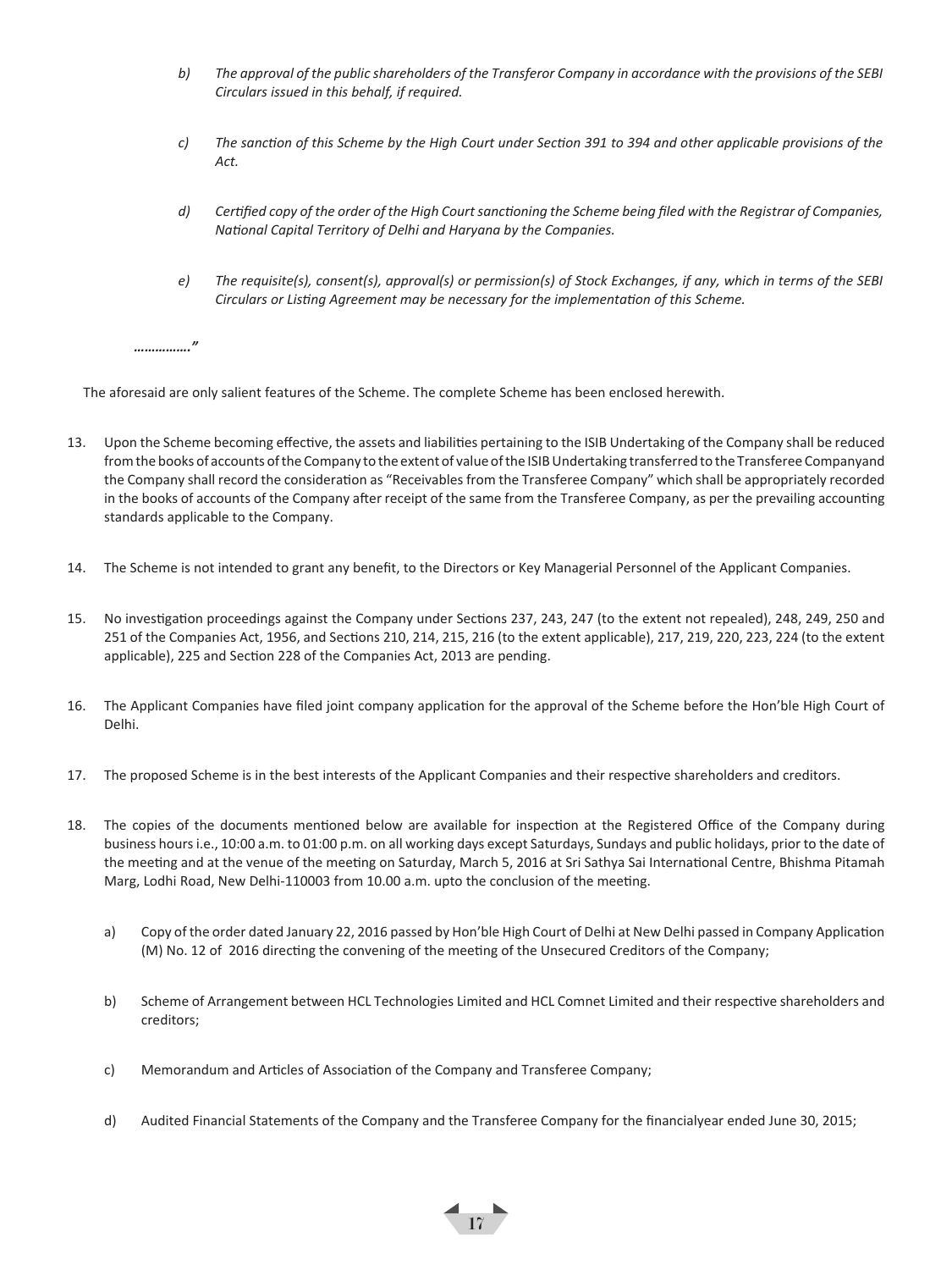- 19. This Explanatory Statement may be treated as a statement under Section 393 of the Companies Act, 1956.
- 20. A copy of the Scheme, Explanatory Statement, Form of Proxy and Attendance Slip may be obtained free of charge during business hours i.e., 10.00 a.m. to 5.00 p.m.on all working days except Saturdays, Sundays and public holidays from the Registered Office of the Company and the same can also be downloaded from the website of the Company www.hcltech.com or may be obtained from the office of our Advocates, Vaish Associates, 11<sup>th</sup> Floor, Mohan Dev Building, Tolstoy Marg, New Delhi-110001.

Date: February 4, 2016 **Sanjay Katyal**

Sd/-

Place: New Delhi Chairperson appointed for the United States of the United States of the Chairperson appointed for the meeting of the Unsecured Creditors of HCL Technologies Limited

#### **Registered Office:**

806, Siddharth, 96, Nehru Place, New Delhi-110019



 $\frac{1}{18}$ 

## **Route map to the meeting venue**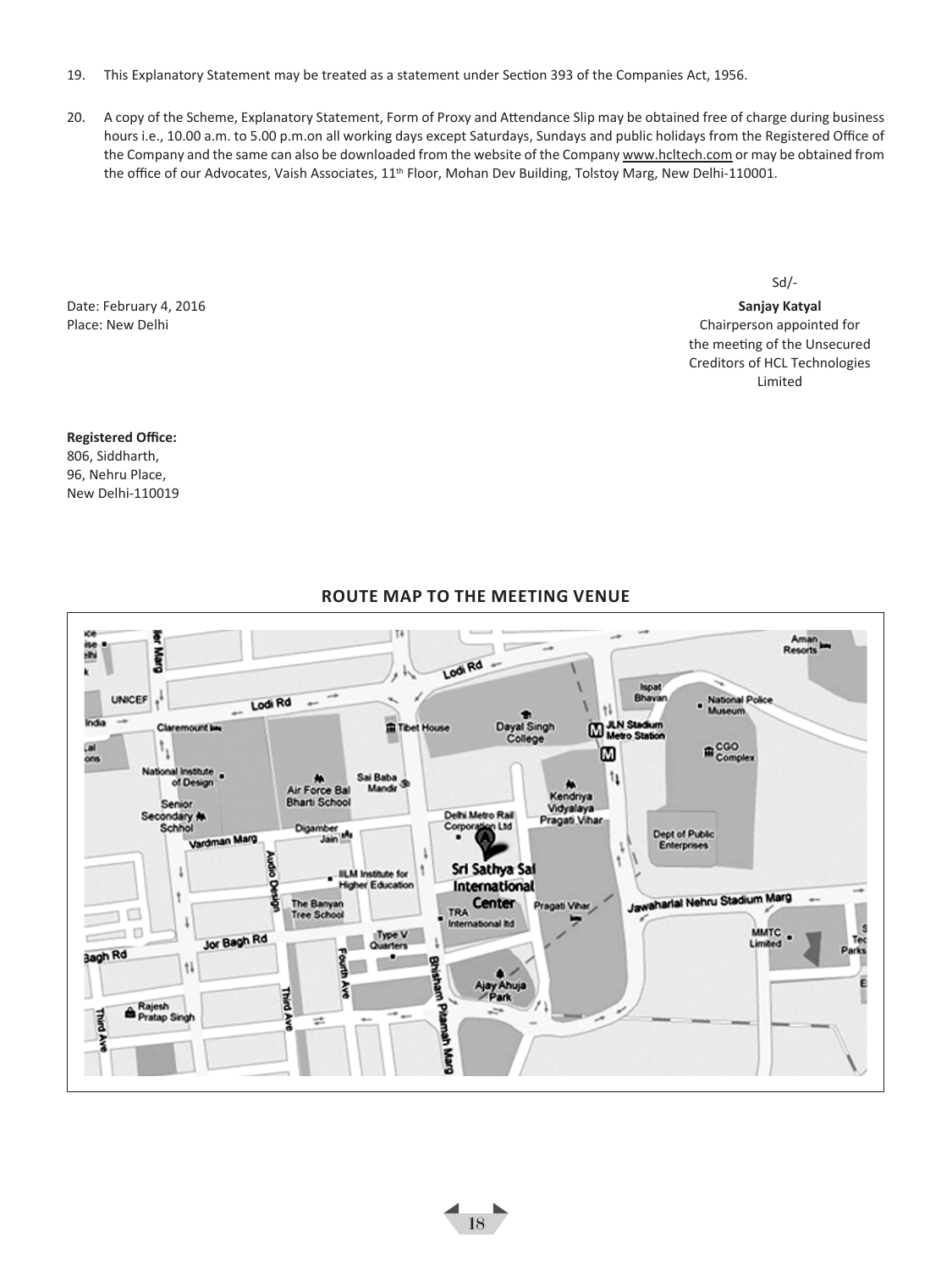## **SCHEME OF ARRANGEMENT BETWEEN HCL TECHNOLOGIES LIMITED AND HCL COMNET LIMITED AND THEIR RESPECTIVE SHAREHOLDERS AND CREDITORS**

#### **PREAMBLE**

This scheme of arrangement is presented under Sections 391 to 394 of the Companies Act, 1956 read with applicable provisions of the Companies Act, 2013, to the extent made effective, and the rules made thereunder for the transfer and vesting of the ISIB Undertaking (as *defined hereinafter*) of HCL Technologies Limited (**"Transferor Company"**) into HCL Comnet Limited (**"Transferee Company"**), a wholly-owned subsidiary of the Transferor Company as a going concern.

#### **1. BACKGROUND**

- 1.1. The Transferor Company was originally incorporated on November 12, 1991 under the name and style of HCL Overseas Limited under the provisions of the Act *(as defined hereinafter)*. Subsequently, in the year 1994, the name of the Transferor Company was changed to HCL Consulting Limited. Thereafter, the name of the Transferor Company was again changed to its present name i.e. HCL Technologies Limited and a fresh certificate of incorporation was issued by the Registrar of Companies, National Capital Territory of Delhi and Haryana on October 6, 1999. The registered office of the Transferor Company is situated in the State of Delhi. Currently, the Transferor Company primarily derives its revenue from an integrated portfolio of services including Software-led IT solutions, Remote Infrastructure Management, Engineering, R&D Services and Business Process Outsourcing Services. The Transferor Company provides holistic, multi-service delivery in key industry verticals including Financial Services, Manufacturing, Consumer Services, Public Services and Healthcare & Life Sciences. The equity shares of the Transferor Company are listed on BSE Limited (**"BSE"**) and National Stock Exchange of India Ltd (**"NSE"**).
- 1.2. The Transferee Company is an unlisted public limited company incorporated on August 8, 2001 under the provisions of the Act *(as defined hereinafter)* having its registered office situated in the State of Delhi. The Transferee Company is a wholly owned subsidiary of the Transferor Company. The Transferee Company is currently engaged in providing technology services to customers in India. The Transferee Company provides data communication services which includes trading of satellite and non-satellite based communication equipment such as VSAT, Routers, Switches, Modems etc., application operation services and services related to installation and maintenance of networking equipment. The Transferee Company provides its services across Defence, Financial Services, Government, Telecom, PSU's, Energy and utilities.

#### **2. RATIONALE AND BENEFITS**

The Boards of Directors *(as defined hereinafter)* of the Companies *(as defined hereinafter)* are of the view that proposed transfer and vesting of the ISIB Undertaking (as *defined hereinafter*) belonging to the Transferor Company into the Transferee Company as a going concern would, *inter-alia,* have the following benefits:

- a) simplified and transparent business structure of the Transferor Company and the Transferee Company;
- b) more focussed management of the Transferor Company and the Transferee Company;
- c) greater visibility in the performance of the individual businesses;
- d) higher degree of independence as well as accountability with autonomy for each of the business segment;
- e) will thrive in achieving and sustaining competitiveness and development of long-term internal and core competencies;
- f) will also provide for independent collaboration and expansion without committing the existing organization in its entirety; and
- g) will create a platform to enhance financial flexibility to pursue the next stage of growth.

#### **3. PARTS OF THE SCHEME**

This scheme of arrangement is divided into the following parts:

- 3.1. **PART I** deals with the definitions and share capital of the Transferor Company and the Transferee Company;
- 3.2. **PART II** sets out the provisions with respect to transfer and vesting of ISIB undertaking *(as defined hereinafter)* on going concern basis to the Transferee Company;
- 3.3. **PART III** deals with general terms and conditions applicable to this scheme of arrangement.

## **PART I**

#### **4. DEFINITIONS**

In this scheme of arrangement, unless inconsistent with the meaning or context, the following expressions shall have the following meaning:

 $\frac{1}{19}$ 

4.1. **"Act"** means the Companies Act, 1956 and applicable rules made thereunder and includes any amendments, statutory re- enactments, and modification thereof from time to time and includes the applicable provisions of the Companies Act, 2013, if any, and applicable rules made there under. In a situation where the relevant provisions of the Companies Act, 2013 are notified prior to the Effective Date (as *defined hereinafter*) being achieved, this scheme of arrangement shall be deemed to have been passed under the relevant provisions of Companies Act, 2013 and all references to the Act, sections and rules therein shall be deemed to include a reference to the relevant provisions of the Companies Act, 2013 and the rules made thereunder;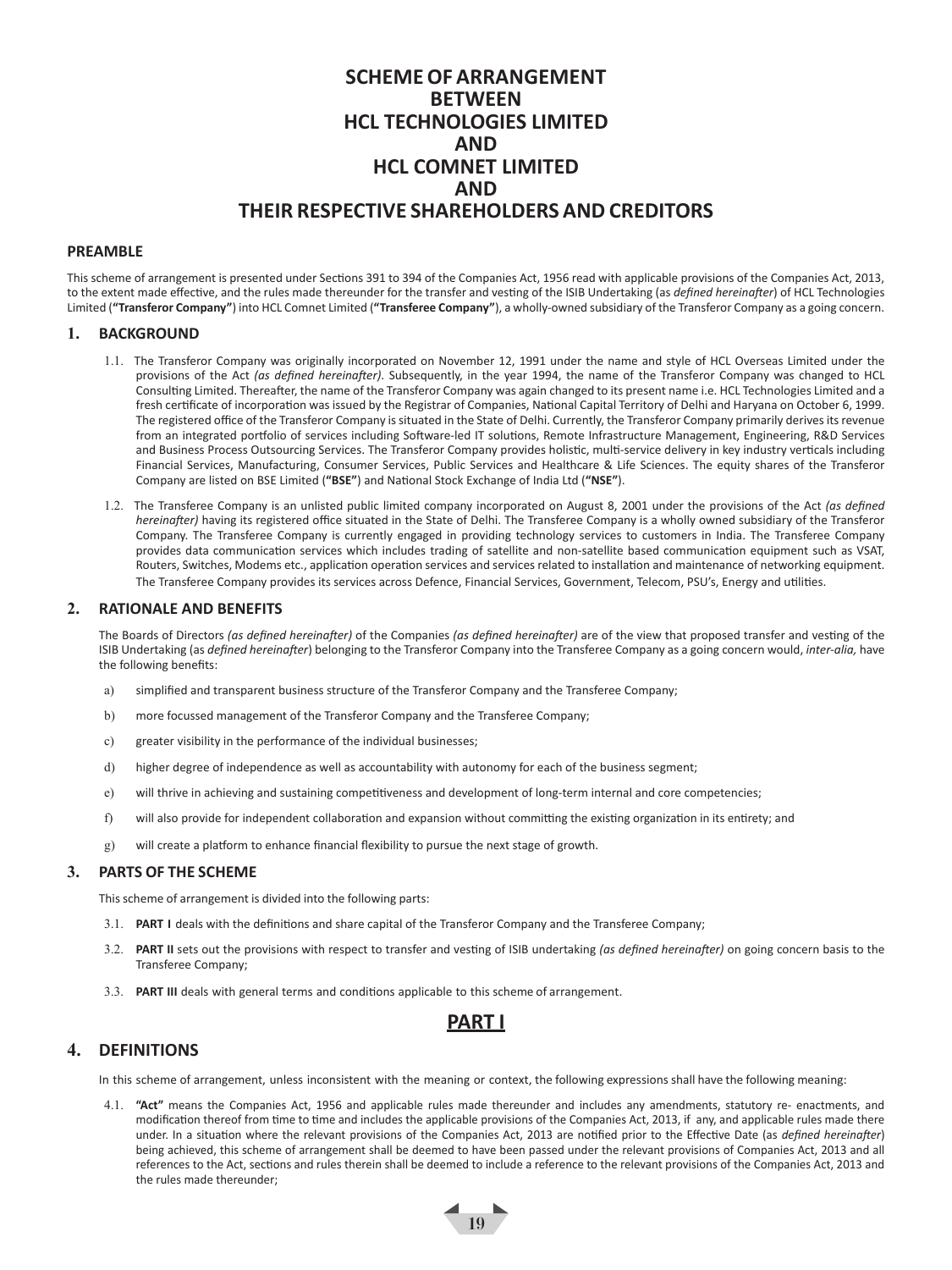- 4.2. **"Applicable Law(s)"** means (a) all applicable statutes, enactments, acts of legislature, laws, ordinances, rules, bye-laws, regulations, Listing Agreements *(as defined hereinafter)*, notifications, guidelines or policies of any Relevant Authority *(as defined hereinafter)*; and (b) administrative interpretations, writs, injunctions, directions, directives, judgments, arbitral awards, decree, orders or governmental approvals of, or agreements with, any Relevant Authority *(as defined hereinafter)*, as may be in force from time to time;
- 4.3. **"Appointed Date**" means July 1, 2015 or such other date as the board of directors of the Transferor Company and the Transferee Company deems fit and proper or such other date as the Hon'ble High Court (*as defined hereinafter*) may direct or such other competent authority, as may be applicable;
- 4.4. **"Board of Directors"** or **"Board"** means Board of Directors of the Transferor Company and the Transferee Company and shall also include any duly constituted committee(s) thereof, if any or any person authorized by the Board of Directors;
- 4.5. **"Companies"** means the Transferor Company and the Transferee Company, referred collectively;
- 4.6. **"Contract(s)"** shall include all contracts, including but not limited to contracts with the customers (a detailed list of the customer Contracts being executed by the ISIB undertaking is annexed hereto as **Schedule 1**) entered into by the Transferor Company pertaining to the ISIB Undertaking *(as defined hereinafter)* with any Person *(as defined hereinafter)*, agreements, leases, memoranda of undertakings, memoranda of agreement, guarantees, performance guarantees, arrangements, undertakings, deeds, bonds, schemes, arrangements, sales orders, purchase orders or other instruments or understanding of whatsoever nature, whether written or otherwise, to which the Transferor Company is a party, along with all rights, obligations and liabilities pertaining thereto and any other contracts, if any, exclusively pertaining to ISIB Undertaking *(as defined hereinafter)*;
- 4.7. **"Effective Date"** means the last date of the dates on which all conditions and matters referred to in Clause 17 of this Scheme hereof have been fulfilled. References in this Scheme to "upon coming into effect of this Scheme" or "effectiveness of the Scheme" or "the Scheme becoming effective" shall mean the Effective Date;
- 4.8. **"High Court" or "Court"** means the High Court of Delhi at New Delhi having jurisdiction in relation to the Companies or such other Court/ bench having jurisdiction over Companies involved in the Scheme, depending on the context and applicability, and the term "High Court" or "Court" shall be interpreted accordingly and shall include National Company Law Tribunal, under the Act, as may be applicable;
- 4.9. **"India System Integration Business" or "ISIB Business"** means the India business of IT infrastructure management services involving managing customers and IT assets carried on by the Transferor Company;
- 4.10. **"ISIB Undertaking"** means the ISIB Business of the Transferor company comprising inter-alia, all the assets and liabilities relating thereto, as on the Appointed Date, which shall mean and include (without limitation):
	- All assets (wherever situated), whether movable or immovable, tangible or intangible, leasehold or freehold, including all land, buildings, plant and machinery, offices, capital work in progress, furniture, fixtures, office equipment, investments, current assets, loans and advances, deposits, receivables, funds, cash, bank balances, accounts and all other rights, benefits of all agreements, subsidies, grants, incentives, bills of exchange, letters of intent and loans and advances appearing in the books of accounts of the Transferor company pertaining to or relatable to the ISIB Business.
	- All rights, entitlements, approvals, licenses, registrations, certifications, guarantees, performance guarantees, warranty service entitlements, consents, permissions, brands, logos, engagements, arrangements, municipal permissions, cash balances, financial assets, funds belonging to or proposed to be utilized for the ISIB Business, bank balances, balances with Government, excise department, tax authorities both state and central government bank accounts, security deposits, privileges, recoverable, receivables, advantages, all other rights and benefits, in connection with or relating to the ISIB Business.
	- c. All secured and unsecured debts, liabilities present or future (including contingent liabilities), duties, undertakings and obligations pertaining to the ISIB Business of every kind, nature and description whatsoever and howsoever arising in connection with or relating to the ISIB Business.
	- d. All existing and future contracts, RFPs, bids, responses to EOI, memorandum of understanding, entitlements, industrial and other licenses, municipal permissions, approvals, consents, tenancies in relation to any joint venture or other arrangement which may be entered into by the Transferor company in respect of business relating or incidental to the ISIB Business.
	- e. All the past track record relating to the ISIB Business, including without limitation, the profitability, production volumes, experience, credentials (including awards and accolades), certifications, accreditations and market share pertaining to or relating to the ISIB Business.
	- f. All employees of the Transferor Company employed who are substantially engaged in the ISIB Business as identified by the Board of Directors of the Transferor Company.
	- g. All records, files, papers, computer programs, manuals, data, catalogues, quotations, sales and advertising materials, label lists of present and former customers and suppliers, customer credit information, customer pricing information, and other records, whether in physical form or electronic form in connection with or relating to the ISIB Business.
- 4.11. **"IT Act"** means the Income Tax Act, 1961, as amended from time to time read with rules and regulations made there under and shall include any statutory modification(s), amendment(s) or re-enactment(s) thereof for the time being in force;
- 4.12. **"Listing Agreement"** means: (a) the listing agreement executed between the Transferor Company and BSE; and (b) listing agreement executed between the Transferor Company and NSE, in each case, as amended from time to time;
- 4.13. **"Person"** includes any individual, trust, entity, joint venture, company, corporation, partnership (whether limited or unlimited), proprietorship or other enterprise, hindu undivided family, union, association of persons, government (central, state or otherwise), or any agency, department, authority or political sub-division thereof, and shall include their respective successors and in case of an individual shall include his/her legal representatives, administrators, executors and heirs and in case of a trust shall include the trustee or the trustees and the beneficiary or beneficiaries from time to time;
- 4.14. **"Relevant Authority"** means any regulatory governmental legislative, administrative, local or supervisory body or banking authority or agency or commission, quasi-regulatory agency or body *(including any stock or commodity exchange)*, or board, bureau, judicial or arbitral body having jurisdiction in India or any part thereof, including but not limited to the stamp authorities, Competition Commission of India, Reserve Bank of India, SEBI *(as defined hereinafter)*, BSE and NSE, along with the authorities before which appeals against the decisions made by any of the foregoing may be brought and shall include the Tax Authority *(as defined hereinafter)*;

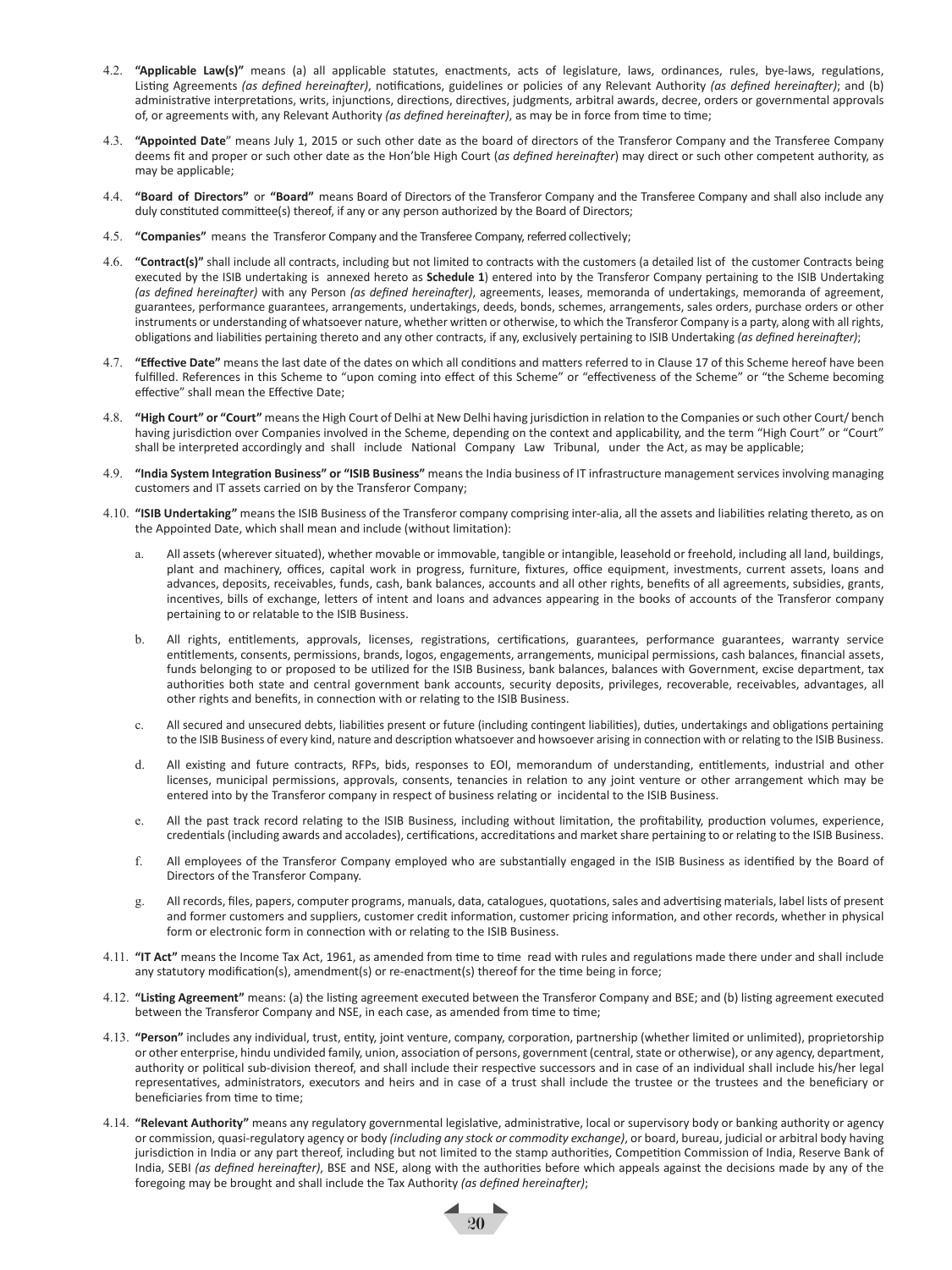- 4.15. **"Remaining Business of Transferor Company"** means all undertakings, businesses, activities and operations of the Transferor Company other than the ISIB Business;
- 4.16. **"SEBI"** means the Securities and Exchange Board of India established under the Securities and Exchange Board of India Act, 1992;
- 4.17. **"SEBI Circular"** means Circular No. CIR/CFD/DIL/5/2013 dated February 4, 2013 and Circular No. CIR/CFD/DIL/8/2013 dated May 21, 2013, each issued by the SEBI, as amended or replaced from time to time;
- 4.18. **"Scheme" or "the Scheme" or "this Scheme"** means this scheme of arrangement in its present form or with any modifications made under Clause 16 of the Scheme as approved or directed by the High Court or any other appropriate authority;
- 4.19. **"Tax Authority"** means any revenue, customs, fiscal, governmental, statutory, state, provincial, local governmental or municipal authority, body or Person responsible for taxing a Person;
- 4.20. **"Transferee Company"** means HCL Comnet Limited, a public limited company incorporated under the provisions of Act, having its registered office situated at 806, Siddharth 96, Nehru Place, New Delhi-110019. The Transferee Company is the wholly-owned subsidiary of the Transferor Company;
- 4.21. **"Transferor Company"** means HCL Technologies Limited, a public limited company incorporated under the provisions of the Act, having its registered office situated at 806, Siddharth 96, Nehru Place, New Delhi-110019;

#### 4.22. **Interpretation**

- a) In this Scheme, unless the context otherwise requires:
	- i. words of any gender are deemed to include the other genders;
	- ii. words using the singular or plural number also include the plural or singular number, respectively;
	- iii. the terms "hereof', "herein", "hereby", "hereto" and derivative or similar words refer to this entire Scheme or specified clauses, as the case may be;
	- iv. the term "Clause" refers to the specified clause of this Scheme;
	- v. references to any legislation or law or to any provision thereof shall include references to any such law as it may, after the date hereof, from time to time, be amended, supplemented or re-enacted, or to any law which replaces it, and any reference to a<br>statutory provision shall include any subordinate legislation made from time to time under that pro
	- vi. the schedules hereto shall form an integral part of this Scheme.
- b) Headings, sub-headings, italics and bold typeface are only for convenience and shall be ignored for the purposes of Interpretation.

#### **5. SHARE CAPITAL**

5.1. Share capital of the Transferor Company as on June 30, 2015 is as under:

| <b>Authorized Capital</b>                                 | As at June 30, 2015<br>(Rs. |
|-----------------------------------------------------------|-----------------------------|
| 1,500,000,000 Equity Shares of Rs. 2/- each               | 3,000,000,000               |
| <b>Total</b>                                              | 3,000,000,000               |
| <b>Issued, Subscribed and Paid-up Capital</b>             |                             |
| 1,405,978,418 Equity Shares of Rs. 2/- each fully paid-up | 2,811,956,836               |
| <b>Total</b>                                              | 2,811,956,836               |

5.2. There has been an alteration in the share capital structure of the Transferor Company from the date mentioned above up to the date of approval of this Scheme by the Board of Directors of the Transferor Company on account of allotment of 3,42,280 equity shares of Rs. 2/- each against the exercise of stock options pursuant to the Employees' Stock Option Plan of the Transferor Company. Accordingly, the Issued, Subscribed and Paid-up Share Capital of the Transferor Company as on the date of approval by the Board of Directors is as under:

| <b>Authorized Capital</b>                                 | As at June 30, 2015<br>(Rs.) |
|-----------------------------------------------------------|------------------------------|
| 1,500,000,000 Equity Shares of Rs. 2/- each               | 3,000,000,000                |
| <b>Total</b>                                              | 3,000,000,000                |
| Issued, Subscribed and Paid-up Capital                    |                              |
| 1,406,320,698 Equity Shares of Rs. 2/- each fully paid-up | 2,812,641,396                |
| <b>Total</b>                                              | 2,812,641,396                |

#### 5.3. The share capital of the Transferee Company as on June 30, 2015 is as under:

| <b>Authorized Capital</b>                          | As at June 30, 2015<br>(Rs.) |
|----------------------------------------------------|------------------------------|
| 11,00,000 Equity Shares of Rs. 10 each             | 11,000,000                   |
| <b>Total</b>                                       | 11,000,000                   |
| Issued, Subscribed and Paid-up Capital             |                              |
| 949,900 Equity Shares of Rs. 10 each fully paid-up | 9,499,000                    |
| <b>Total</b>                                       | 9,499,000                    |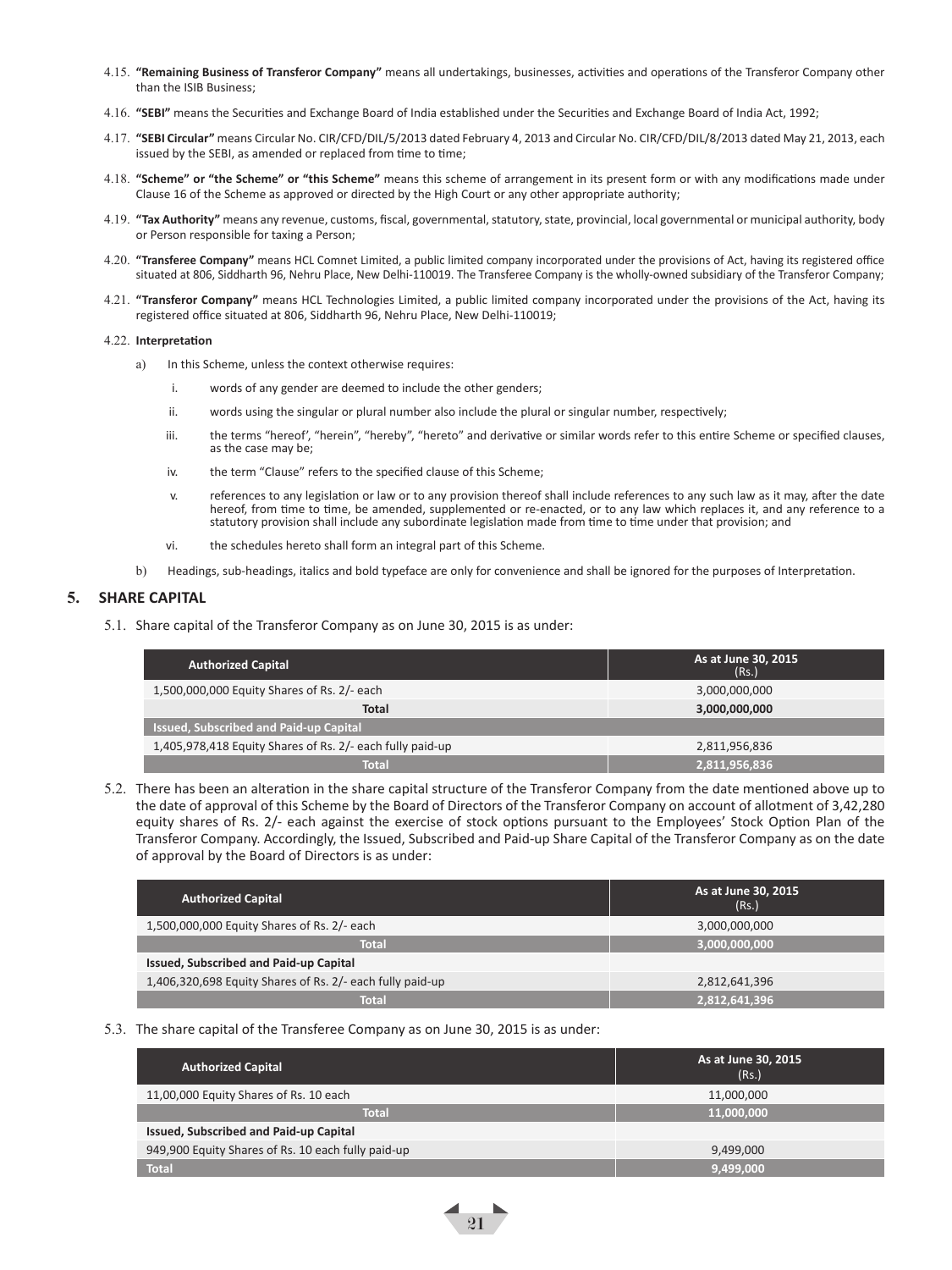- 5.4. There has been no alteration in the share capital structure of Transferee Company from the date mentioned above till the date of approval of this Scheme by the Board of Directors of the Transferee Company.
- 5.5. It is provided that until this Scheme becomes effective, the Transferor Company and the Transferee Company are free to alter their authorized, issued, subscribed or paid up share capital as required by their respective business requirements, subject to the necessary approvals from their respective Boards and members or any other Person, if required.

## **PART-II TRANSFER AND VESTING OF ISIB UNDERTAKING AS A GOING CONCERN**

#### **6. TRANSFER AND VESTING OF ISIB UNDERTAKING**

- 6.1. Upon coming into effect of this Scheme and with effect from the Appointed Date, the ISIB Undertaking belonging to the Transferor Company shall stand transferred and vested into the Transferee Company, as a going concern without any further act, deed, instrument, matter or thing, together with its assets, properties, liabilities, rights, benefits, obligations, privileges and interests therein, subject to existing charges, if any. The transfer of the ISIB Undertaking under this Scheme shall be in compliance with the IT Act.
- 6.2. Upon coming into effect of this Scheme and with effect from the Appointed Date and subject to the provisions of this Scheme, including in relation to the mode of transfer or vesting, all immovable property(ies), if any, relating to the ISIB Undertaking, including tangible assets, land together with building, plant and machinery and structures standing thereon, if any *(whether freehold, leasehold, leave and licensed, right of way, tenancies and/or otherwise)*, capital work-in-progress and all documents of title, receipts and easements in relation thereto, all rights, covenants, continuing rights, title and interest in connection with the said immovable properties shall, unless otherwise agreed between the Companies, be transferred to and stand vested in and/or be deemed to be transferred to and stand vested in the Transferee Company in the mode and manner as prescribed in this Scheme on a going concern basis pursuant to the provisions of Section 391 to 394A of the Act and all other applicable provisions of the Act so as to become, on and from the Appointed Date, the immovable property(ies) including tangible assets, land together with building, plant and machinery and structures standing thereon, if any, of the Transferee Company. Upon the coming into effect of the Scheme, the title to such immovable properties shall be mutated and transferred by Relevant Authorities, in accordance with terms hereof, in favour of the Transferee Company. It is expressly clarified that in so far any leasehold properties forming part of the ISIB Undertaking, if any, are concerned, the Transferee Company may enter into fresh lease agreements or terminate any lease agreements that are already in existence with any third party.
- 6.3. Upon coming into effect of this Scheme and with effect from the Appointed Date and subject to the provisions of this Scheme, including in relation to the mode of transfer or vesting, all rights, obligations, benefits, titles, interest and privileges in the movable, tangible and intangible properties, assets including plant, machinery and equipment, vehicles, bank balances, cash and cash equivalents, all trade receivables (*whether billed or unbilled*) including but not limited to all loans and advances, whether long-term or short-term, secured or unsecured, recoverable in cash or kind or value to be received including interest accrued thereon, all deposits whether with government or semi government, local authorities or any other institution and bodies, amounts receivables from Central Government/ State Government(s) under any of their scheme/plans, balances recoverable from government authorities, if any, all investments including non- current investments of all kinds either in equity shares of listed or unlisted companies or any other investments, if any, made by the Transferor Company, office equipment's, electrical installations, deferred costs, prepaid expenses, deposits, advance suppliers, employee advances, finance lease receivable, capital advances, offices, inventories including but not limited to computers, software, furniture & fixtures, other current assets, capital work-in-progress, benefits arising of whatsoever nature and wherever situated belonging to or in the ownership, power or possession and in the control of or vested in or granted in favour of or enjoyed by the Transferor Company, intellectual property (*whether registered or unregistered*), if any, pertaining to the ISIB Undertaking, shall be transferred to and stand vested in and/or be deemed to be transferred to and stand vested in the Transferee Company in the mode and manner as prescribed in this scheme on a going concern basis pursuant to the provisions of Section 391 to 394A of the Act and all other applicable provisions of the Act so as to become, on and from the Appointed Date, the rights, obligations, benefits, titles, interest and privileges of the Transferee Company. It is expressly clarified that all trade receivables due on account of contracts pertaining to the ISIB Business fully executed by the Transferor Company prior to the Appointed Date shall be to the account of the Transferor Company and shall not form part of the ISIB Undertaking and shall not be transferable to the Transferee Company.
- 6.4. All the assets, as mentioned herein above, that have accrued or which may accrue to the Transferor Company pertaining to the ISIB Undertaking on or after the Appointed Date shall pursuant to the provisions of Section 394 and other applicable provisions of the Act and without any further act, instrument or deed, be transferred to and stand vested in and/or be deemed to have been transferred to and stand vested in and be available to the Transferee Company upon the Scheme becoming effective.
- 6.5. Upon the Scheme becoming effective, in respect of such of the assets, as mentioned herein above, of the Transferor Company pertaining to the ISIB Undertaking as are movable in nature and are capable of being transferred by manual delivery or transferring possession or by endorsement and/ or delivery shall be transferred as such with the end and intent that the property therein upon such transfer become the property, assets, rights, title, obligations, privileges, benefits, interest and authorities of the Transferee Company in pursuance of section 394 and other applicable provisions of the Act without any further act, instrument or deed.
- 6.6. With effect from the Appointed Date and upon coming to effect of the Scheme:
	- a) All licenses, contracts, rights, claims, including refund claims lying with any Relevant Authority which may accrue to the Transferor Company pertaining to the ISIB Undertaking, if any, shall, pursuant to the provisions of section 394 and other applicable provisions of the Act, without any further act, instrument or deed, shall stand transferred to and vested in and/or be deemed to have been transferred to and stand vested in and be available to the Transferee Company. The Transferee Company shall file the relevant intimations, if required, for the record of the Relevant Authority who shall take them on file and record the change of the name pursuant to this Scheme becoming effective.
	- b) The entire taxes, direct and indirect or any other taxes, including but not limited to prepaid taxes being tax deducted at source (TDS)/ advance tax, MAT credits, sales tax, value added tax (VAT) and also self-assessment taxes, if any, paid by the Transferor Company under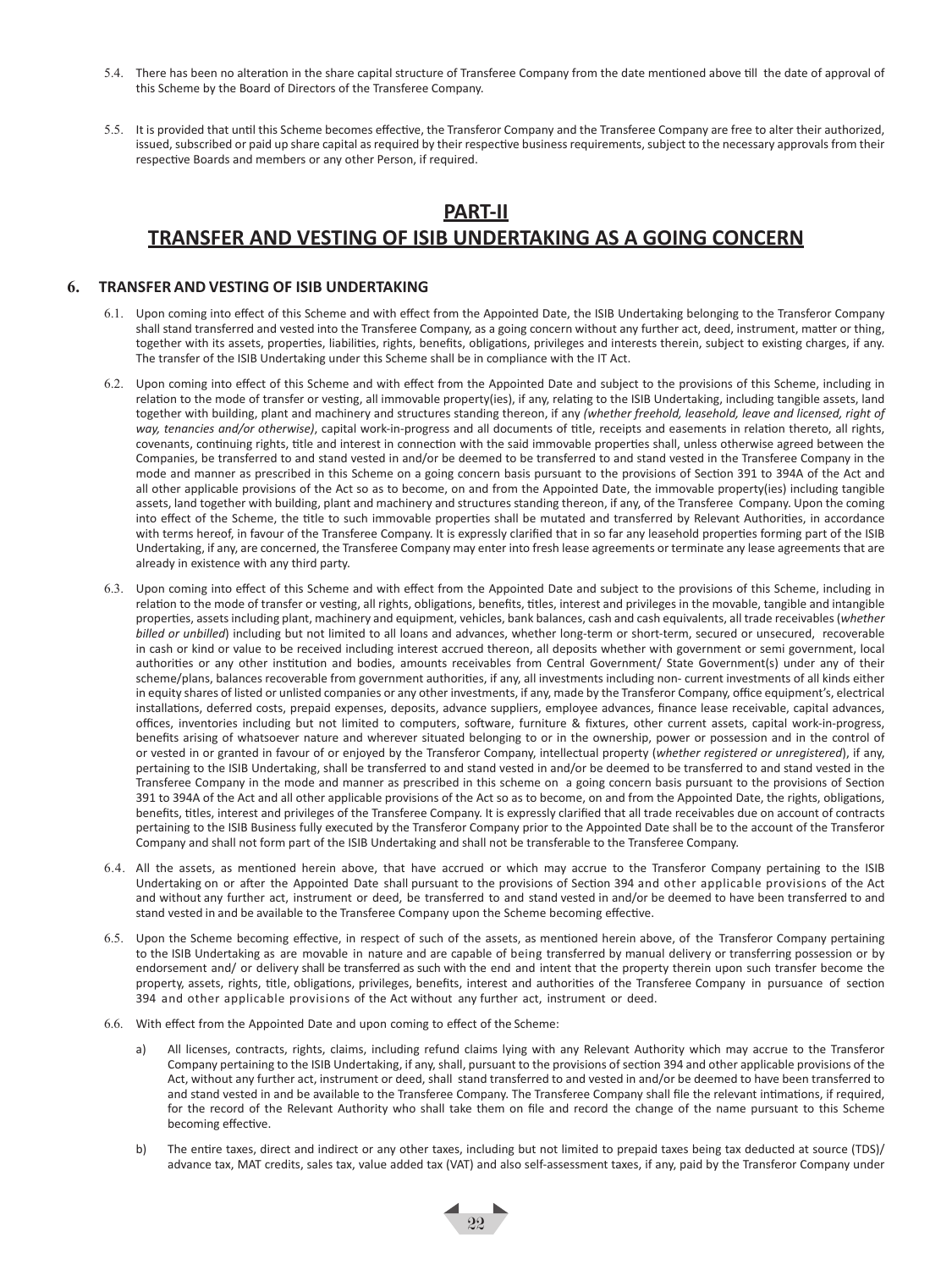the IT Act or any other statute, pertaining to the ISIB Business for the period commencing from the Appointed Date, shall be deemed to be the taxes paid by or for the benefit of the Transferee Company and credit for such taxes shall be allowed to the Transferee Company notwithstanding that certificates or challans or orders for such taxes are in the name of the Transferor Company and not in the name of the Transferee Company. The Transferee Company shall, after the Effective Date, be entitled to file with the Relevant Authority the relevant return(s) as required under the IT Act or under Applicable Laws for the period after the Appointed Date notwithstanding that the period for filing such return may have elapsed. Further, the Companies shall, after the Effective Date, be entitled to revise the relevant returns, if any, filed by the Transferor Company for any relevant year, if so necessitated or consequent to this Scheme, notwithstanding that the time prescribed for such revision may have elapsed.

- c) all kinds of intellectual property rights, if any, (*whether or not registered)* with the Relevant Authority concerned or applications submitted at any time on or before the Effective Date by the Transferor Company or by the employees / officers / directors of the Transferor Company for the benefit or which may pertain to the ISIB Undertaking, if any, shall stand transferred to and vested along with all the undertakings in the name of the Transferee Company without any further act, instrument or deed.
- d) The past track record of the Transferor company relating to the ISIB Business, including without limitation, the profitability, production volumes, experience, credentials and market share, shall be deemed to be the track record of the Transferee Company for all commercial and regulatory purposes including for the purpose of eligibility, standing, evaluation and participation of the Transferee Company in all existing and future bids, tenders and contracts of all authorities, agencies and clients.
- e) Upon the Scheme becoming effective, all bids/tenders made or applied for by the Transferor Company pertaining to the ISIB Business before any third party or any other Person shall be assigned/transferred/novated to the Transferee Company by the Transferor Company without requiring any further act, instrument or deed and the same shall not require any approval from any third party or any other Person. The relevant intimation(s) of the aforesaid shall be given by the Companies, as may be required, to any third party or any other Person before whom the bid/tender is made or applied for. It is expressly clarified that until the time the said bids/tenders are not assigned/transferred/novated, the Transferor Company, if so authorized by the applicable laws, bye-laws, regulations, rules etc. for the time being in force of any third party or any other Person before whom the bid is made, shall execute the job for and behalf of the Transferee Company and shall on regular basis transfer all properties, rights and obligations thereof to the Transferee Company.
- f) Upon the Scheme becoming effective and until the time the contracts and licenses pertaining to the ISIB Undertaking are not transferred *(either by way of novation or assignment or endorsed or otherwise)* by the Relevant Authority in the name of the Transferee Company, the Transferor Company shall carry on the business pertaining to the ISIB Undertaking on behalf of and in trust for the Transferee Company. It is expressly clarified that any income, privilege, obligations, rights, entitlements, losses, benefits, expenditure etc., occurring after the Effective Date and until the time the Contracts and licenses pertaining to the ISIB Undertaking are not transferred in favour of the Transferee Company, shall on regular basis be passed on by the Transferor Company to the Transferee Company.
- g) Upon the Scheme becoming effective and until such time the names of the bank accounts of the Transferor Company in relation to the ISIB Undertaking, if any, are replaced with that of the Transferee Company, the Transferee Company shall be entitled to operate the bank accounts of the Transferor Company in relation to the ISIB Undertaking, in so far as may be necessary. The banks shall continue to honour the cheques, other negotiable instruments, payment orders and instructions issued/ signed by the Transferor Company or signed by the existing signatories of the Transferor Company for payment after the Effective Date. Similarly, all cheques and other negotiable instruments received in the name of the Transferor Company in relation to the ISIB Undertaking, w.e.f. the Effective Date and until such time shall be for and on account of the Transferee Company and accordingly to be accepted by the bankers of the Transferor Company and credited to the account of the Transferee Company.
- 6.7. Upon coming into effect of the Scheme and with effect from the Appointed Date:
	- a) All secured or unsecured debts, liabilities including but not limited to deferred tax liabilities, contingent liabilities, current liabilities, noncurrent liabilities, statutory payables, TDS payable, expenses payable and other current liabilities or other advances received, whether disclosed or undisclosed, whether accounted for in the books of accounts or not, duties, taxes, statutory expenses, short-term and longterm provisions and obligations, if any, of the Transferor Company along with any charge, encumbrance, lien or security thereon, if any, in relation to the ISIB Undertaking shall also be vested or deemed to be vested, without any further act, instrument or deed, to the Transferee Company, pursuant to the provisions of Section 394 and other applicable provisions of the Act so as to become the debts, liabilities, duties and obligations of the Transferee Company. Further, it shall not be necessary to obtain separate consent of any Person who is a party to any contract or arrangement by virtue of which such debts, liabilities, duties and obligations have arisen in order to give effect to the provisions of this sub-clause.
	- b) Where any of the debts, liabilities, obligations and duties of the Transferor Company pertaining to the ISIB Undertaking on the Appointed Date transferred to the Transferee Company have been discharged by the Transferor Company after the Appointed Date and prior to the Effective Date, such discharge shall be deemed to have been for and on account of the Transferee Company.
	- c) All loans raised and utilized and all debts whether by way of debentures, bank loan or otherwise, duties, undertakings, liabilities and obligations incurred or undertaken by the Transferor Company in relation to the ISIB Undertaking after the Appointed Date and prior to the Effective Date shall be deemed to have been raised, used, incurred or undertaken for and on behalf of the Transferee Company and to the extent they are outstanding on the Effective Date, shall, upon the coming into effect of the Scheme, pursuant to the provisions of Section 394 and other applicable provisions of the Act, without any further act, instrument or deed shall stand transferred to and vested in or be deemed to have been transferred to and vested in the Transferee Company and shall become the debt, duties, undertakings, liabilities and obligations of the Transferee Company.
- 6.8. Upon the Scheme becoming effective subject to Applicable Laws, all license(s), permission(s), approval(s), registration(s) with any Relevant Authority, wherever applicable, and/or consents held by the Transferor Company pertaining to the ISIB Undertaking, and not surrendered, shall stand vested in the Transferee Company, with effect from the Appointed Date, without any further act, deed, instrument, matter or thing and shall be appropriately registered with the concerned Relevant Authority in favour of the Transferee Company. The benefits of all license(s), permission(s), approval(s), registration(s) with any Relevant Authority pertaining to the ISIB Undertaking, wherever applicable to the Transferor Company shall vest in and become available to the Transferee Company pursuant to the Scheme becoming effective. However, if any license(s), permission(s), approval(s), registration(s) with any Regulatory Authority, wherever applicable, and/or consents held by the Transferor Company pertaining to ISIB Undertaking that are not required by the Transferee Company, will, if required, under Applicable Laws, be cancelled or surrendered by the Transferor Company.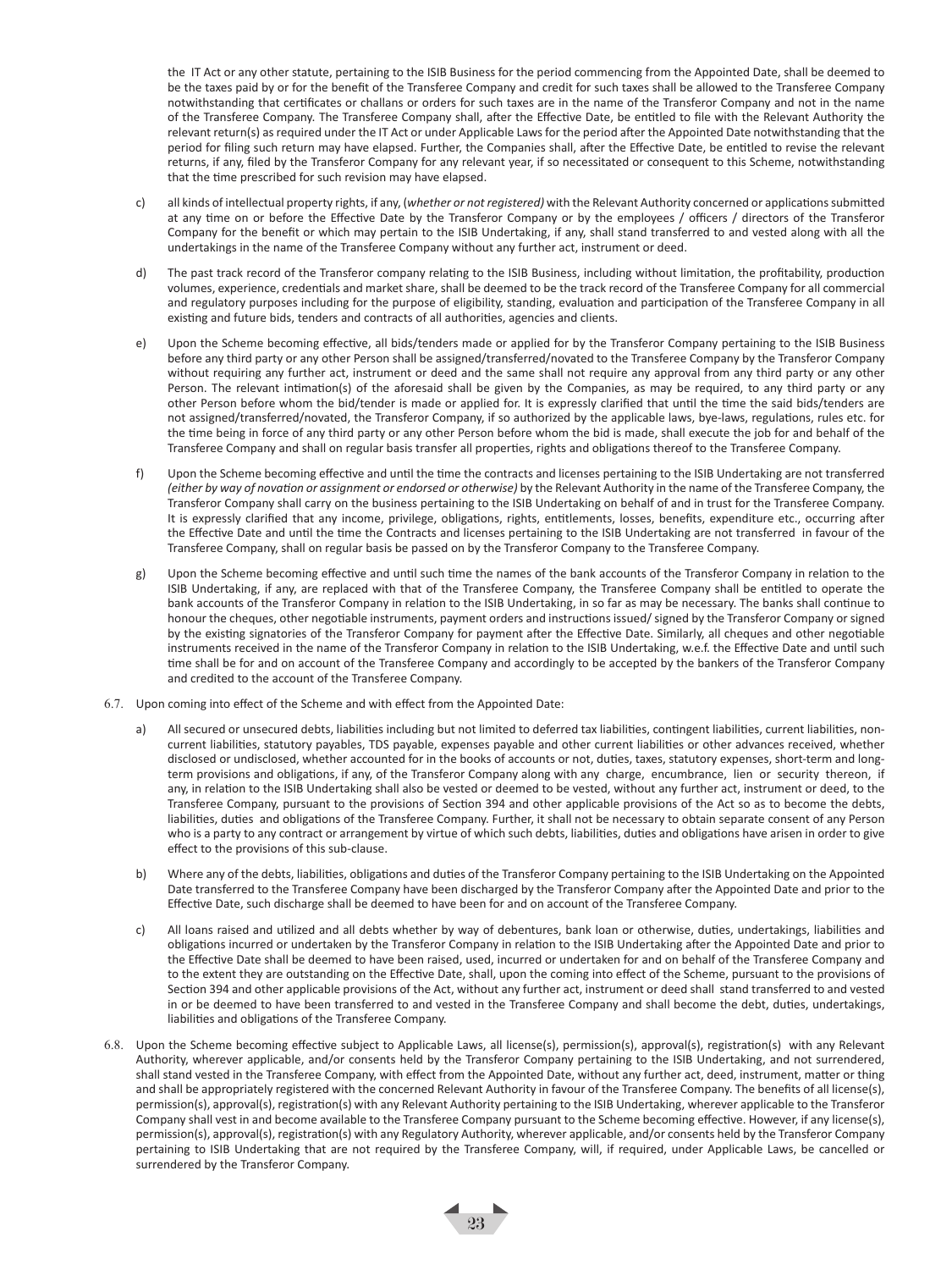6.9. It is expressly clarified that in case any question arises as to whether any particular asset or liability, as mentioned above and/or employee pertains or does not pertain to the ISIB Undertaking or even pertains to ISIB Business but whether or not forms part of the ISIB Undertaking, the same shall be decided by mutual agreement between the Board of Directors of the Companies or any other person authorised by the Board in that behalf.

#### **7. CONSIDERATION**

- 7.1. Subject to the terms and conditions of this Scheme and as may be determined by the Board of Directors of the Companies, in consideration for the transfer and vesting of the ISIB Undertaking on going concern basis by the Transferor Company to the Transferee Company in terms of this Scheme, the Transferee Company shall be required to pay consideration of INR 132 Crores (Indian National Rupees One Hundred Thirty Two Crores).
- 7.2. The Consideration as stated above in clause 7.1 of the Scheme shall upon the Scheme becoming effective, be paid in cash unless otherwise agreed to be discharged in any other mode or combination of one or more modes by the Board of Directors of the Companies.

#### **8. CONDUCT OF BUSINESS TILL EFFECTIVE DATE**

8.1. The Transferor Company shall carry on the ISIB Business and other incidental matters with due prudence in the same manner as carried before and shall not without the prior written consent of the Transferee Company, alienate, charge, mortgage, encumber or otherwise deal with or dispose of the ISIB Undertaking or any part thereof except in the ordinary course of business or if the same is expressly permitted by this Scheme.

Notwithstanding the above, the Transferor Company will not, in any event, transfer or otherwise dispose of or create any form of encumbrance in any manner over the shares held by the Transferor Company in the Transferee Company, without prior approval of the Transferee Company in this regard.

- 8.2. Save and except as otherwise specified in this Scheme, any income or profit accruing or arising to the Transferor Company or expenditure or losses incurred or suffered by the Transferor Company pertaining to the ISIB Undertaking from the Appointed Date and till the Effective Date shall for all purposes be treated as the income or profits or losses or expenditures, as the case may be, of the Transferee Company.
- 8.3. All estate(s), property(ies) asset(s), benefit(s), privilege(s), right(s), obligation(s), title(s), interest(s) and authority(ies), if any, pertaining to the ISIB Undertaking, accrued to and/or acquired by the Transferor Company after the Appointed Date and prior to the Effective Date shall have been or deemed to have been accrued to and/or acquired for and on behalf of the Transferee Company and shall upon the coming into effect of this Scheme, pursuant to the provisions of section 394 and other applicable provisions of the Act, without any further act, instrument or deed be and stand transferred to and/or vested in or be deemed to have been transferred to and/or vested in the Transferee Company to that extent and shall become the estate(s), asset(s), property(ies), obligation(s), right(s), title(s), interest(s) and authority(ies) of the Transferee Company.

#### **9. EMPLOYEES**

- 9.1. Upon the Scheme becoming effective, all staff, workmen and employees engaged in ISIB Business of the Transferor Company on the Effective Date shall be deemed to have become staff, workmen and employees of the Transferee Company with effect from the Appointed Date without any break in their service and on the basis of continuity of service, and the terms and conditions of their employment with the Transferor Company shall not be less favourable than those applicable to them in the Transferor Company on the Effective Date.
- 9.2. It is expressly stated that the Transferee Company agrees that the services of all such employees with the Transferor Company up to the Effective Date shall be taken into account for the purposes of all retirement benefits to which they may be eligible in the Transferor Company on the Effective Date. Further, it is expressly clarified that all the employees so transferred pursuant to the Scheme becoming effective and to whom employees' stock options (**"ESOPs"**) pertaining to equity shares of the Transferor Company have been vested shall continue to be eligible to exercise the rights vested with them in respect of the ESOPs.
- 9.3. It is expressly clarified that upon the Scheme becoming effective, all employees of Transferor Company who have been transferred with the ISIB Business to the Transferee Company will contribute to the Provident Fund, or any other Special Fund or Trusts created or existing for the benefit of the staff, workmen of the Transferee Company by the Transferee Company. All existing amounts, whether paid or outstanding, under the Provident Fund or any other Special Fund or Trusts created or existing for the benefit of the staff, workmen of the Transferor Company, pertaining to the employees being transferred with the ISIB Business to the Transferee Company, shall at an appropriate stage be transferred to the relevant funds of Transferee Company subject to the required approval/intimation to the Provident Fund Authorities and/or other appropriate authorities, if any and until such time, shall be maintained separately by the Transferor Company. The Board of Directors of the Transferee Company and the Trustees of the respective Trusts of the Transferee Company shall be entitled to take all steps as may be prudently necessary to implement the above. Further, the services of the employees of the Transferor Company transferred with the ISIB Business to the Transferee Company will be treated as having been continuous for the purpose of the aforesaid schemes/fund.
- 9.4. It is expressly provided that, upon the Scheme becoming effective, the Provident Fund, Gratuity Fund, Superannuation Fund or any other Special Fund or Trusts created or existing for the benefit of the staff, workmen and employees of the Transferor Company shall become the trusts/ funds of the Transferee Company for all purposes whatsoever in relation to the administration or operation of such Fund or Funds or in relation to the obligation to make contributions to the said Fund or Funds in accordance with the provisions thereof as per the terms provided in the respective Trust Deeds, if any, to the end and intent that all rights, duties, powers and obligations of the Transferor Company in relation to such Fund or Funds shall become those of the Transferee Company.
- 9.5. The Transferee Company will file the relevant intimations with the Relevant Authorities concerned, for actions arising out of Clause 9.3, who shall take the same on record and endorse the name of the Transferee Company in place of Transferor Company.

#### **10. CONTRACTS, DEEDS, RESOLUTIONS, ETC.**

10.1. Save as otherwise provided in this Scheme, all contracts, bids submitted, deeds, understandings, guarantees, resolutions, instruments and writings and benefits of whatsoever nature, if any, pertaining to the ISIB Undertaking, to which the Transferor Company is a party and subsisting or having effect on the Effective Date, shall remain in full force and effect against or in favour of the Transferee Company and may be enforced by or against the Transferee Company as fully and effectually as if, instead of the Transferor Company, the Transferee Company had been a party thereto.

 $\frac{1}{24}$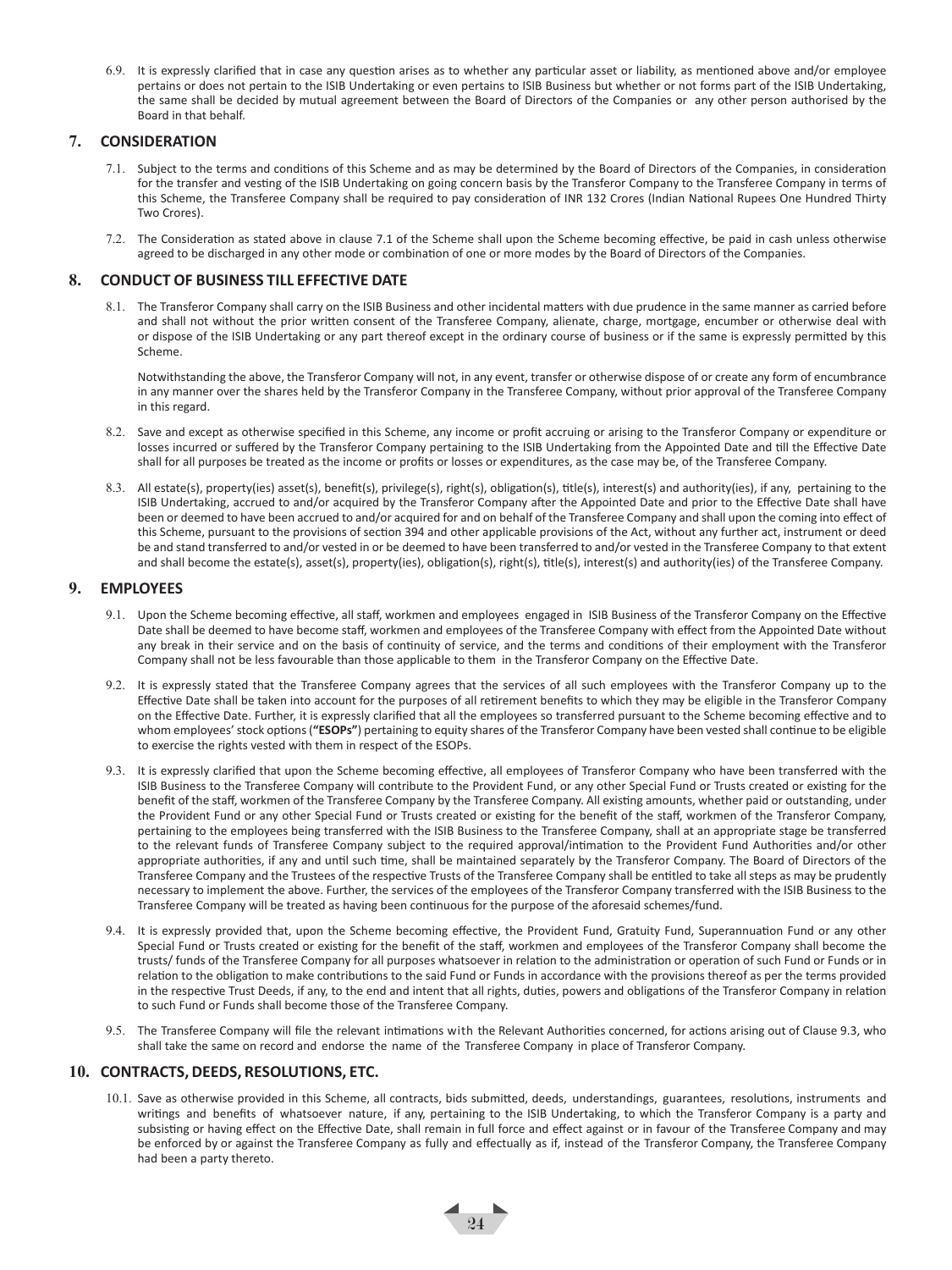#### **11. LEGAL PROCEEDINGS**

- 11.1. If any suit, appeal, litigation or other proceedings of whatsoever nature by or against the Transferor Company in relation to the ISIB Undertaking is pending before the Relevant Authority or elsewhere, the same shall not abate or be discontinued or be in any way prejudicially affected by reason of the transfer of the ISIB Undertaking or anything contained in this Scheme, but the said suit, appeal, litigation or other legal proceedings, as the case may be, be continued, prosecuted and enforced, as the case may be, by or against the Transferee Company and to the same extent as it would be or might have been continued, prosecuted and enforced by or against the Transferor Company, as if this Scheme has not been made. In a situation where said suit, appeal, litigation or other legal proceedings referred to herein require the Transferor Company and/or the Transferee Company to be jointly treated as parties thereto, the Transferee Company shall be added as party to such proceedings.
- 11.2. On and from the Effective Date, the Transferee Company may, if required, initiate any legal proceedings in relation to ISIB Undertaking in its own name, whether pertaining to the period prior to the Appointed Date or thereafter.

#### **12. ACCOUNTING TREATMENT**

12.1. **Accounting treatment in the books of the Transferor Company:**

Upon the Scheme becoming effective, the Transferor Company shall account for the Scheme and its effects in its books of account with effect from the Appointed Date as under:

- a) The assets and liabilities of the Transferor Company shall stand reduced to the extent of value of the ISIB Undertaking transferred to the Transferee Company.
- b) The Transferor Company shall record the amount of Consideration as "Receivable from the Transferee Company" in its books of accounts. On receipt of Consideration from the Transferee Company, either by way of cash or in any other mode as the Board of the Companies mutually agree, the Consideration so received shall be appropriately recorded in the books of account of the Transferor Company as per the prevalent accounting standards as applicable to the Transferor Company.

#### 12.2. **Accounting treatment in the books of the Transferee Company:**

Upon the Scheme becoming effective, the Transferee Company shall account for the Scheme and its effects in its books of account with effect from the Appointed Date as under:

- a) All the assets and liabilities related to the ISIB Undertaking as appearing in the books of accounts of the Transferor Company as on the Appointed Date shall stand transferred to and vested in the Transferee Company pursuant to the Scheme and shall be recorded by the Transferee Company, as per the applicable accounting standards and as determined by the Board;
- b) The excess or deficit in the value of assets so recorded, if any, by the Transferee Company over: (a) the liabilities of the ISIB Undertaking so recorded by the Transferee Company or vice versa and (b) the consideration as detailed in Clause 7.1 of this Scheme paid by the Transferee Company to the Transferor Company shall be appropriated in the books of the Transferee Company either as capital reserve or goodwill, if required.

#### **13. SAVING OF CONCLUDED TRANSACTIONS**

13.1. The transfer and vesting of the asset(s), liability(ies), rights, interests, obligations, privileges, benefits, reserves, provisions, and obligation(s) relating to the ISIB Undertaking of the Transferor Company, as described under this Scheme and the continuance of the proceedings by or against the Transferee Company, under Clause 11 of this Scheme above shall not in any way affect any transaction(s) or proceeding(s) in relation to the ISIB Undertaking already completed by the Transferor Company, on and after the Appointed Date to the end and intent that the Transferee Company accepts all acts, deeds, matters and things done and executed by and/ or on behalf of the ISIB Undertaking, as acts, deeds and things done and executed by and on behalf of the Transferee Company.

#### **14. REMAINING BUSINESS TO CONTINUE WITH TRANSFEROR COMPANY**

- 14.1. The Remaining Business and all assets, liabilities and obligations pertaining thereto shall continue to belong to and be vested in and be managed by the Transferor Company.
- 14.2. All legal, taxation or other proceedings whether civil or criminal by or against the Transferor Company under any statute or Applicable Law, whether pending on the Appointed Date or which may be instituted at any time thereafter, and in each case relating to the Remaining Business (*including those relating to any property, right, power, liability, obligation or duties of the Transferor Company in respect of the Remaining Business*) shall be continued and enforced by or against the Transferor Company after the Effective Date. The Transferee Company shall not in any event be responsible or liable in relation to any such legal, taxation or other proceeding against the Transferor Company, which may relate to the Remaining Business.
- 14.3. If proceedings are taken against the Transferee Company in respect of the matters referred to under clause 14.2 above, it shall defend the same in accordance with the advice of the Transferor Company and at the cost of the Transferor Company, and the latter shall reimburse and indemnify the Transferee Company against all liabilities and obligations incurred by the Transferee Company in respect there of.
- 14.4. With effect from the Appointed Date and up to and including the Effective Date:
	- (a) the Transferor Company shall carry on and shall be deemed to have been carrying on all business and activities relating to the Remaining Business for and on its own behalf;
	- (b) all profits accruing to the Transferor Company thereon or losses arising or incurred by it *(including the effect of taxes, if any, thereon)* relating to the Remaining Business shall, for all purposes, be treated as the profits or losses, as the case may be, of the Transferor Company; and
	- (c) All assets and properties acquired by the Transferor Company in relation to the Remaining Business on and after the Appointed Date shall belong to and continue to remain vested in the Transferor Company.

 $\frac{1}{25}$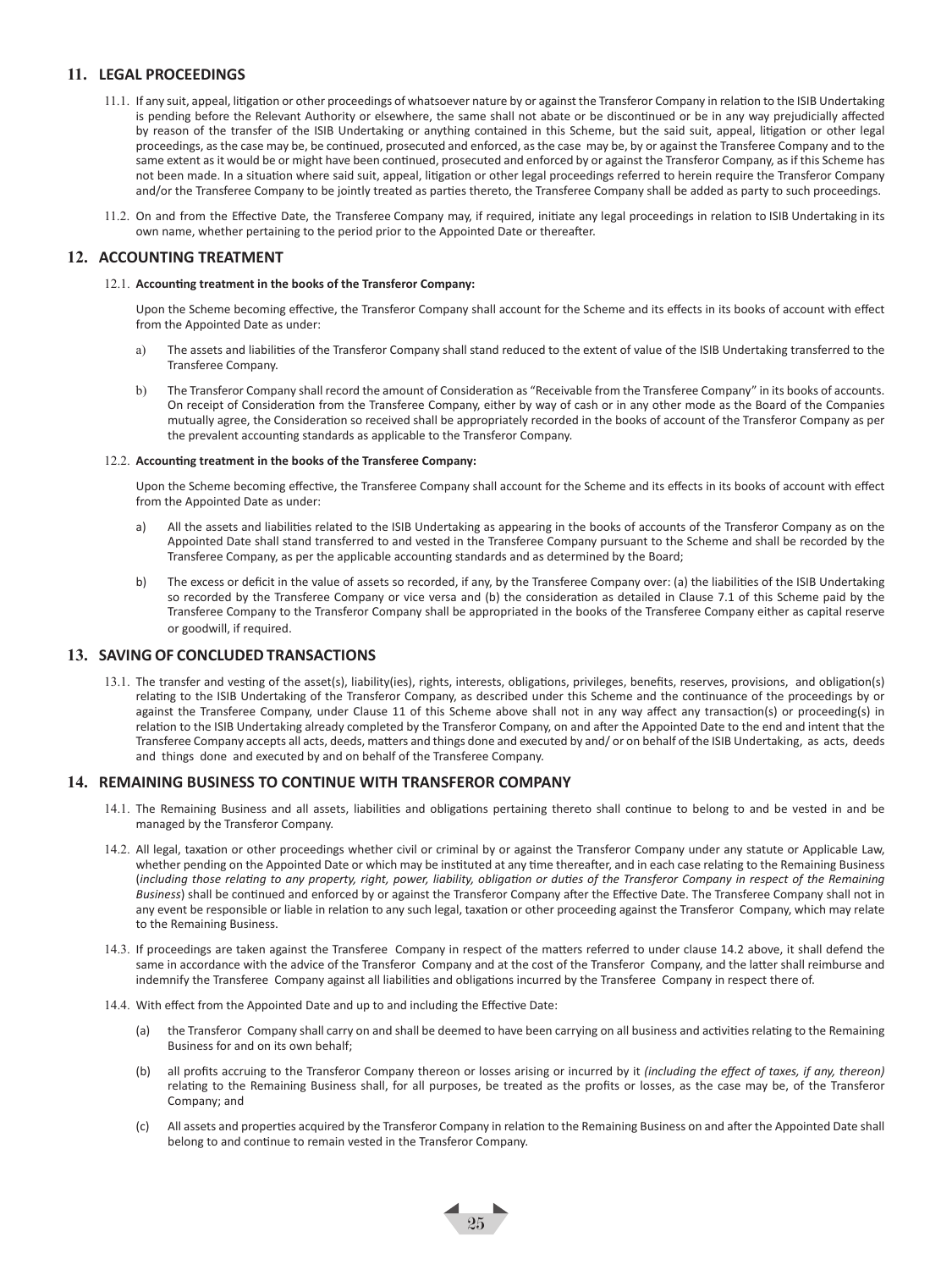## **PART III GENERAL TERMS AND CONDITIONS**

#### **15. APPLICATION TO HIGH COURT**

15.1. The Transferor Company and the Transferee Company shall file necessary applications / petitions before the High Court under section 391 to 394 of the Act and other applicable provisions, if any under the Act or Applicable Laws, for the sanction of this Scheme.

#### **16. MODIFICATIONS/AMENDMENTS TO THE SCHEME**

- 16.1. The Transferor Company and the Transferee Company by theirrespective Board, may assent to/ make and/or consent to any modifications/ amendments to this Scheme or to any conditions or limitations that the High Court and/or any other Relevant Authority or Person under any Applicable Law(s) may deem fit to direct or impose, or which may otherwise be considered necessary, desirable or appropriate by them. The Companies by their respective Board's be and are hereby authorized to take all such steps as may be necessary, desirable or proper to resolve any doubts, difficulties or questions of law or otherwise, whether by reason of any directive or orders of Relevant Authority or otherwise however arising out of or under or by virtue of the Scheme and/ or any matter concerned or connected therewith.
- 16.2. It is expressly clarified that the term Relevant Authority, under Clause 16.1 above, save as otherwise provided in this Scheme, shall specifically include BSE and NSE with which the Transferor Company shall file a copy of this Scheme along with other documents as specified under the Listing Agreement.
- 16.3. If any part of this Scheme is considered invalid, ruled illegal by any court of a competent jurisdiction or Relevant Authority, or unenforceable under present or future law(s), then such part shall be severable from the remainder of the Scheme, and the Scheme shall not be given effect, unless the deletion of such part shall cause this Scheme to become materially adverse to any of the Companies or their respective members or creditors, in which case the Scheme will be modified to such extent, as will best preserve for them the benefits and obligations of the Scheme, including but not limited to such part.

#### **17. CONDITIONALITY OF THE SCHEME**

17.1. The Scheme is and shall be conditional upon and subject to:

- The Scheme being approved by the requisite majorities in number and value of such classes of persons including the respective members and/or creditors and/or any class thereof of the Transferor Company and the Transferee Company as prescribed under the Act, Listing Agreement and/or SEBI Circulars or as may be directed by the High Court or any other Relevant Authority as may be applicable except to the extent as may be waived by the Court and/or Relevant Authority as may be applicable.
- b) The approval of the public shareholders of the Transferor Company in accordance with the provisions of the SEBI Circulars issued in this behalf, if required.
- c) The sanction of this Scheme by the High Court under Section 391 to 394 and other applicable provisions of the Act.
- d) Certified copy of the order of the High Court sanctioning the Scheme being filed with the Registrar of Companies, National Capital Territory of Delhi and Haryana by the Companies.
- e) The requisite(s), consent(s), approval(s) or permission(s) of Stock Exchanges, if any, which in terms of the SEBI Circulars or Listing Agreement may be necessary for the implementation of this Scheme.

#### **18. EFFECT OF NON-RECEIPT OF APPROVALS**

18.1. In the event any of the said sanctions and approvals referred to in Clause 17 of this Scheme above not being obtained and/ or the Scheme not being sanctioned by the High Court or such other appropriate authority, if any, this Scheme shall stand revoked, cancelled and be of no effect, save and except in respect of any act or deed done prior thereto as is contemplated herein under or as to any rights and/or liabilities which might have arisen or accrued pursuant thereto and which shall be governed and be preserved or worked out as if specifically provided in the Scheme or as may otherwise arise in law and agreed between some or all of the respective parties to this Scheme.

#### **19. COSTS, CHARGES AND EXPENSES**

19.1. All costs, charges, taxes including duties, levies and other expenses, if any *(save as expressly otherwise agreed)* arising out of, in connection to or in relation to or incurred in carrying out and implementing this Scheme and to put it into operation shall be borne and paid by the Transferee Company. It is expressly clarified that wherever the chargeability of duties, taxes etc. are dependent upon the order of the High Court, being instrument in nature of conveyance, then in that case, the order of the High Court shall be considered as the principal instrument, being finally executed, for the purposes of payments of duties, fees, cess, taxes etc., if any, and that the Transferee Company shall be liable to pay all such duties, fees, cess, taxes etc., if any, in this regard.

**Schedule –I**

| S. No. | <b>Customer Name</b>                   | PO/ Agreement Reference                                                           |
|--------|----------------------------------------|-----------------------------------------------------------------------------------|
| 01     | Assam Police Housing Corporation Ltd   | Additional order vide LOI CID XII/SCRV(COMP)/CCTNS/7408/PT-II/19 dated 10/02/2012 |
| 02     | Assam Police Housing Corporation Ltd   | Agreement dated 21st Mar'2012 + Additional Orders                                 |
| 03     | Axis Bank Ltd                          | AXISIT/ 15-16/00116 dated 7th May'15                                              |
| 04     | Axis Bank Ltd                          | Agreement dated 11th Dec'14                                                       |
| 05     | <b>Bharat Electronics Ltd</b>          | License PO - BEPO/C4/4900199288 dated 23-12-2014                                  |
| 06     | <b>Bharat Electronics Ltd</b>          | Services PO - BEPO/S74/4800019715 dated 23-12-2014                                |
| 07     | Centre for Railway information Systems | PO-2015/CRIS/1068/1113499 dated 27-04-2015 (COA)                                  |
| 08     | Centre for Railway information Systems | 2014/cris/1113424 dated 31.10.2014 (MDAS)                                         |

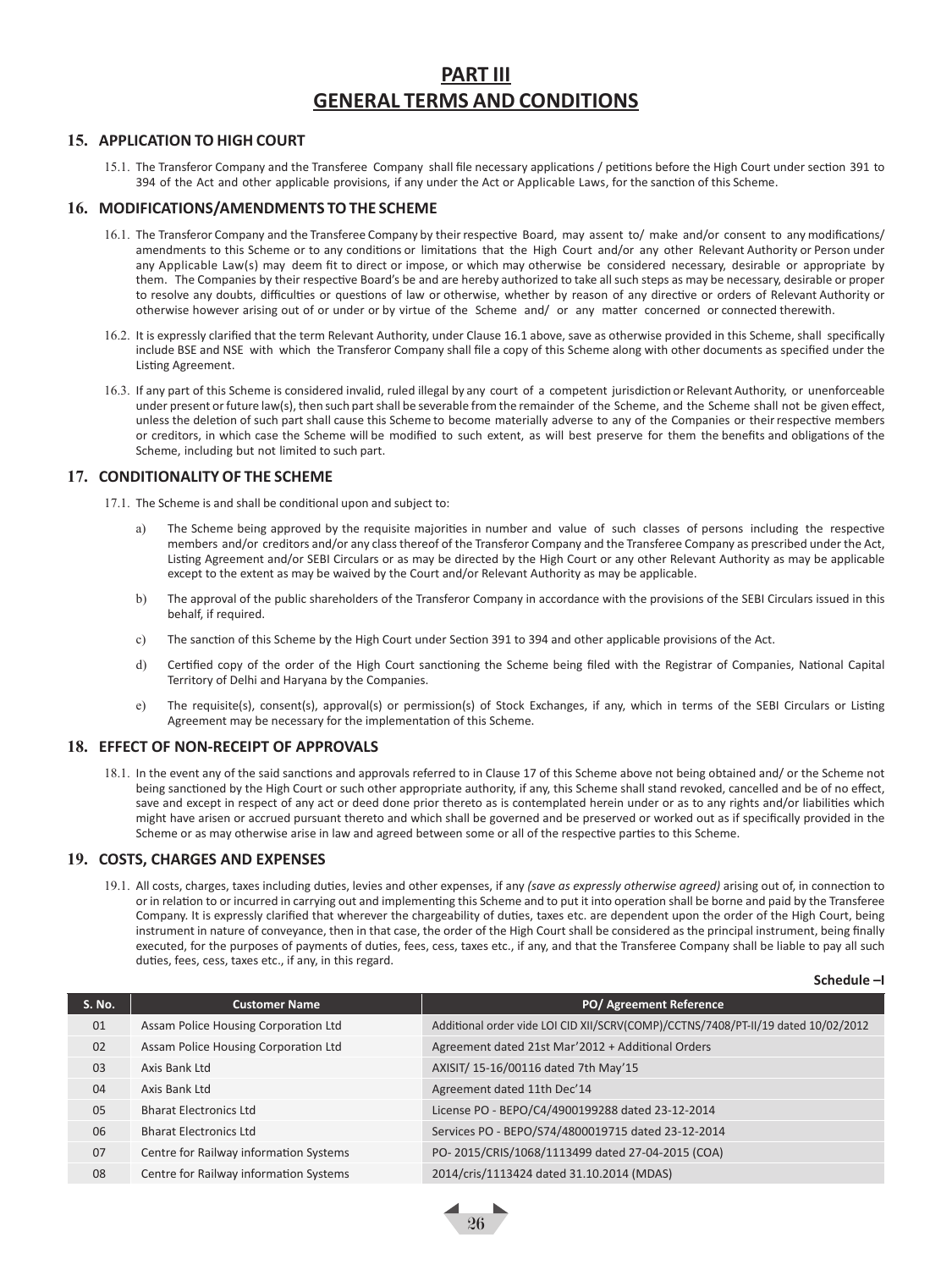| 09 | Centre for Railway information Systems              | 2014/cris/1113432 dated 26.11.2014 (TIBCO)                                                                            |
|----|-----------------------------------------------------|-----------------------------------------------------------------------------------------------------------------------|
| 10 | Comviva Technologies Ltd                            | 28197 dated 31-5-2015 (PO end date 30-sep-2015)                                                                       |
| 11 | Container Corporation of India Ltd                  | CON/IT/1221/14/46 dated 13/03/2015                                                                                    |
| 12 | Container Corporation of India Ltd                  | CON/IT/1199/13/29 dated 28/10/13                                                                                      |
| 13 | Container Corporation of India Ltd                  | CON/IT/1219/14/44 dated 03/02/15                                                                                      |
| 14 | Container Corporation of India Ltd                  | CON/IT/1195/12/12 dated 08/06/12                                                                                      |
| 15 | Container Corporation of India Ltd                  | CON/IT/1217/14/20 dated 18/07/14                                                                                      |
| 16 | Container Corporation of India Ltd                  | CON/IT/1220/14/37 dated 15/12/14                                                                                      |
| 17 | Dena Bank                                           | HO/ITD/0350/2015 dated 18.06.2015                                                                                     |
| 18 | Dakshin Haryana Bijli Vitran Nigam Ltd              | Agreement dated 23/11/12 + Additional orders/ CRs                                                                     |
| 19 | Dakshinanchal Vidyut Vitran Nigam Ltd               | Agreement dated 22/02/2010 + Additional Orders/ CR                                                                    |
| 20 | Dedicated Freight Corridor Corporation of India Ltd | DFCCIL/IT/SI/2011 dated 29/03/12 + Additional Orders/ CRs                                                             |
| 21 | Electronics Corporation of India Ltd                | H-3334/39-J/0202 dated 06-01-2015                                                                                     |
| 22 | Export Credit Guarantee Corporation of India Ltd    | Agreement dated 30/06/2010 + Additional Orders/ CRs                                                                   |
| 23 | GAIL (India) Ltd                                    | W/O GAIL/NOID/14140/5800001993/C&P/20054290 dated 19.05.2015                                                          |
| 24 | Geological Survey of India                          | 1649A/101/8/COS/PUR/AP&MD/26B-2014 dated 12/09/14                                                                     |
| 25 | GVK Biosciences Pvt. Ltd.                           | CRPHDM15-15190111 dated 16 jun-14                                                                                     |
| 26 | <b>HCL Infosystems Ltd</b>                          | RVPNL - HCL/2005/05 dated 10/09/2005, UID - 7000029625 dated A14/01/2015,                                             |
|    |                                                     | Agreement dated 01/04/2010, 28/03/2012                                                                                |
| 27 | <b>HCL Infotech Ltd</b>                             | BSNL - 7000026353 dated 22/04/2014, 35000481 dated 04/08/2009,<br>7000012821 dated 24/07/12                           |
| 28 | <b>HDFC Bank Limited</b>                            | PO/HCL/TECH/009148/2014-15 dated 20-mar-2015 valid till 31-march-16                                                   |
| 29 | <b>HDFC Bank Limited</b>                            | Agreement dated 23-dec-2010                                                                                           |
| 30 | HT Media Ltd                                        | Agreement dated 23/09/2014                                                                                            |
| 31 | <b>ICICI Bank Ltd</b>                               | IT/PO/2014-15/035425 dated 20 feb-2015 (PO end date - 31-jan-16)                                                      |
| 32 | Indian Bank/ Indian Bank Head Office                | Purchase order -1 dated 23-6-2015                                                                                     |
| 33 | Indian Railway Catering and Tourism Corporation     | (APPS & SI) 2012/IRCTC/ERTD/ENHANCED E-TKT SYSTEM/31-M/PO/01 dated 14/11/13                                           |
| 34 | Ltd<br><b>ITI Limited</b>                           | PG484LO15AI dated 30 dec-2014                                                                                         |
| 35 | Jamia Millia Islamia University                     | F.NO. C-67(A)/PICO/RO/JMI/2013 dated 25/06/2013                                                                       |
| 36 | Madhya Pradesh Computerization of Police Society    | Agreement dated 27/09/2012 + Additional Orders/ CRs                                                                   |
| 37 | Madhyanchal Vidyut Vitran Nigam Ltd                 | Ref No. 22/MD/MVVNL/RAPDRP dated 24/02/2010 + Additional Orders/ CRs                                                  |
| 38 | Mankind Pharma Limited                              | dated 05/04/2014                                                                                                      |
| 39 | National Informatics Centre                         | RC - NIC/TPS/2013/37/RC/J/01 dated 24/03/2015                                                                         |
| 40 | <b>National Informatics Centre</b>                  | RC - NIC/TPS/2013/37/RC/K/01 dated 24/03/2015                                                                         |
| 41 | National Informatics Centre                         | RC - NIC/TPS/2013/37/RC/N/01 dated 24/03/2015                                                                         |
| 42 | National Informatics Centre                         | RC - NIC/TPS/2014/20/RC/01 dated 12/02/2015                                                                           |
| 43 | National Informatics Centre                         | RC - NIC/TPS/2013/36/RC/B/01 dated 24/03/2015                                                                         |
| 44 | National Informatics Centre                         | RC - NIC/TPS/2013/36/RC/A/01 dated 24/03/2015                                                                         |
| 45 | National Informatics Centre Services Inc            | RC - NIC/TPS/2013/37/RC/J/01 dated 24/03/2015                                                                         |
| 46 | National Informatics Centre Services Inc            | RC - NIC/TPS/2013/37/RC/K/01 dated 24/03/2015                                                                         |
| 47 | National Informatics Centre Services Inc            | RC - NIC/TPS/2013/37/RC/N/01 dated 24/03/2015                                                                         |
| 48 | National Informatics Centre Services Inc            | RC-NIC/TPS/2014/20/RC/01 dated 12/02/2015                                                                             |
| 49 | National Informatics Centre Services Inc            | RC-NIC/TPS/2013/36/RC/B/01 dated 24/03/2015                                                                           |
| 50 | National Informatics Centre Services Inc            | RC-NIC/TPS/2013/36/RC/A/01 dated 24/03/2015                                                                           |
| 51 | National Insurance Company Limited                  | Eula Renewal PO dated 25/02/2013                                                                                      |
| 52 | National Insurance Company Limited                  | Agreement dated 21/11/2008                                                                                            |
| 53 | National Insurance Company Limited                  | Agreement dated 24/03/2015                                                                                            |
| 54 | Oriental Bank of Commerce                           | OBC/HO/DIT/IS/245/15-16 dated 16 jun-2015 PO end date (2020)                                                          |
| 55 | Paschimanchal Vidyut Vitran Nigam Ltd               | Agreement dated 23/02/2010 + Additional Orders + CRs                                                                  |
| 56 | Pernod Ricard India Pvt Ltd.                        | HH/1400237 dated 20-may-2015                                                                                          |
| 57 | Power Grid Corporation of India Ltd                 | CC-CS/173-CC/ERP-1067/3/G1/NOA-1/5230 dated 03/03/2015                                                                |
| 58 | Power Grid Corporation of India Ltd                 | 1).cc-cs/173-cc/erp-1067/3/GI/CA-I/5230 dated 30.03.2015<br>2) cc-cs/173-cc/erp-1067/3/GI/CA-II/5231 dated 30.03.2015 |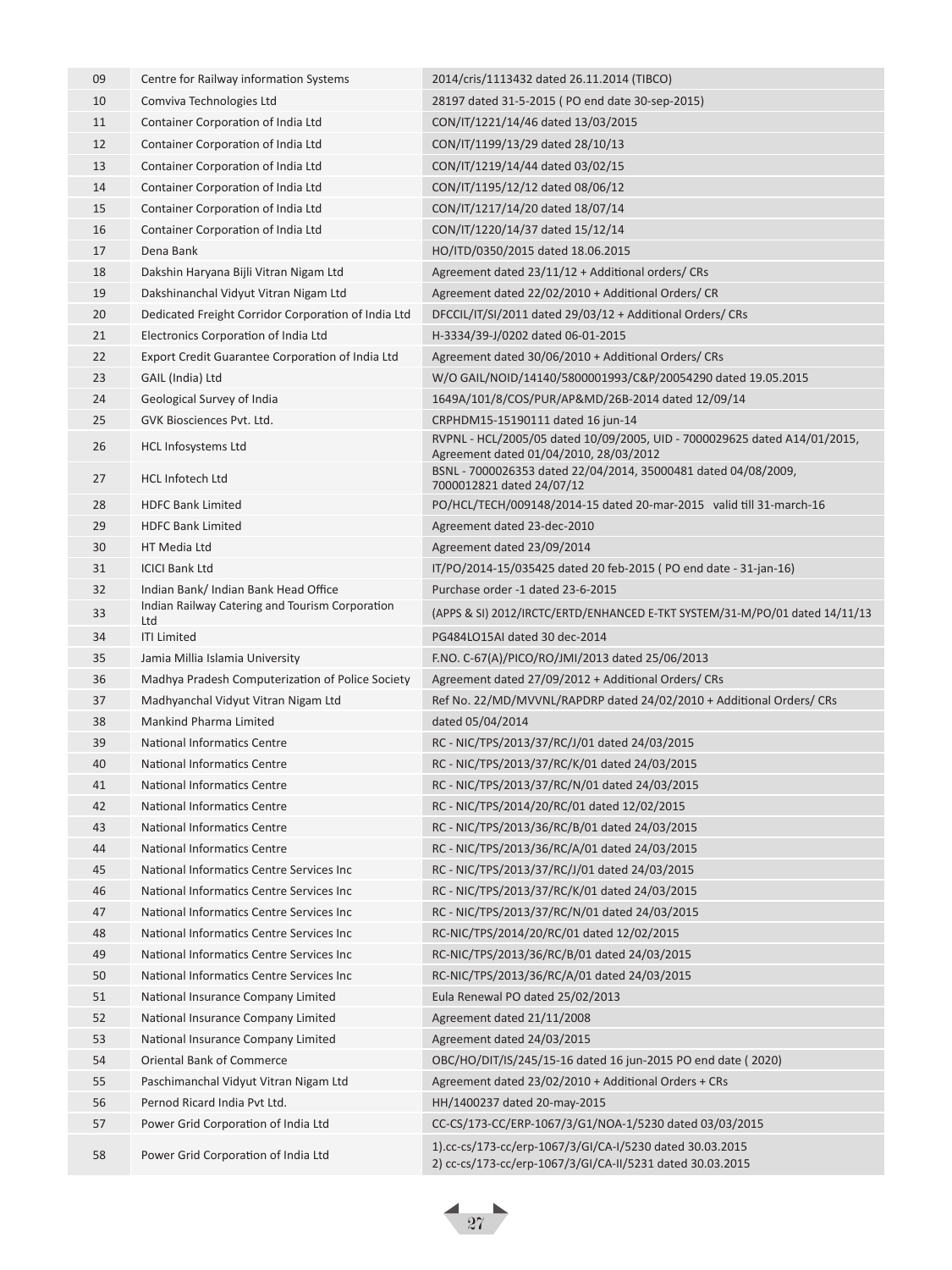| 59  | Purvanchal Vidyut Vitran Nigam Ltd                                      | Ref No. 2150/PUVVNL(V)/R-APDRP/PART-A dated 19/02/2010 + Additional Orders/ CRs         |
|-----|-------------------------------------------------------------------------|-----------------------------------------------------------------------------------------|
| 60  | RajCOMP Info Services Ltd                                               | F4.3(145)/RISL/TECH/15/11623 dated 12/03/2015                                           |
| 61  | RajCOMP Info Services Ltd                                               | F3.3(83)/RISL/PUR/2014/11624 dated 12/03/2015                                           |
| 62  | RajCOMP Info Services Ltd                                               | Agreement dated 17/02/2015                                                              |
| 63  | Reserve Bank of India                                                   | DIT.CO.NO. 1633/07.71.011/2014-15 dated 25/03/2015                                      |
| 64  | Reserve Bank of India                                                   | Agreement dated 24/06/2008                                                              |
| 65  | SBI General Insurance Company Ltd.                                      | CR order Version 1.0 dated 24/02/2012                                                   |
| 66  | SBI General Insurance Company Ltd.                                      | Agreement dated $18/03/2010 +$ Additional Orders + CRs                                  |
| 67  | SBI General Insurance Company Ltd.                                      | Agreement dated 09/09/2010                                                              |
| 68  | SBI General Insurance Company Ltd.                                      | Agreement dated 20/05/2015                                                              |
| 69  | Shiv Nadar Foundation / Shiv Nadar University                           | SNU/2015-16/IT/0017 dated 9-04-2015 PO end date 31-10-2015                              |
| 70  | Shiv Nadar Foundation / Shiv Nadar University                           | SO- SNU/2014-15/IT/607 dated 23-12-2014 (Services effected from 23-dec-2015 for 1 year) |
| 71  | Tide Water Oil Co. (India) Pvt. Ltd.                                    | PO No 9020000160 dated 19th Dec'14                                                      |
| 72  | Triveni Engineering and Industries Ltd                                  | dated 23/09/2014                                                                        |
| 73  | Union Bank of India                                                     | DIT:MFTP:HW:259 dated March 2015 (PO end date is 3 apr-2016)                            |
| 74  | Union Bank of India                                                     | DIT:MFTP:1971 dated 14 may 2015 (PO end date is 23 May-2016)                            |
| 75  | Union Bank of India                                                     | DIT:MFTP:HW:254 A dated 27 march 2015 (PO end date is 3 apr-2016)                       |
| 76  | Uttar Haryana Bijli Vitran Nigam Ltd/<br>CGM PD&C UHBVN (Uttar Haryana) | Work Order No. 503/TED-154/R-APDRP/IT/258 dated 23 nov12                                |
| 77  | Uttar Haryana Bijli Vitran Nigam Ltd/<br>CGM PD&C UHBVN (Uttar Haryana) | Agreement dated 23/11/12 + Additional Orders/ CRs                                       |
| 78  | <b>Uttar Pradesh Power Corporation Limited</b>                          | LOI No. 1534/DC/PCL/14 dated 30/06/2014                                                 |
| 79  | Uttar Pradesh Power Corporation Limited                                 | Agreement dated 11/08/2014                                                              |
| 80  | Vijaya Bank                                                             | PO-DIT/PC/116/2014-15 dated 21.01.2015 ( Valid for 5 years)                             |
| 81  | Broadcom Technologies Pvt Ltd                                           | 6000006394 dated 09/07/2015                                                             |
| 82  | <b>HT Media Limited</b>                                                 | Only Agreement dated 23/09/2014                                                         |
| 83  | HT Media Limited                                                        | Agreement dated 23/09/2014                                                              |
| 84  | Securities and Exchange Board of India                                  | SEBI/25418/2012 dated 12/11/2012                                                        |
| 85  | <b>Oxford University Press</b>                                          | OUP/IT/AMC/2014-15/007                                                                  |
| 86  | <b>Sharda University</b>                                                | REF- Estate /P0/SU/09/2011 dated 28/09/2011                                             |
| 87  | Bajaj Energy Pvt. Ltd                                                   | 6800000490 dated 12/08/2011                                                             |
| 88  | <b>Center for Development of Telematics</b>                             | Tender No. CDOT/TENDER/2013-14/005 dated 04/10/2013 & PO dated 28/04/2014               |
| 89  | Defence Research & Development Organisation                             | DMS/LP/20/MS/II/PC-74(11-12) dated 17/04/12                                             |
| 90  | Pricewaterhouse Coopers Private Limited                                 | 101208207 dated 29/01/15                                                                |
| 91  | PwC                                                                     | PO dated 30/06/2015                                                                     |
| 92  | Unique Identification Authority of India Ltd                            | F.NO. T-11011/56/2011-TECH dated 29/05/15                                               |
| 93  | Cyan Technology Limited                                                 | 23984 dated 09/09/14                                                                    |
| 94  | Cairn India Limited                                                     | 7400010844 dated 11/06/2014                                                             |
| 95  | <b>Engineers India Limited</b>                                          | 7708/8530-01/1002/01 dated 11/09/2007                                                   |
| 96  | SAP India Pvt. Ltd.                                                     | 5000124325 dated 10/10/2012                                                             |
| 97  | Midland Credit Management India Pvt                                     | MCMIPL/2013-2014/231 dated 13/01/2013                                                   |
| 98  | Midland Credit Management India Pvt                                     | MCMIPL/2014-2015/50 dated 02/06/2014                                                    |
| 99  | Rail Coach Factory                                                      | LOA No. IT/86106 VOL-4 dated 17/01/2012                                                 |
| 100 | Rail Coach Factory                                                      | Agreement Ref IT/86106 dated 10.07.2012                                                 |
| 101 | Sundaram Asset Management Company Ltd                                   | SAM/HCT/068/2014-15 dated 28/01/2015                                                    |
| 102 | Sundaram Asset Management Company Ltd                                   | Agreement dated 13/02/2015                                                              |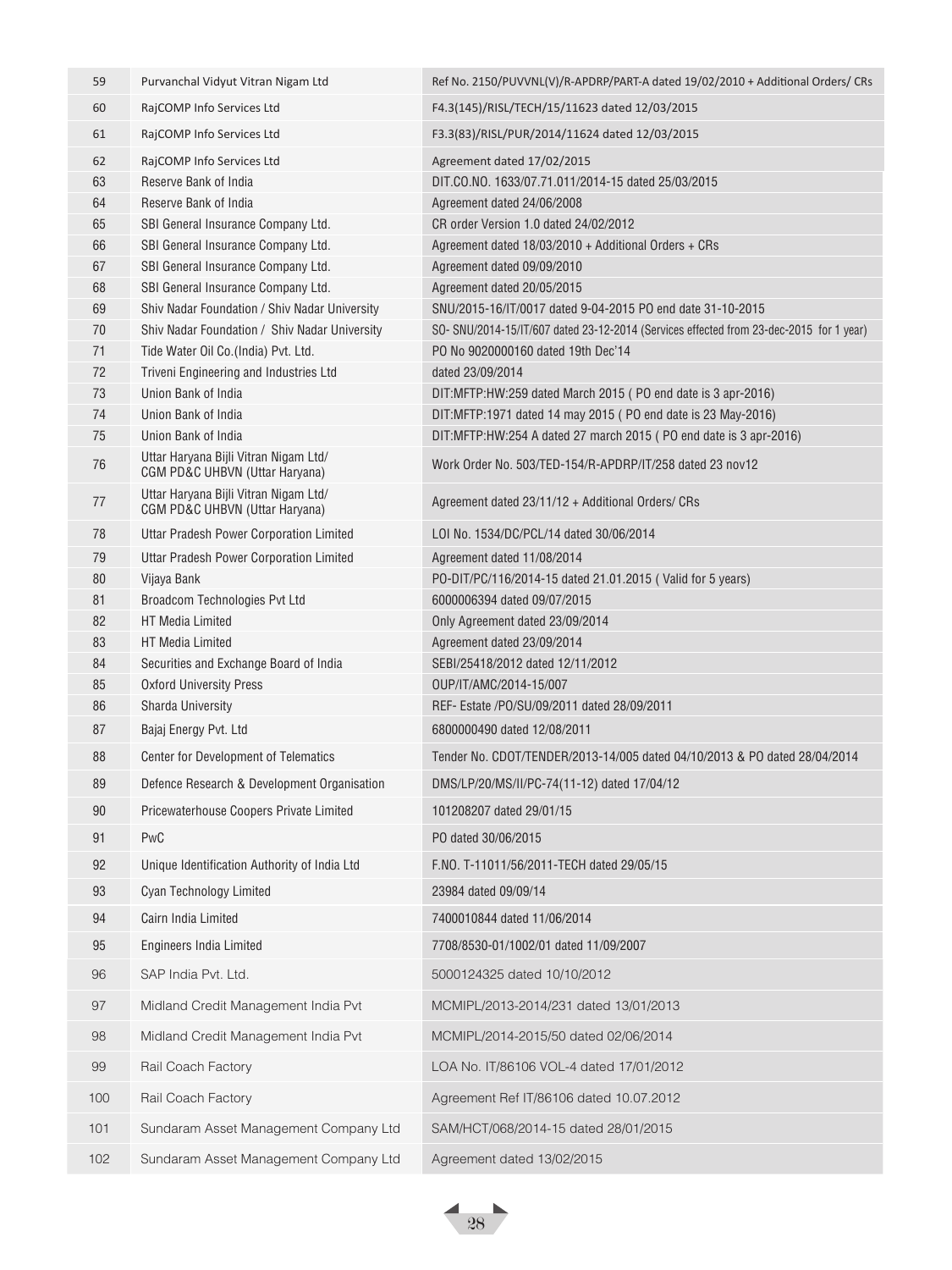## **IN THE HIGH COURT OF DELHI AT NEW DELHI ORIGINAL JURISDICTION COMPANY APPLICATION (M) NO. 12 OF 2016**

In the matter of the Companies Act, 1956 and the Companies Act, 2013, to the extent made effective.

#### **AND**

In the matter of Sections 391 to 394 of the Companies Act, 1956 read with Rules 67 to 87 of the Companies (Court) Rules, 1959 and the provisions of the Companies Act, 2013 to the extent made effective.

#### **AND**

In the matter of the Scheme of Arrangement between HCL Technologies Limited and HCL Comnet Limited and their respective shareholders and creditors.

#### **AND**

In the matter of HCL Technologies Limited, a company incorporated under the provisions of the Companies Act, 1956, having its registered office at 806, Siddharth, 96, Nehru Place, New Delhi-110019.

#### **…Transferor Company/ Applicant Company-I**

#### **AND**

In the matter of HCL Comnet Limited, a company incorporated under the provisions of the Companies Act, 1956, having its registered office at 806, Siddharth, 96, Nehru Place, New Delhi-110019.

**…Transferee Company/ Applicant Company-II**

#### **[The Transferor Company and the Transferee Company are collectively referred to as "Applicant Companies"]**

#### **FORM OF PROXY**

|                                | I/We, the undersigned, as the Unsecured Creditor(s) of HCL Technologies Limited (the above named Applicant) do hereby appoint Shri/ |     |
|--------------------------------|-------------------------------------------------------------------------------------------------------------------------------------|-----|
| Smt./Ms.                       |                                                                                                                                     | and |
| failing him/ her Shri/Smt./Ms. |                                                                                                                                     |     |

as my /our Proxy, to act for me/ us at the meeting of the Unsecured Creditor of the Company to be held on Saturday, March 5, 2016 at Sri Sathya Sai International Centre, Bhishma Pitamah Marg, Lodhi Road, New Delhi-110003 at 01:00 p.m. for the purpose of considering, and if thought fit, to approve, with or without modification(s), the Scheme of Arrangement between HCL Technologies Limited and HCL Comnet Limited and their respective shareholders and creditors at such meeting and any adjournment / adjournments thereof to vote, for me / us and in my / our name(s) \*(here, "if for" insert "for", "if against", insert "against", and in the latter case, strike out the words below either with or without modification(s) after the word "Arrangement") the said Scheme of Arrangement either with or without modification(s) as my/our proxy may approve.

| Signatures of proxy<br>Dated this | day of | 2016 | Revenue<br>Stamp of Re. 1 to<br>be affixed             |
|-----------------------------------|--------|------|--------------------------------------------------------|
| Name:                             |        |      |                                                        |
| Address:                          |        |      | Signatures of Unecured Creditor(s)<br>across the stamp |

#### **Notes:**

- 1. The Proxy must be deposited at the registered office of the Company at 806, Siddharth, 96, Nehru Place, New Delhi-110019 not less than 48 *(Forty Eight)* hours prior to the commencement of the aforesaid meeting. Also, a minor cannot be appointed as a proxy. All alterations made in the Form of Proxy should be initialed.
- 2. In case multiple proxies are received not less than 48 (Forty Eight) hours before the time of holding the aforesaid meeting, the proxy later in time shall be accepted.

 $\frac{1}{29}$ 

3. Also, a person who is a minor cannot be appointed as proxy.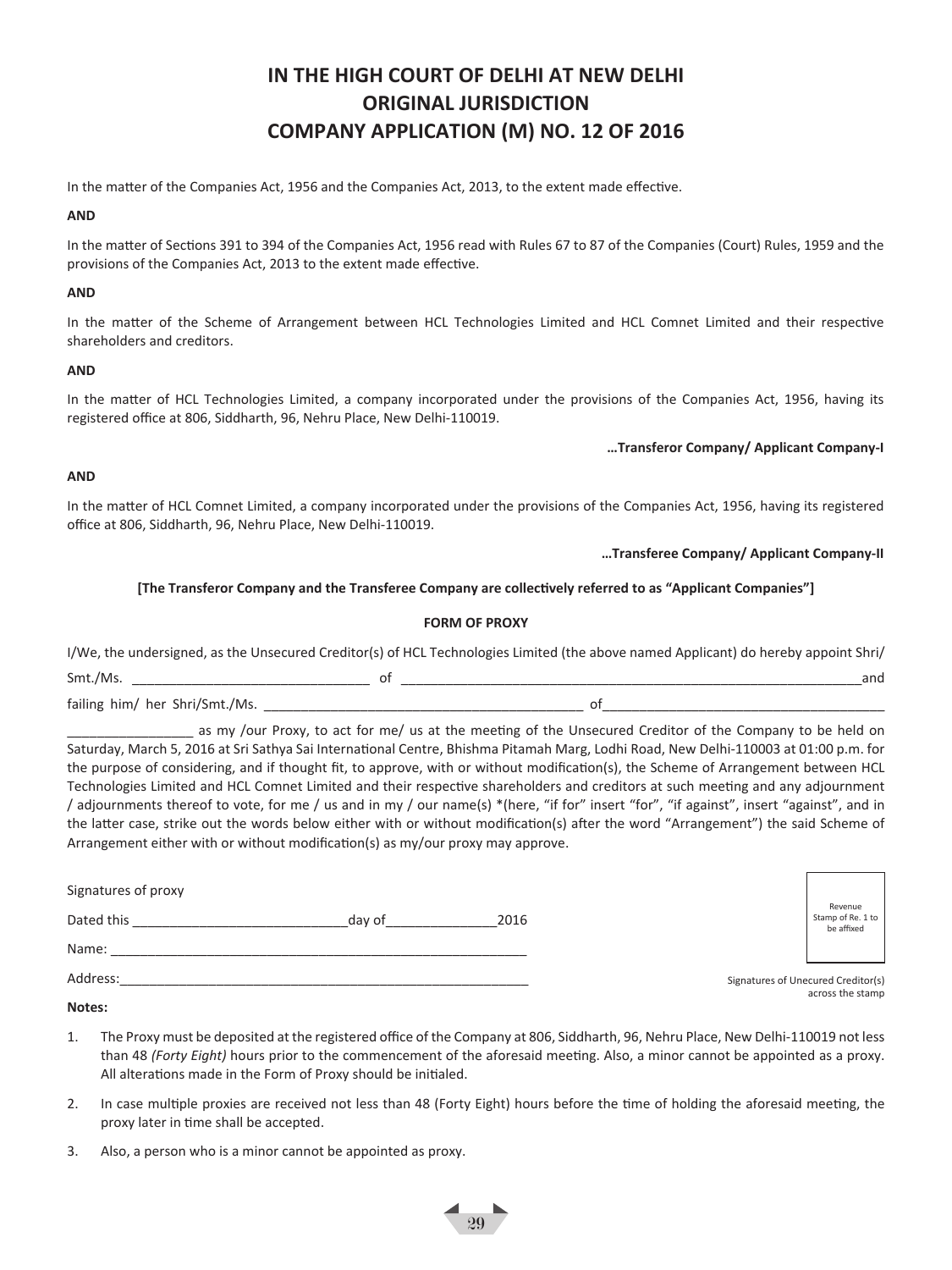## **HCL TECHNOLOGIES LIMITED**

**Corporate Identity Number: L74140DL1991PLC046369 Registered Office:** 806, Siddharth, 96, Nehru Place, New Delhi-110019 **Website:** www.hcltech.com**E-mail:** investors@hcl.com **Tel:** +91 11 26444812; **Fax:** +91 11 26436336

## **Court Convened Meeting of the Unsecured Creditors of HCL Technologies Limited**

## **ATTENDANCE SLIP**

*Please complete this Attendance Slip and hand it over at the entrance of the meeting hall.*

I hereby record my presence at the meeting of the Unsecured Creditors convened under the directions of Hon'ble High Court of Delhi at New Delhi, vide order dated January 22, 2016 passed in Company Application (M) No. 12 of 2016 held on Saturday, March 5, 2016 at Sri Sathya Sai International Centre, Bhishma Pitamah Marg, Lodhi Road, New Delhi-110003 at 01:00 p.m.

\_\_\_\_\_\_\_\_\_\_\_\_\_\_\_\_\_\_\_\_\_\_\_\_\_\_\_\_\_\_\_\_\_\_\_\_\_\_\_\_\_\_\_\_\_\_\_\_\_\_\_\_\_\_\_\_\_\_\_\_\_\_\_\_\_\_\_\_\_\_\_\_\_\_\_\_\_\_\_\_\_\_\_\_\_\_\_\_\_\_\_\_\_\_\_\_\_\_\_\_\_\_\_\_\_\_\_\_\_\_

\_\_\_\_\_\_\_\_\_\_\_\_\_\_\_\_\_\_\_\_\_\_\_\_\_\_\_\_\_\_\_\_\_\_\_\_\_\_\_\_\_\_\_\_\_\_\_\_\_\_\_\_\_\_\_\_\_\_\_\_\_\_\_\_\_\_\_\_\_\_\_\_\_\_\_\_\_\_\_\_\_\_\_\_\_\_\_\_\_\_\_\_\_\_\_\_\_\_\_\_\_\_\_\_\_\_\_\_\_\_

\_\_\_\_\_\_\_\_\_\_\_\_\_\_\_\_\_\_\_\_\_\_\_\_\_\_\_\_\_\_\_\_\_\_\_\_\_\_\_\_\_\_\_\_\_\_\_\_\_\_\_\_\_\_\_\_\_\_\_\_\_\_\_\_\_\_\_\_\_\_\_\_\_\_\_\_\_\_\_\_\_\_\_\_\_\_\_\_\_\_\_\_\_\_\_\_\_\_\_\_\_\_\_\_\_\_\_\_\_\_

Name and Address of the Unsecured Creditor: \_\_\_\_\_\_\_\_\_\_\_\_\_\_\_\_\_\_\_\_\_\_\_\_\_\_\_\_\_\_\_\_\_\_\_\_\_\_\_\_\_\_\_\_\_\_\_\_\_\_\_\_\_\_\_\_\_\_\_\_\_\_\_\_\_\_\_\_\_\_\_

*(If represented by Authorised Representative, details of the same)*

Name of the proxy holder/ Authorised representative :

I further declare that above particulars are true and correct to the best of my knowledge.

Signature:

Place:

Date :

#### **Important:**

- 1. Unsecured Creditor, proxy holder or the Authorized Representative attending this meeting must bring this attendance slip to the meeting and hand over at the entrance duly filled and signed.
- 2. Unsecured Creditor, proxy holder or the Authorized Representative are requested to bring their copy of notice for reference at the meeting.
- 3. Unsecured Creditor are requested to hand over the enclosed Attendance slip, duly signed in accordance with their specimen signature(s) registered with the Company for admission to the meeting hall.

<sup>30</sup>